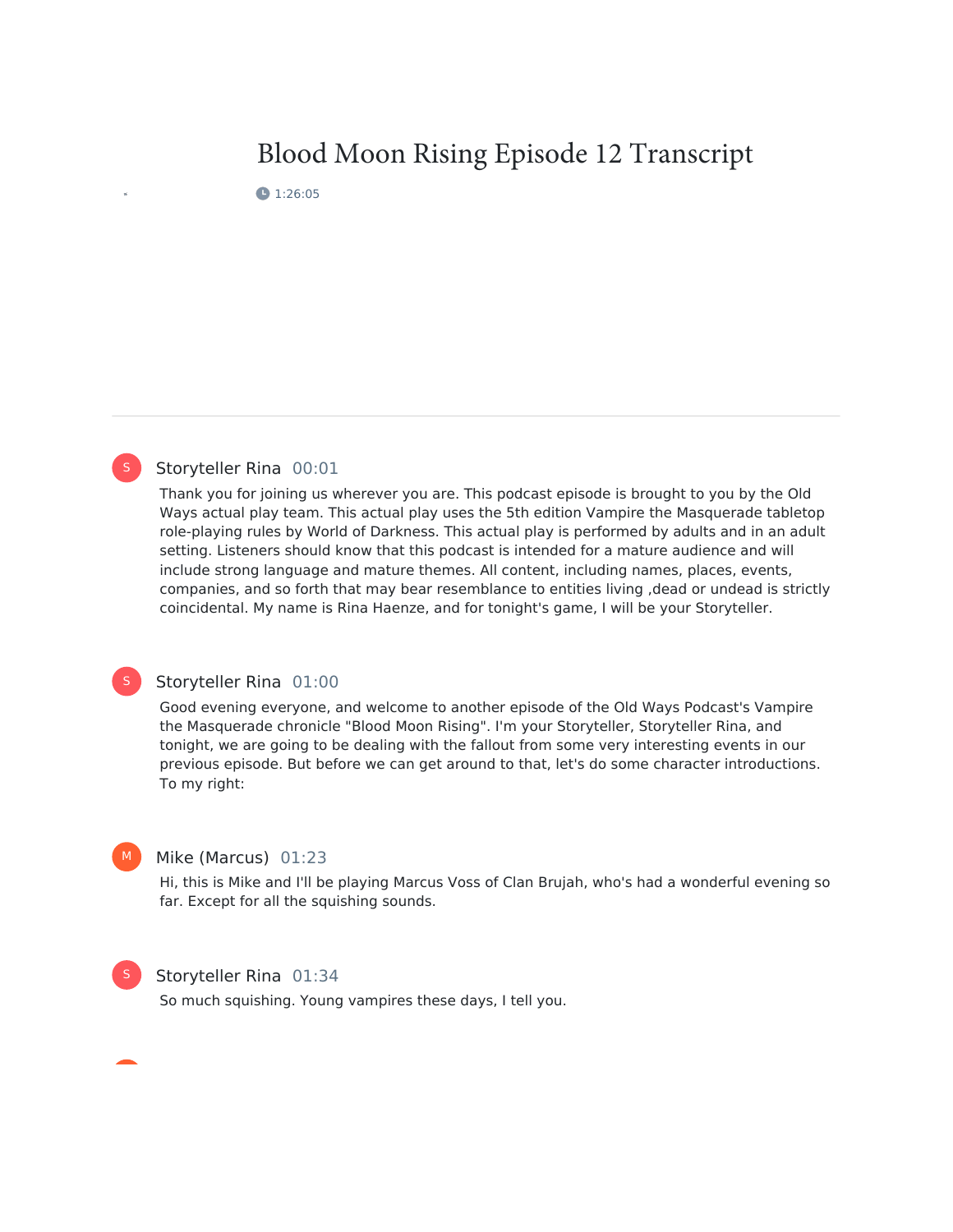Mike (Marcus) 01:41 Right? M

Storyteller Rina 01:41 And to Marcus's right: S



### John (Vince) 01:43

Hi, I'm John, and I'm playing the aforementioned young vampire, Vince Markevich. And Vince is going through a time. He's dealing with some stuff. He's great.



### Storyteller Rina 02:00

Nothing too serious. Just a bit of light murder. Nothing existential. Absolutely not. And to Vince's right:



### Teagan (Rahm) 02:09

Hi, my name is Teagan and I'm playing Rahm the Shaman and I am getting back into the groove of things. And I suspect nothing bad could possibly happen to me.



### Storyteller Rina 02:22

Nothing whatsoever. Why would you even think that? And at the end of the table:



#### Ali (Katerina) 02:29

Hi, this is Ali playing Katerina Bogdanovich of Clan Toreadore. And I have gotten a boatload of information that needs to be addressed.



### Storyteller Rina 02:43

Yes, I'm certain it doesn't affect your coterie whatsoever. Not a bit. And to my left:



#### Tiffanie (Alex) 02:54

This is Tiffanie and I play Alex Giovanni. And when you ask me not to ask questions, but don't give me a full body, I cannot do my job.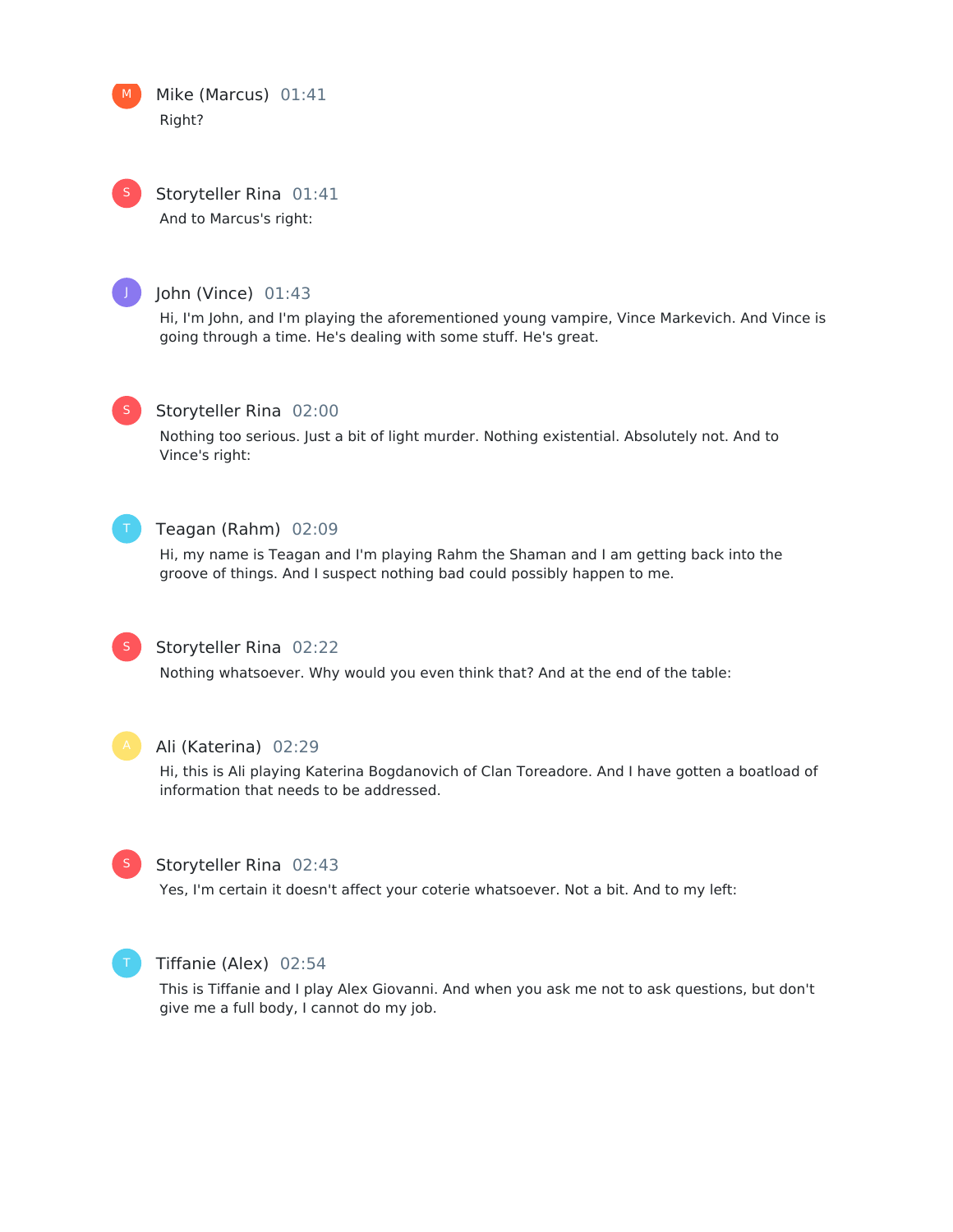

#### Storyteller Rina 03:05

Just gotta let the bodies hit the floor, am I right? Alright. So let us resume our evening in San Francisco, and we will begin with one Katerina Bogdanovich, who has perhaps picked up some information that they technically speaking shouldn't have. So, Katerina, you were spending some time with Vera Giovanni, who gave you a good bit of her life story and perhaps a little something extra, and you've had tea, you've sat and chatted for a bit, she seems a lot calmer now. A lot more back to her old self, very elegant, very gracious, the hostess of Clan Tremere. And it's probably about time, socially speaking, that you brought your visit to an end, lest you be taken for a vampire of loose morals.

#### Ali (Katerina) 04:07

I will say my goodbyes. And as I'm getting ready to leave, I'm going to offer my hand to her again.



### Storyteller Rina 04:23

She takes it.



### Ali (Katerina) 04:25

I will kiss the back of her hand on her knuckles and depart.



### Storyteller Rina 04:31

You get a very high eyebrow raise from that. But she smiles at you and she signs, without needing Paula's interpretation this time,



#### Vera 04:41

See you later.



### Ali (Katerina) 04:44

I'm learning. I'm learning. Slow process.



#### Storyteller Rina 04:48

You're doing well. So you set off into the evening. It's about 10pm at this point, so you've got plenty of night ahead of you. What would Katerina like to do?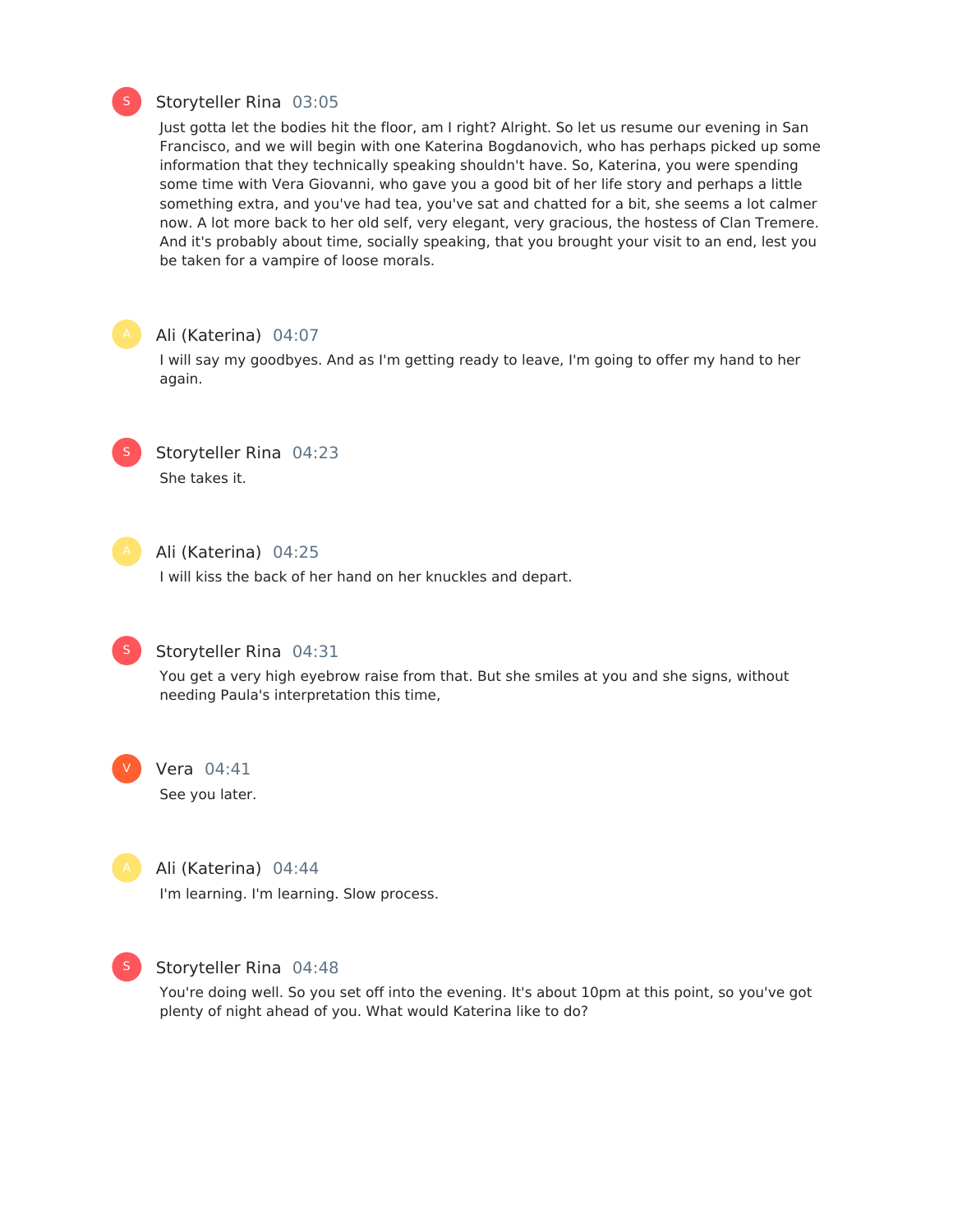### Ali (Katerina) 05:04

She's on a mission at this point now. She is going to find the nearest phone, payphone, wherever she needs to, and she is going to call Marcus first and if he doesn't answer, she'll call Alex after that.



### Storyteller Rina 05:24

Okay, so Marcus, Alex has given you the information they gathered from the corpse, what little there was to gather, and you've heard this loud sobbing coming from the bathroom where you banished Vince to clean himself up, and while you're dealing with all of that, your phone rings.



### Mike (Marcus) 05:48

Ok, I likely look at in the direction of the bathroom, and then pick my phone up, kind of just slow walk to the bathroom.



Marcus 06:02 This is Marcus.

Katerina 06:04 This is Katerina.



### Mike (Marcus) 06:08 Good evening.



#### Katerina 06:11

Less of a good evening. I have information that the coterie needs to know. And let's just say that some correction needs to take place.



#### Mike (Marcus) 06:25

Would you care to meet? Alex and Vince and I are at the office, if you care to join us.



### Katerina 06:35

That is not the kind of place we should meet. But I have no way to get the hold of Rahm. And we will need a private space, away from any humans.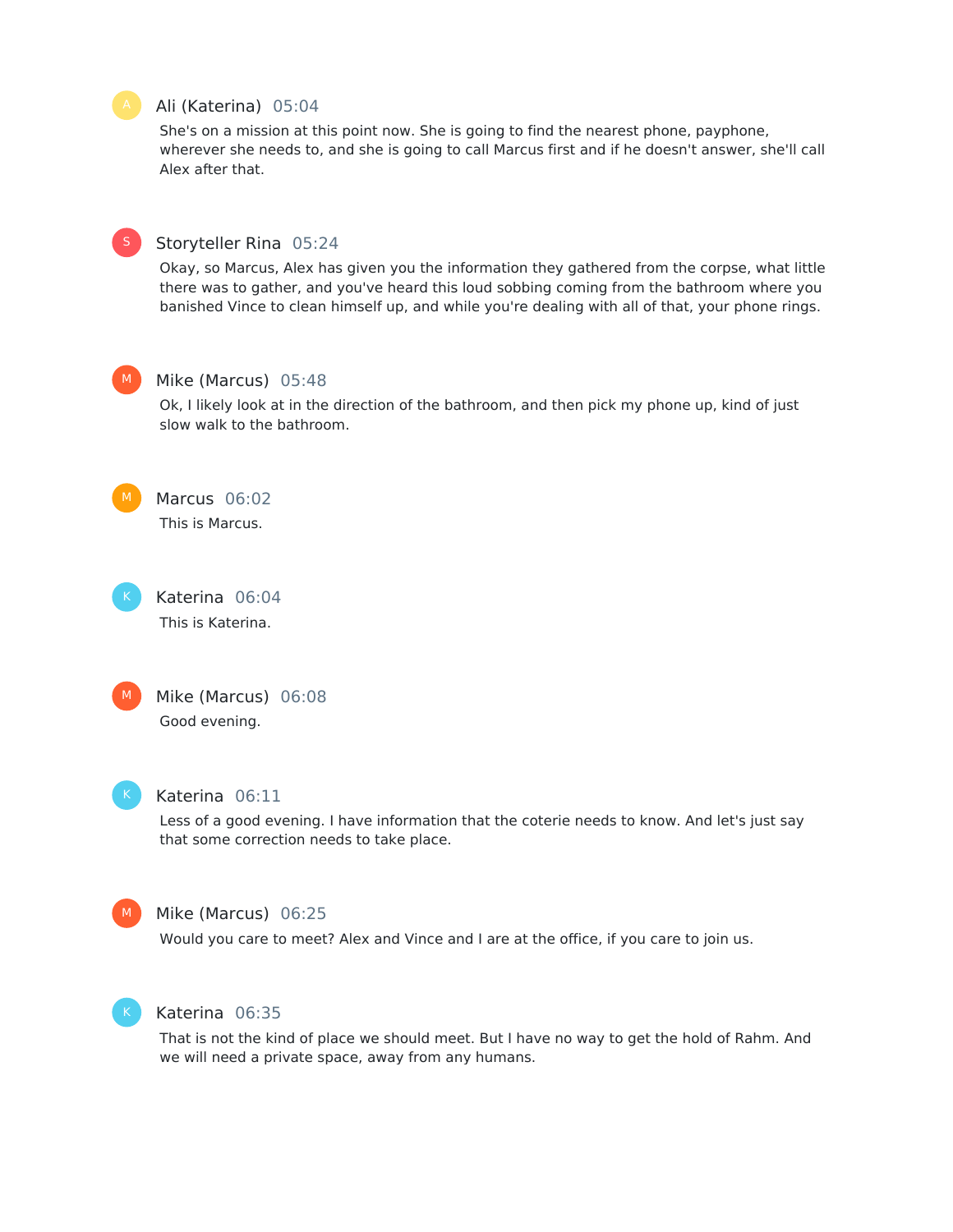### we will need a private space, away from any humans.



### Marcus 06:52

Understood. I mean, I have the space here in the office for several hours.



### Mike (Marcus) 07:01

I'm time checking again, really quick, Storyteller, it's about, what, 10 now?



#### Storyteller Rina 07:05

It's about 10pm. And you told Marie to come back around 11.



Mike (Marcus) 07:10 Ok.



Marcus 07:12

Alright. Let me speak with Alex and Vince. I'll be back in contact with you as soon as possible.

Katerina 07:19 You have my pager.



Marcus 07:21 I do.

Ali (Katerina) 07:22

And I will hang up the phone and I will head back towards the bakery.



### Storyteller Rina 07:27

So you go back to the bakery, and there's a couple holding hands walking out, they're each carrying a bag of cookies. It looks like one of them looks fairly drunk and keeps trying to make out with his partner as they're coming out of the bakery and the partner keeps pushing him like "not now, you idiot. Wait, we're in public. Oh my god." But this is a fairly common occurrence at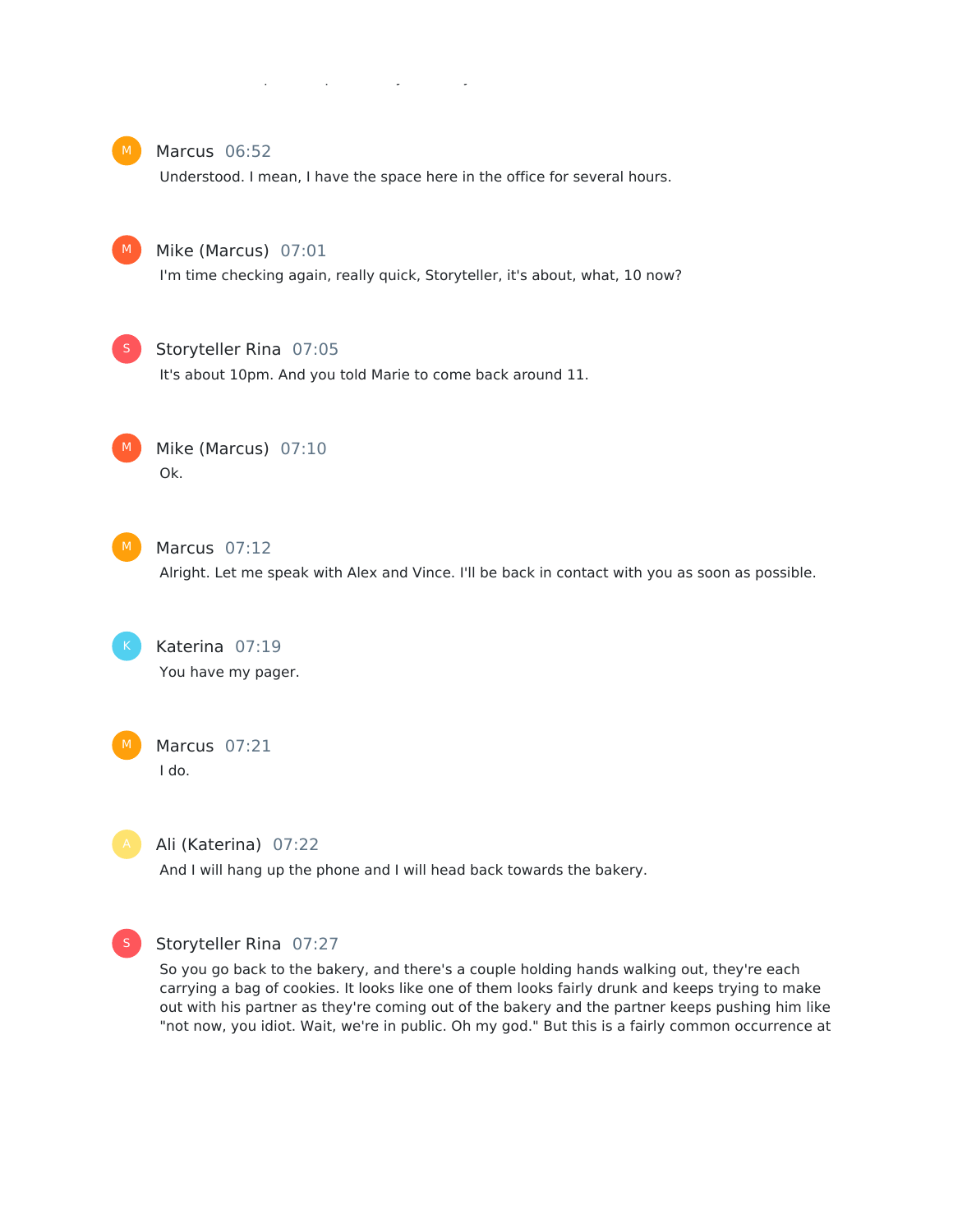this time of night, especially in your area. But there don't appear to be any other Kine around as you go in, just this couple that's come in for cookies and left at 10 o'clock at night. What would you like to do?



### Ali (Katerina) 08:16

I'm going to check the back and just see how everything's going, check in on Lucy really quick.



### Storyteller Rina 08:31

Lucy looks up from the stand mixer, industrial-sized stand mixer where she's making a ton of sugar cookies, it looks like, and she smiles up at you and says,



#### Lucy 08:44

Hey Katerina, having a good night? It's been so quiet. A bit worrying.



### Katerina 08:52

Sometimes that iwhat we need. What I want you to do after that batch of sugar cookies sells, we are cutting them off for the season. We will be starting something akin to this pumpkin spice, but not quite.



### Lucy 09:17

Oh yeah, that's always super popular. Like last year we just couldn't keep them on the shelves. Like that couple, did you see the couple that walked out? I heard them asking the girl at the front desk when we were getting the pumpkin spice back.



#### Katerina 09:32

Yes. Which is why I want you to disregard is tarts and sorbet for tonight and do a couple of batches of those cookies so they're all set. And then I will add those to the production tomorrow night for Cora so you don't have to worry about those unless you have extra time.



Storyteller Rina 09:58 She nods.



#### Lucy 10:00

Yep, got it. Got it. I can do that in my sleep. I could even do it in torpor, If I wanted to, I bet.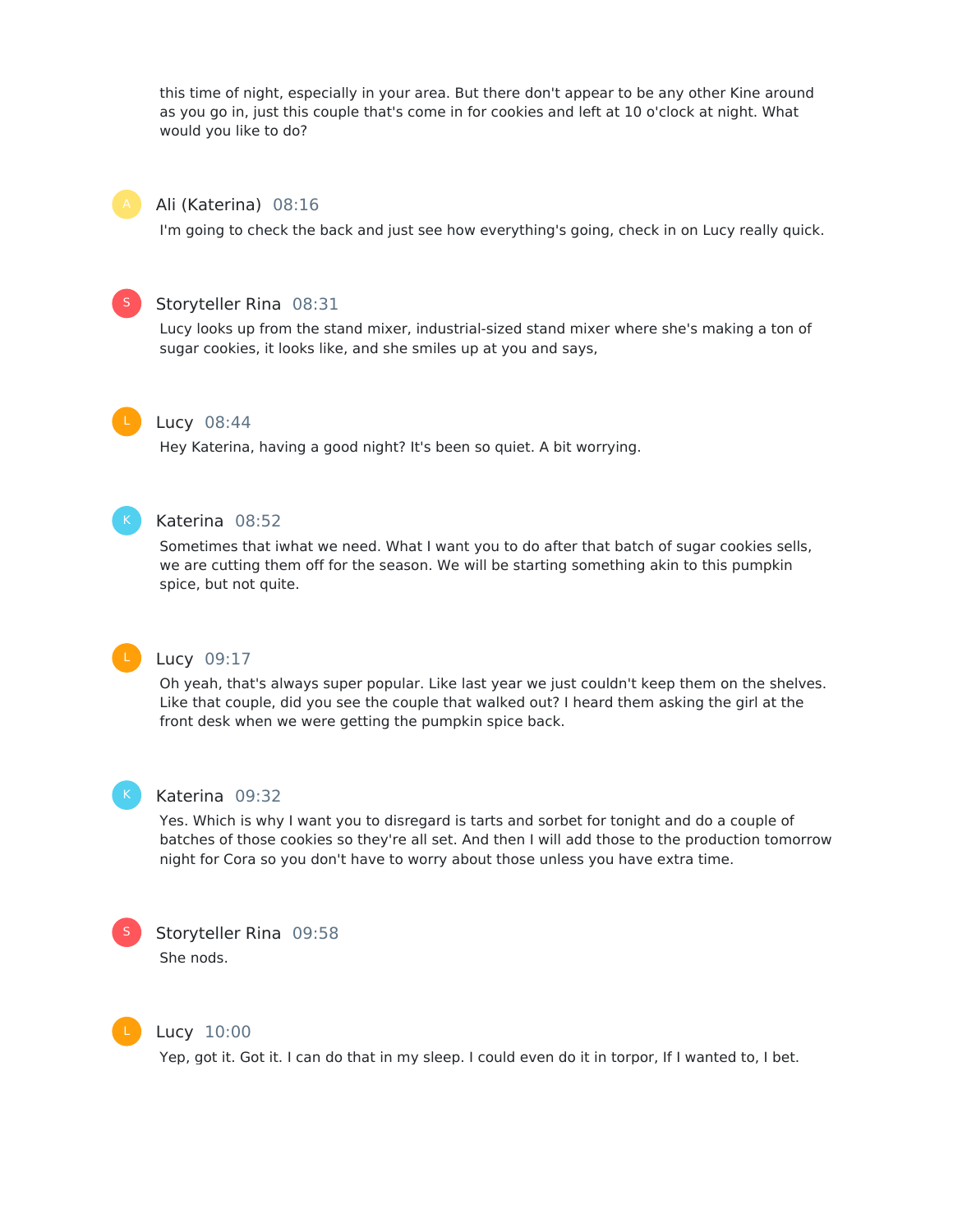

### Storyteller Rina 10:05

And she smiles, then her brow creases a little bit.



#### Lucy 10:10

Have you seen Cora? She hasn't come in tonight.



### Katerina 10:15

She is doing something else for me.



### Lucy 10:19

Ok, I was just a little, little worried because she normally comes in and checks in on things and all of that, but I haven't seen her.



#### Katerina 10:27

No, shell be alright.





### Katerina 10:30

I usually am in contact with her once a day or so. And she will be in the next three nights. And if she's not, you must contact me on my pager immediately, you understand?



#### Lucy 10:47

Yep, got it. Got it. All good.



#### Storyteller Rina 10:50

Lucy has been a lot more restrained since the tongue lashing you gave her a few days ago. So she's a lot more calm. And she doesn't seem as chatty as she used to be.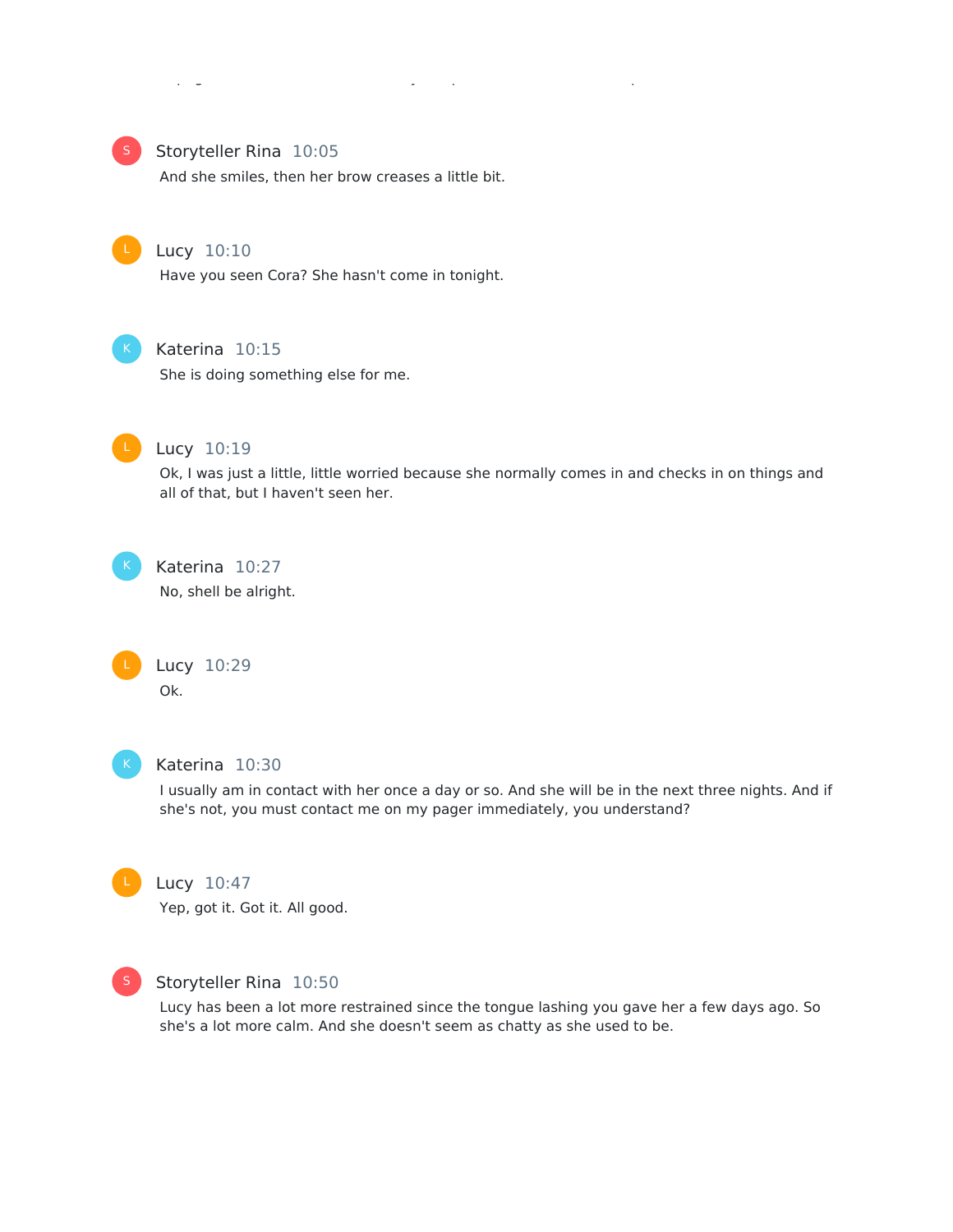### Ali (Katerina) 11:04

Well, in some ways, that is basically what Katerina expects. I really need her to be more professional at work. And sometimes she was having a tendency to talk and her hands were still when she should be working, meaning her hands should be moving.



#### Storyteller Rina 11:32

Yes, she's definitely working the whole time that she is talking to you. And she says,

### Lucy 11:39

Do you think...I know I don't ask very often, but do you think I could have some of the Red Velvet tonight? I don't get the craving very often. But I miss cake tonight. All I can think about is cake.



#### Katerina 11:52

Yes. You and Cora know that you're welcome to an to any of the products, within reason, obviously. But yes, of course.



### Storyteller Rina 12:05

She smiles and nods.



#### Lucy 12:07

Thanks. I just wanted to just make sure because, you know, I was just being careful. Are you going to be in for the rest of the night or you got other plans? I just want to know if I should continue on on my own or if you're going to be here or...



#### Katerina 12:24

No, unfortunately, I have some other business I must take care of. I am sorry to be so absent lately. But I do trust you and I trust Cora to get everything done. I will update production sheets nears the end of the night right before I go upstairs.



### Storyteller Rina 12:49

Her face lights up when you say that you trust her. But she wisely refrains from commenting on it.

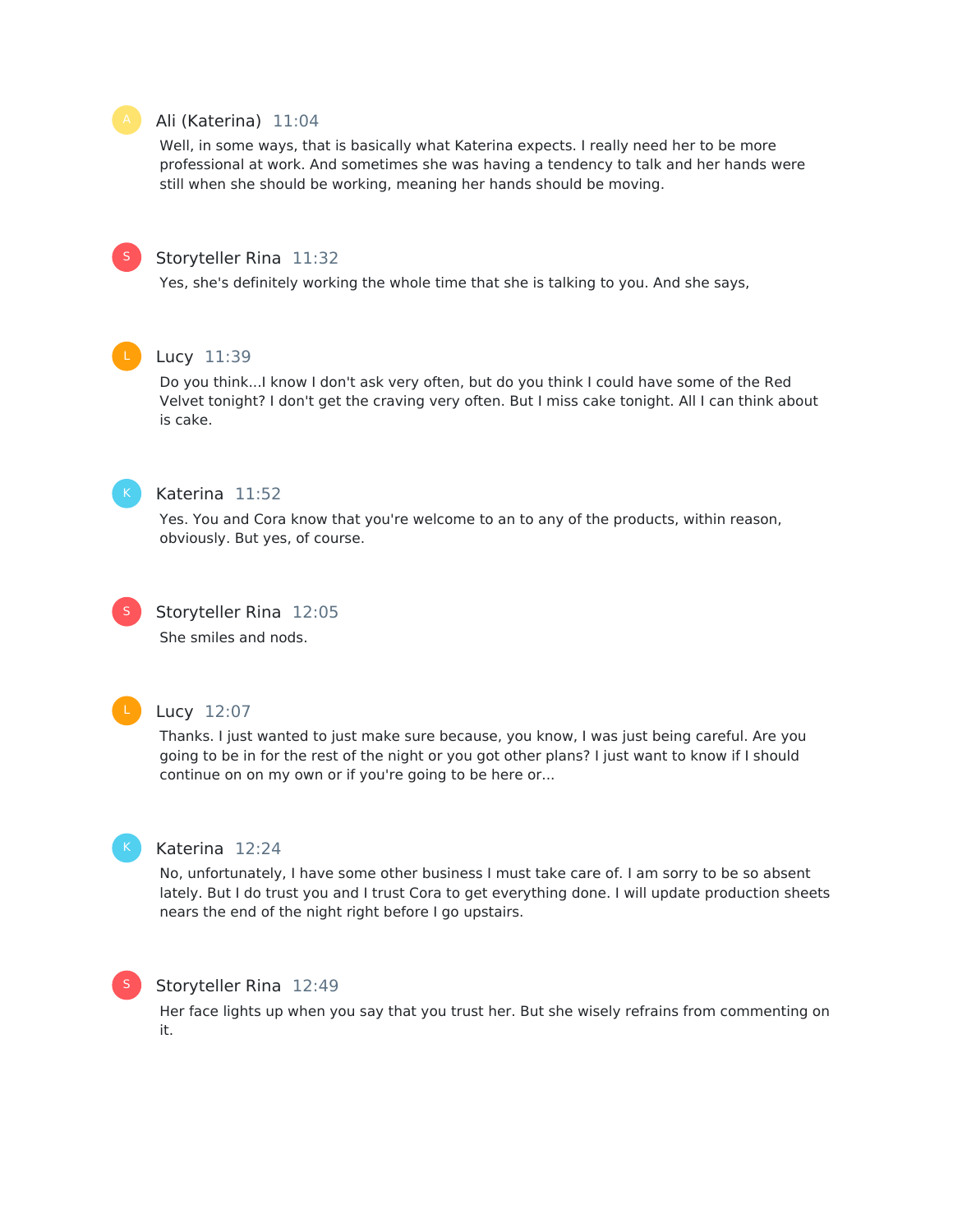

#### Lucy 12:56

Great! I'm in the groove. Do the kids say that anymore? I guess not. I know what I'm doing. I got this. You know, you've been doing this a long time, you deserve some nights off. Don't worry. I got it. And of course when Cora comes in, you know, we'll take care of things together too. So it shouldn't be any problem. It's so quiet tonight.



#### Katerina 13:18

I would not expect her tonight. But tomorrow for sure.



### Lucy 13:23

Ok, you got it. I'm so excited for the pumpkin spice.



### Storyteller Rina 13:26

As she starts grooving a little bit, just like doing a little dance as she's working on the last batch of the sugar cookies.



#### Lucy 13:35

Have you had a fresh human when they've just been ingesting pumpkin spice? It's so much like fall, it's the best thing.



#### Ali (Katerina) 13:45

I will just wave at her as I go up to the as I go up to my haven. And I have all these boxes of people that you know have been screened and approved for the services of the bakery. And it's about time they've gotten some overhaul. So I'm going to start working on that while I'm waiting for my pager to go off.

### S

### Storyteller Rina 14:20

Ok, so you sit down you start working through your boxes, and we will leave you there with your research and your overhaul and have a check in on our friendly neighborhood Malkavian shaman. So Rahm, you have fed enough to take the edge off your hunger a bit; you're still hungry, but you know that if you go any further, you're going to do damage instead of starting to heal Mickey. So you finish up as you go as close to the edge as you think you can safely do and then you use your saliva to heal up the wound, and perhaps it starts taking a bit of the edge off that scar tissue that's around his throat as well. And, Mickey, when you tell him it's ok to okay to go for the evening and he can come back next week, he looks in the mirror, and he's a little dizzy, but he touches his throat.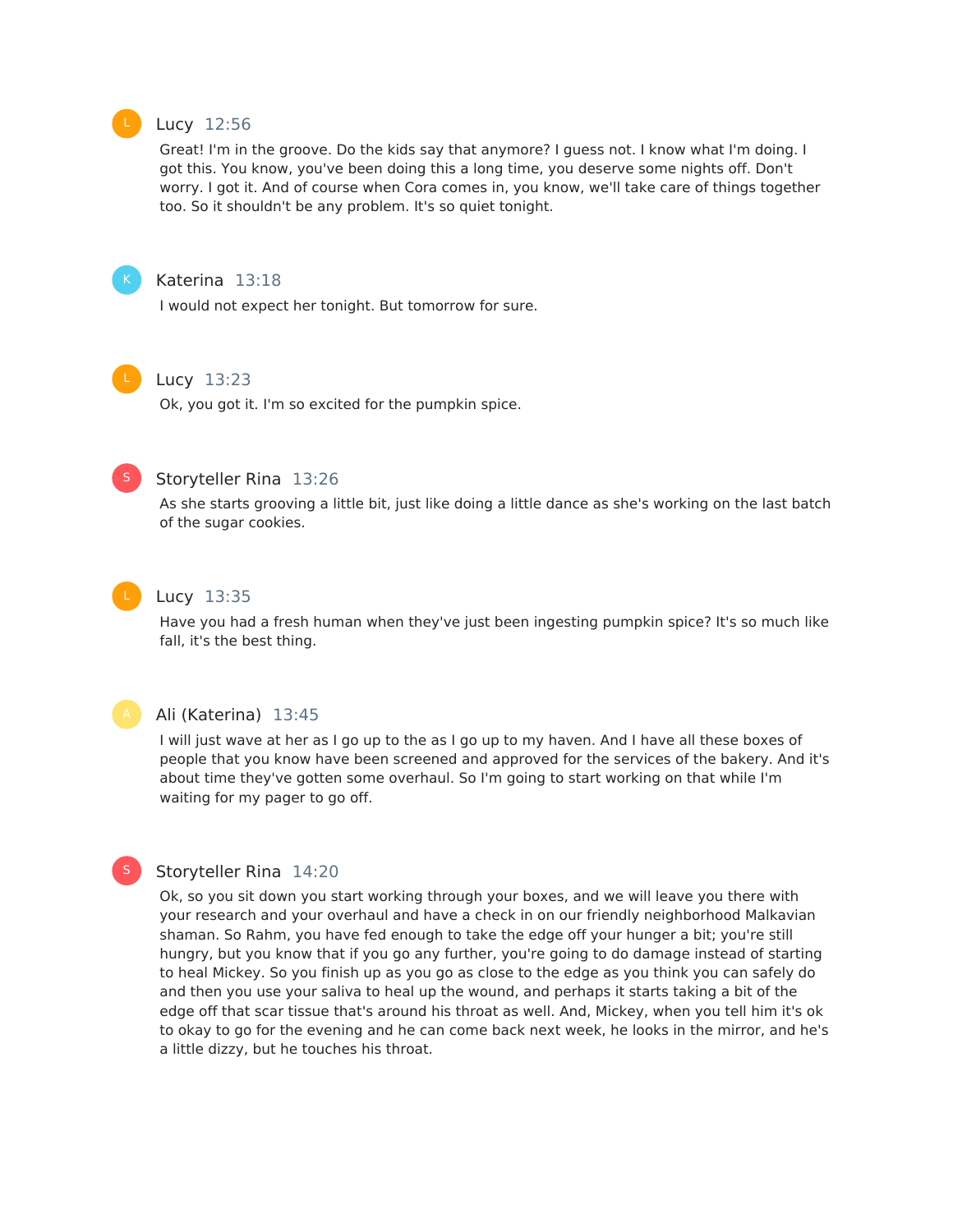

#### Mickey 15:24

Whatever you're doing, it's, I think it's working.



#### Rahm the Shaman 15:29

Good. Yes. Just make sure that you take the steps very carefully. I don't want you to slip out there. And, you know, the process does kind of affect the nervous system a bit.



#### Mickey 15:43

I've, I've got an, I'm gonna take an Uber. Adam wouldn't let me drive. And he was...oof. Probably right.



### Storyteller Rina 15:52

He says as he sways slightly.



#### Rahm the Shaman 15:56

Absolutely. Preethi, can you help me help Mickey out to his vehicle?



### Storyteller Rina 16:05

Preethi comes in through the beaded curtains and she puts an arm around Mickey's back, drapes one of his arms over her shoulders, and syas,



### Preethi 16:16

I got it, don't worry. His Uber's outside already.



### Rahm the Shaman 16:23 Very good. Excellent.

Teagan (Rahm) 16:26

And as Mickey leaves, I'll just make sure I don't have any red on me.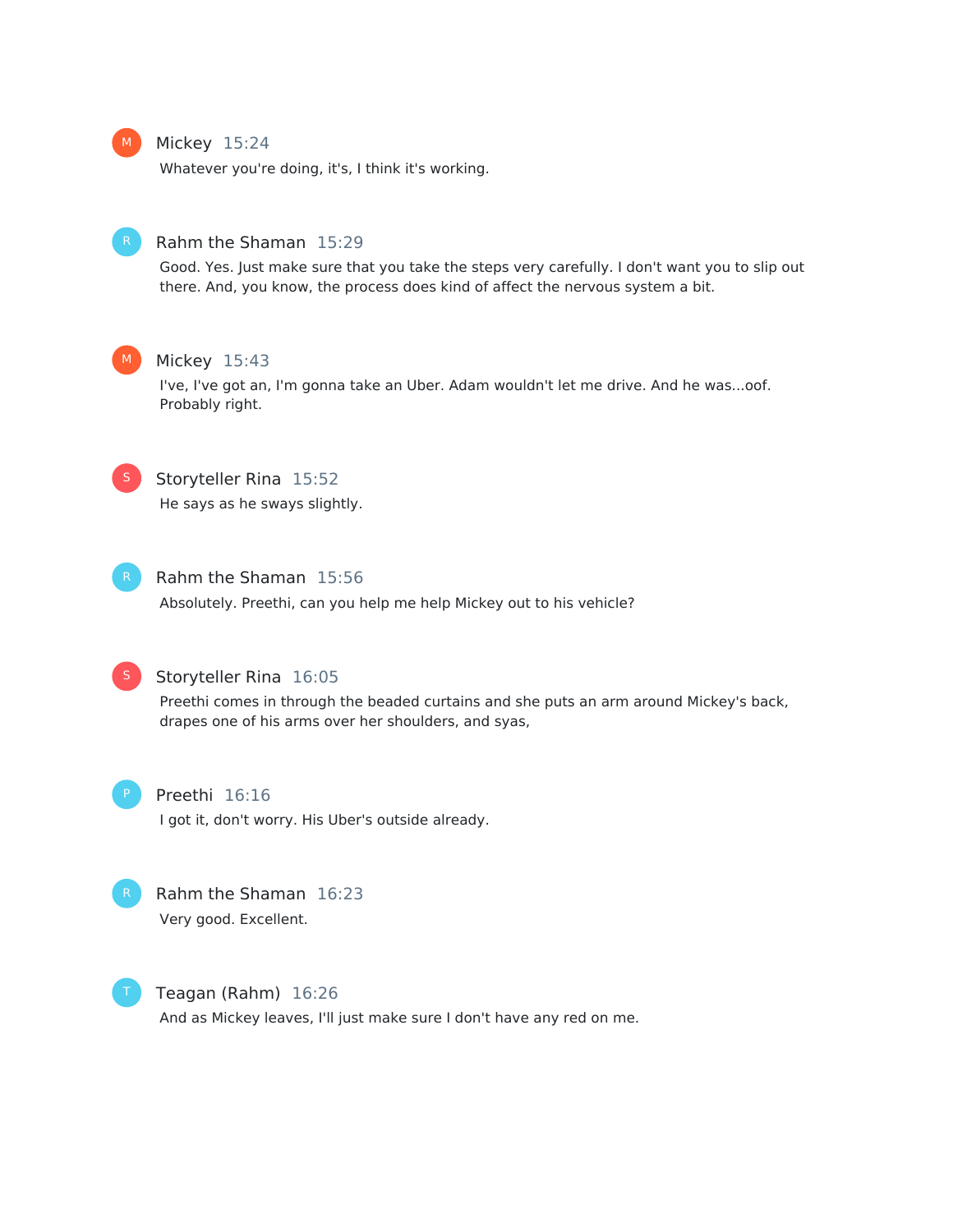Storyteller Rina 16:34

No, you're looking as pallid as you normally do.



S

Teagan (Rahm) 16:39 I feel better. I really do.



S

### Storyteller Rina 16:42

You feel a bit more centered.



### Teagan (Rahm) 16:44

I do. You got that right. I am gonna go ahead and check my messages and see if anybody's tried to reach out to me.



### Storyteller Rina 17:01

You look through your messages, and you have a couple post-it notes from both Preethi and Eric that you assume are a couple days old. Just "this customer cancelled their order," "this client showed up, but we couldn't find you," etc, etc. notes that they must have left you and forgotten to throw away. But other than that, you don't really have any messages from anyone. It doesn't seem like your coterie is looking for you.

#### Rahm the Shaman 17:36

I mean, that can be a good thing. No, absolutely. Um, in that case, I think I'm going to, if everybody's good at the house, then I think I'm going to head out.



### Storyteller Rina 17:56

As you're going through your messages and figuring out what you want to do for the rest of the night, you hear a polite cough behind you, and Eric is standing in the doorway. He's looking a little tired, and he's still covered in facial piercings, shirtless, dreadlocks, all that kind of thing. But he's like,



#### Eric 18:24

Master Rahm, it is good to see you. It has been a few days. And I was wondering if you could give me some of the essence. I sleep better, you know, and I was going to ask three days ago, or three nights ago, and you weren't here. So would you mind?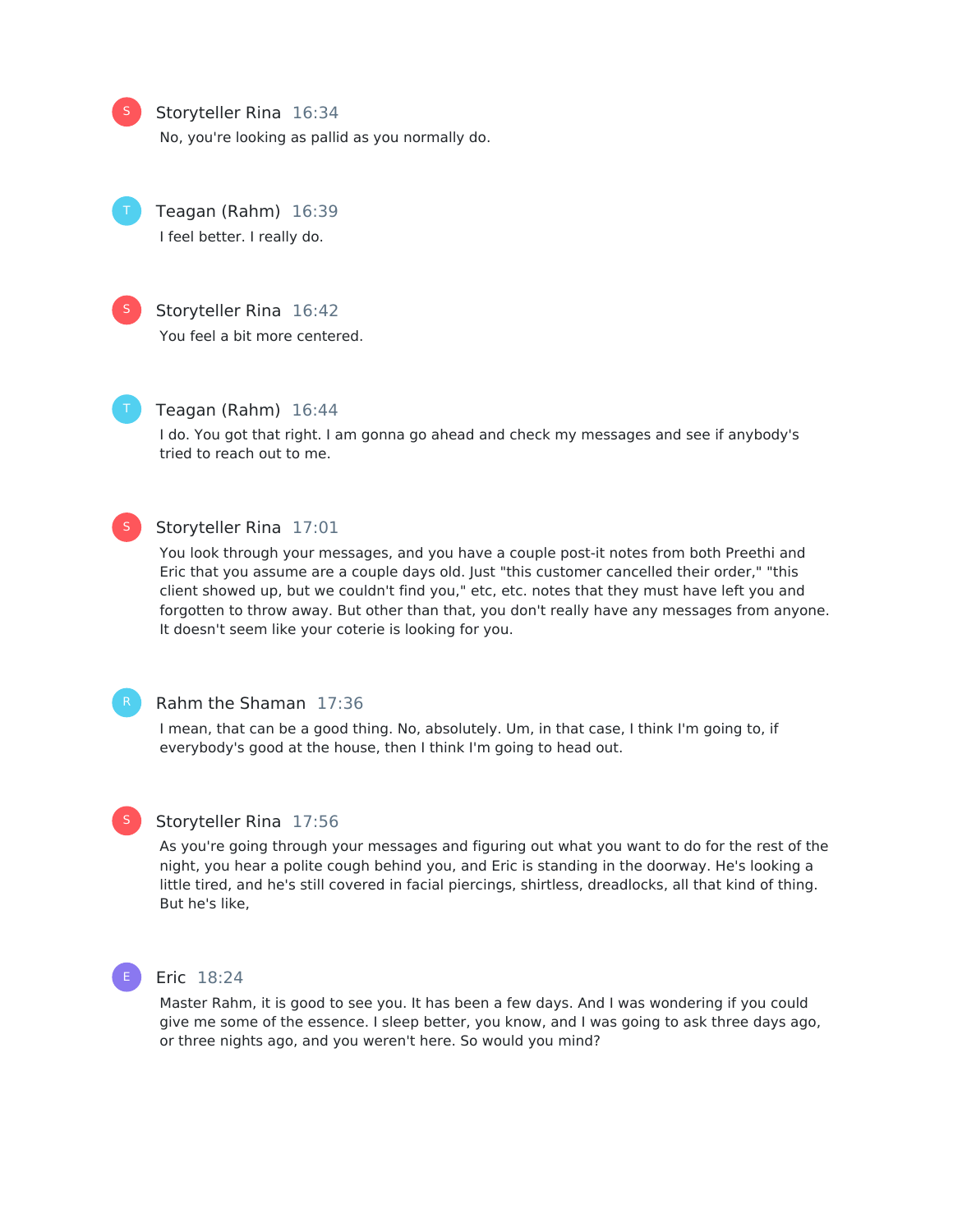#### Rahm the Shaman 18:51

Absolutely. Yes, Eric, you don't look like you're at your best and I can completely understand how that feels. Why don't you come over to the common areas here? There was a vinyl that came in for me last week I've been wanting to listen to anyways, and we'll take a moment and see if we can recenter ourselves.



### Storyteller Rina 19:25

Eric nods and he's very stoic. He doesn't smile very often but you see just the hint of a weary smile.



#### Eric 19:34

I appreciate it, Master Rahm. You know Idon't like to ask for things but it's, it's been a while. And I just, I don't sleep well.



## Rahm the Shaman 19:47

Communication is key.

Yes, yes, of course.

Eric 19:50



T

#### Storyteller Rina 19:52

And he goes into the common area with you. So describe what this scene looks like, when you give your vitae to one of your ghouls. What is this process for you? What is the scene?

#### Teagan (Rahm) 20:08

No, absolutely, it involves me sitting down across from Eric, in this case, and we start having a conversation. Because everything Rahm does involves talking. And I'll go ahead and open up a vein in my left wrist. And as I'm having the conversation and I'm explaining to him my own interpretation of the relationship between vampire kind and humankind, in this case, I will take a smear of that blood from that, that vitae from that vein, and I will place it across his lips. And what I'm explaining while I go through this ritual practice, is something that would be very heretical, I imagine, to other vampires, this concept of mutual codependence and my belief that vampire kind is meant to, Kindred are meant to guide and help groups of people, groups of tribes, in order to help them achieve their best selves. And that's the process that I go through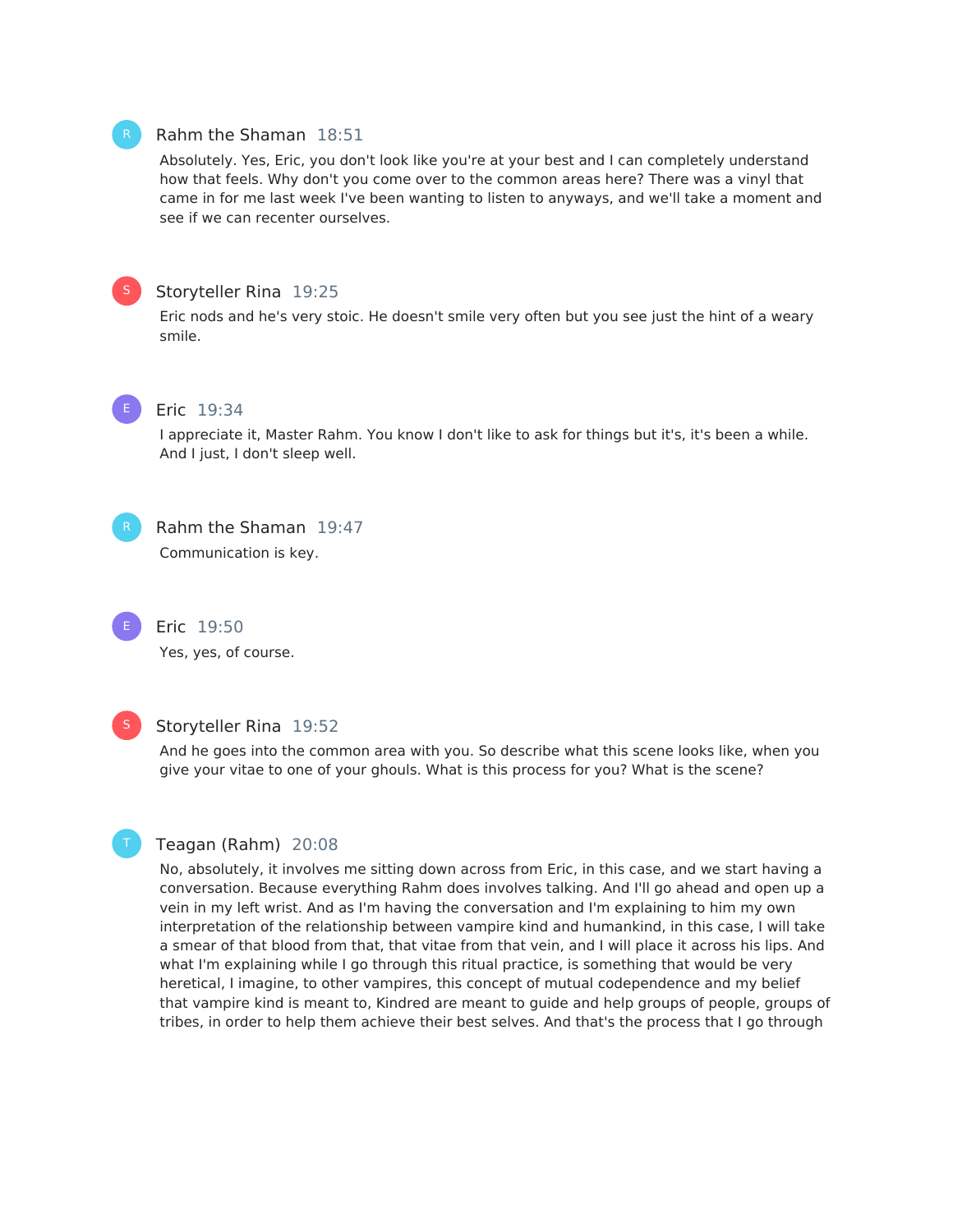that and I've wrapped this all up in a package of, whether or not I believe it or not, this pseudo a bit of Abrahamic religion, a bit of the Baghavad Gita, just all of that kind of wrapped together. And that's what I do psychologically as well as physically to bind them to me.

#### Storyteller Rina 22:19

S

S

Oh, you put on your new vinyl; what is Rahm listening to while he has this cult ritual?

#### Teagan (Rahm) 22:28

Actually, it's weird because it's, it's um, it's just the original soundtrack to Star Trek: Picard season 1 in a very decorative art vinyl, but there's some really great pieces in there. So he wanted to check it out. So I imagine visually, it's very incongruent with the moment. But that's Rahm, so that's fun.

### Storyteller Rina 22:51

You have this soft swelling, music playing, the lights are dimmed. The common room is closed, closed off, you've pulled the curtains, there's no doors in your tribe's home, just curtains, other than the door down to your basement. And so you pull the curtains, there's a few candles around the room, very ritualistic, that part is very important to you. And so you both sit crosslegged on the floor on these brightly-braided rugs that you picked up from a market stall guy who said they were made in Nepal. And whether or not that's true, you feel like it's true, and therefore it is. So it's enough as long as you believe it to be so. And so you start talking through the process, in this very calm, gentle tone, it sort of lulls Eric into a bit of a trance almost, between the incense and the candle smoke and the music and your voice, which you put a lot of power into. And he closes his eyes as you draw a cut across your wrist and let the blood begin to ooze out of the wounds. And he bends his head towards your wrist, and he begins to drink greedily. And as you're talking through him and you feel him feedings, it's kind of powerful for you, that your tribe, your children really would engage in this kind of ritual and trust you with this. And there's just a bonding moment between the two of you. And then he pulls his head back and cracks his neck and there's blood around his mouth. And you can see that he looks stronger already. His eyes fly open; you don't see the dark circles anymore. There's a flush in his cheeks. His muscles look slightly bigger, or maybe that's just you, you're not sure. But he looks enlivened. And he wipes away the blood from his lips with the back of his hand. And he puts his palms together, and he does a little bit of a head bow, and says,

#### Eric 25:26

I will begin my meditations, as we normally do, Master Rahm, but thank you. It was most enlightening.

#### Rahm the Shaman 25:38

Very good. I'm hoping that you being here is as beneficial to you as it is to everyone in the house and to myself.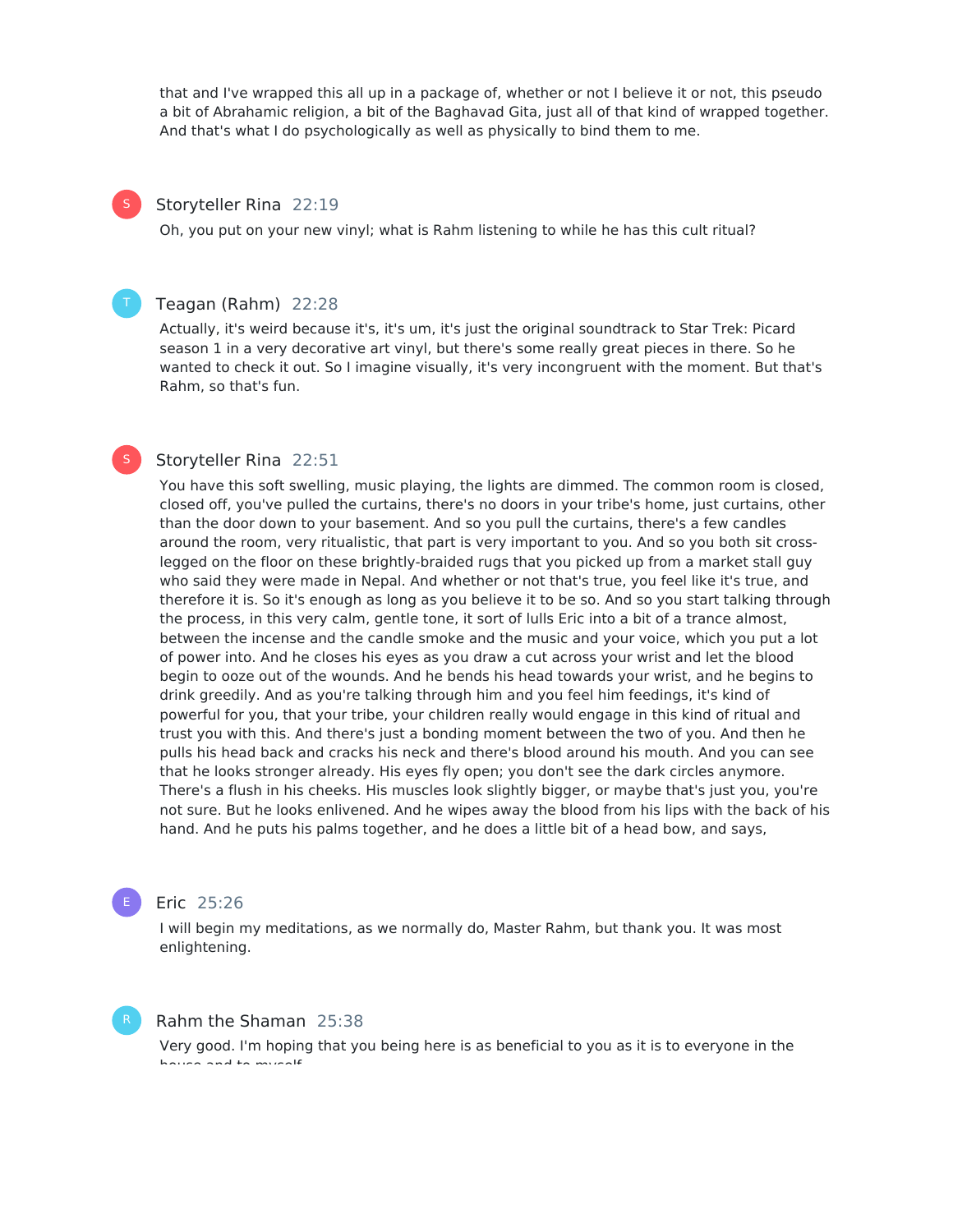house and to myself.

### Eric 25:54

I am honored, Master Rahm, to be part of your tribe.



#### Storyteller Rina 25:58

And he draws his hands across his face in a calming gesture and he crosses his legs and closes his eyes and he begins to meditate. We'll leave Rahm sitting with Eric for a bit in your traditional meditative practices post providing an essence of yourself to your tribe. And let's cut back over to Marcus, Vince and Alex.



#### Mike (Marcus) 26:31

I walked back into, after the very short conversation, I can continue through to the office, hang up the phone and then try to figure out what has become of Vince and his, shall we say, galoshes.



### Tiffanie (Alex) 26:50

Yeah, I was gonna say I probably, while he walked out, I probably was walking towards the bathroom.



### Storyteller Rina 26:58

You open the door, Alex, and you can hear the sobbing from down the hallway. It does not let up. And as you open the door, you see Vince curled up on the floor, on the cold tile floor in the fetal position. There's a bloody towel off to the side, and there's water splashed around the floor, a couple of puddles, but he's just curled up and his head is buried in his knees and he is sobbing as if his heart is breaking.



#### Tiffanie (Alex) 27:35

I'm going to bend down and pick Vince up by the shoulders, have him stand up, grab some paper towels or whatever and clean up his face. And I will look him in the face and tell him, like look him in the eyes and tell him,



#### Alex 27:59

You have nothing to be sad about.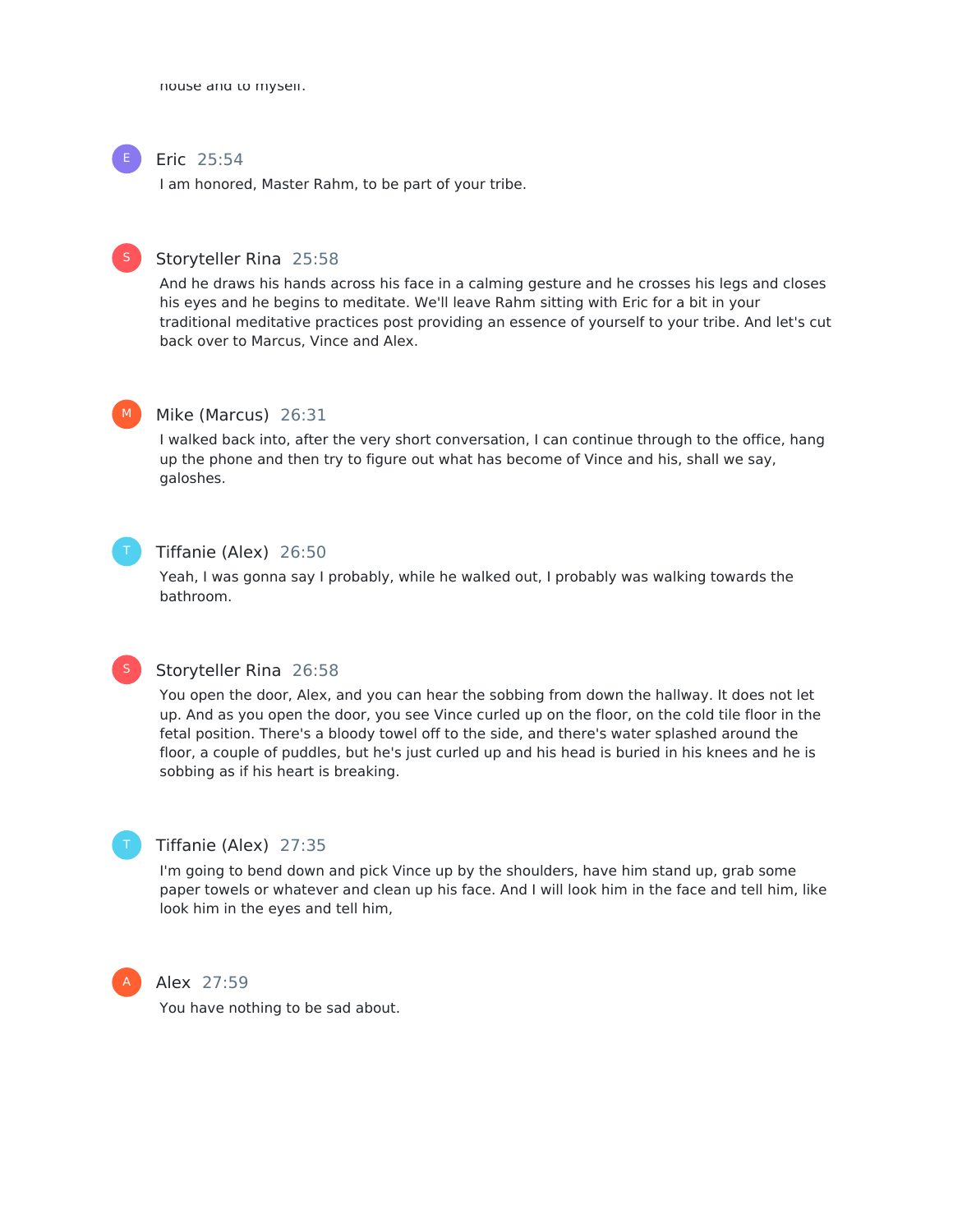### Vince 28:04

I killed her. I lost control and now she's dead. I could have stopped and I didn't.



V

#### Alex 28:10

And how do you feel? Not your feelings feelings. How does your body feel?



### Vince 28:20

I mean, I mean I've never felt so strong, but...



#### Alex 28:28

You will...you would have outlived her.



#### Vince 28:34

I could have done it without killing her. Could have done it without making her disappear for for everyone she knew. I mean...



### Alex 28:47

Do you really think that she knew a lot of people that way?



#### Vince 28:55

I think no.



### Alex 28:56

Why do you think that they are our food? Because they are less than us.



#### Vince 29:07

We were all them. We were all them once. It's not like any of us are just born this way because we can't be because we're dead.



### Alex 29:17

Yeah, because someone chose you and saw something in you. But you feel better. You are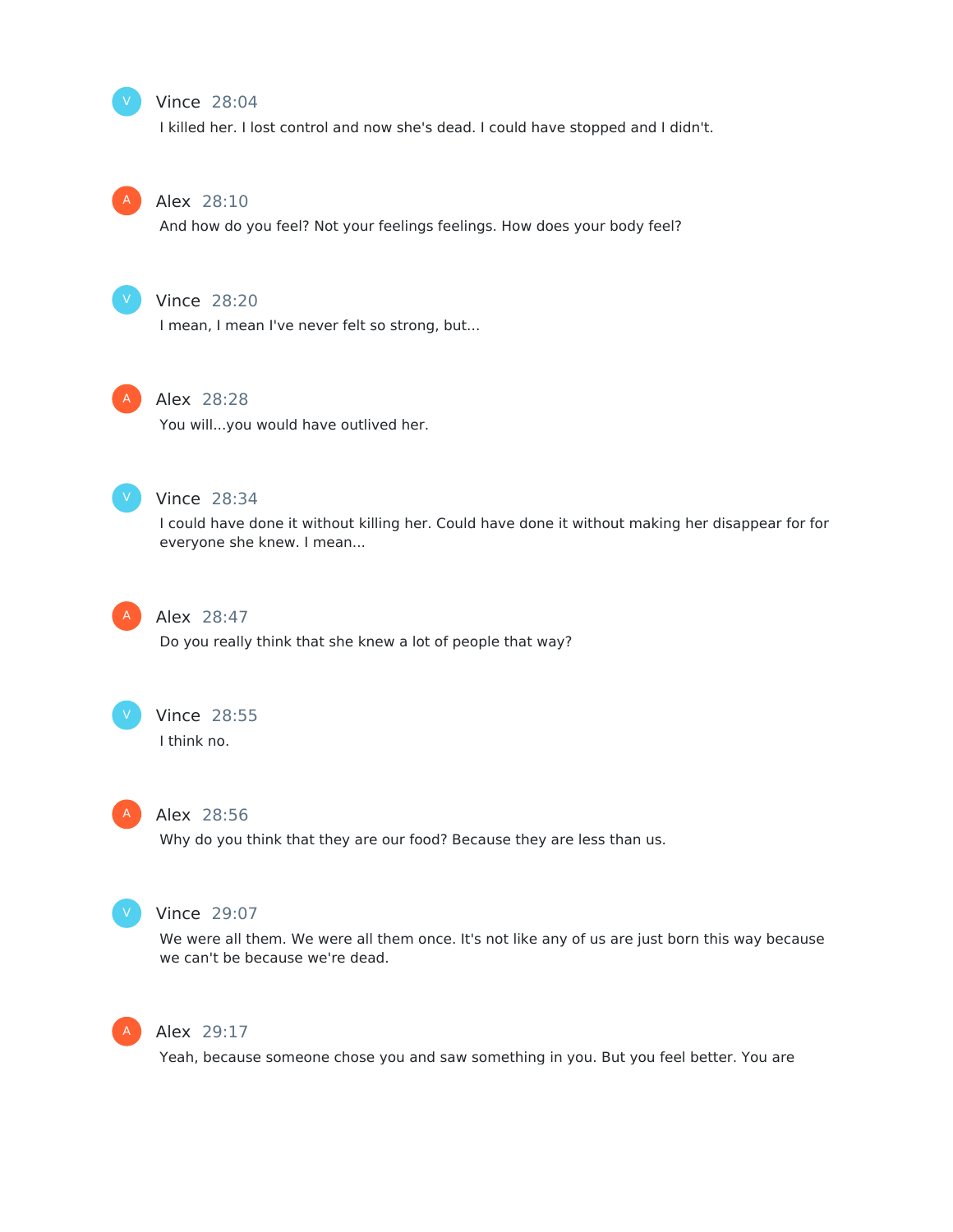Yeah, because someone chose you and saw something in you. But you feel better. You are stronger. Look at, look in the mirror, look at your skin. You look better.



#### John (Vince) 29:34

He looks in and he's just like, just can't look himself in the eye. He just like looks at his reflection. He's like,



#### Vince 29:43

I could have just gone with bags. I could have just bagged.



#### Alex 29:47

No. Not in the state you were in, and you know it. Why do you think you went ahead and did it? Because we all need to every now and again.



### John (Vince) 29:59

He's hyperventilating to some extent, he's kind of trying to, he's like,



### Vince 30:09

You don't get it, Alex. Don't get it. I help people die well. I gave her a terrible death. There was no closure for her. It came out of nowhere.



#### Alex 30:22

Do you think we ever get closure? Do you think Luther got closure? Do you think Felix is feeling ok? Death is death. It happens to us all.



#### John (Vince) 30:42

And he just looks Alex in the eye, and he's like,



### Vince 30:45

I'm not, I'm not going to forget that woman.

Alex 30:48 You will. A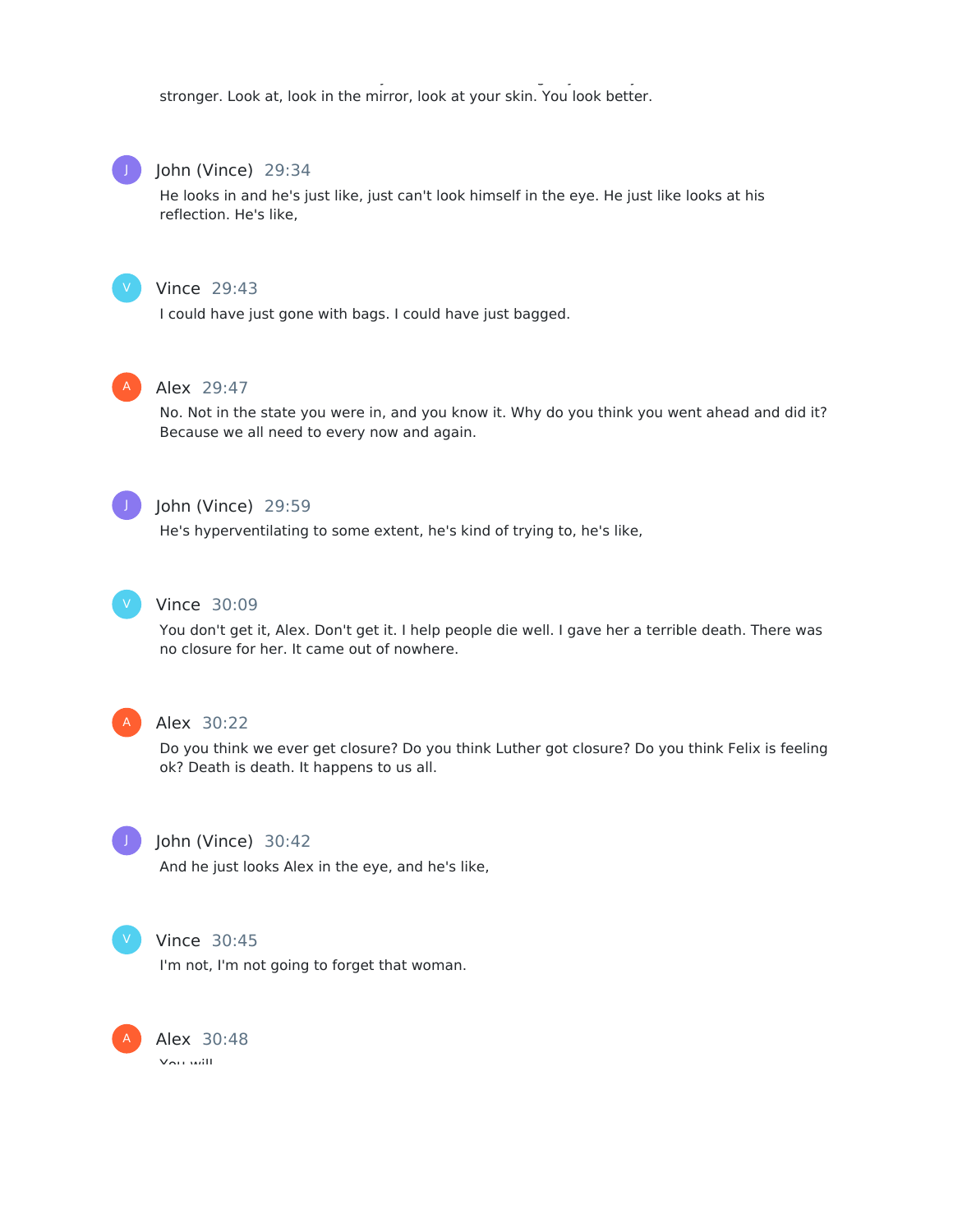You will.



### Vince 30:49

Her name was Veronica. She was a person. I won't forget her.



### Alex 30:56

You will. It's been how many years for you? Not that many. Trust me, I have a lot of years behind me. And I could not begin to tell you the name of the first person I killed. I don't even know if I asked.

V

### Vince 31:17

I won't forget.



### Storyteller Rina 31:22

Marcus, you hear Vince and Alex talking in the bathroom. But at least the crying is stopped.



Mike (Marcus) 31:30 I step in near the doorway.



Marcus 31:34 Hey Vince.



### Vince 31:36

Marcus, hi. Sorry about the state I came in. Thanks for the t-shirt.



### Marcus 31:43

Now, don't thank me, thank your fellow members of Longshoreman's Union, who are always happy to assist those who are in need.



#### John (Vince) 31:53

Quietly gives a little nod. He's just like,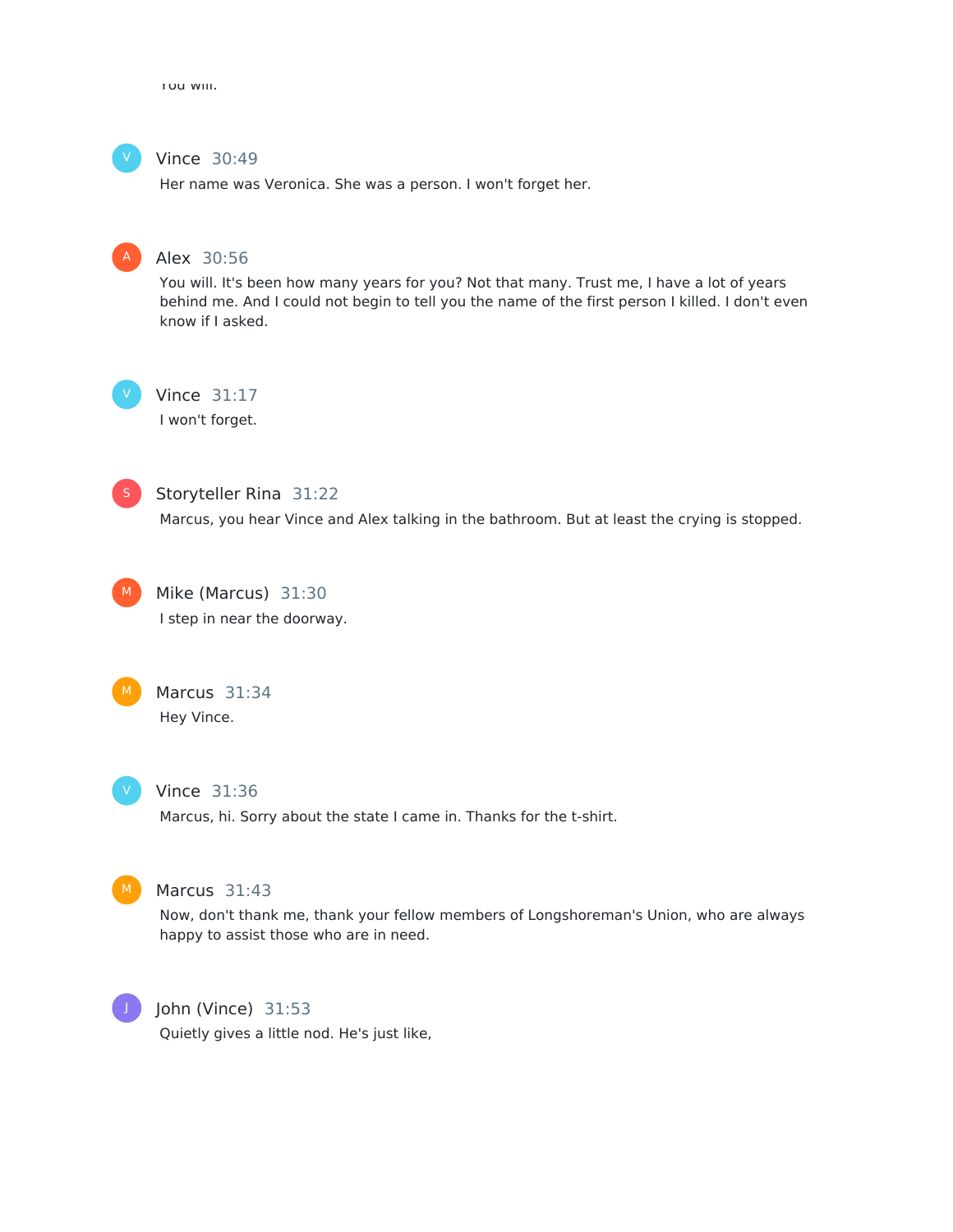

#### Vince 31:55

Yeah, sure, I guess.

Marcus 31:59 What are you, size maybe eight or nine?



Vince 32:05

Eight and a half.



#### Marcus 32:06

Yeah, I'm gonna find you some boots. You can't wear those shoes anymore. They need to get bagged.



### Vince 32:17

Don't worry, the blood is mine.



Marcus 32:20

That's why I'm worried.



#### Vince 32:23

Oh, no, it turns out that, uh, when I don't feed, I...do you know that I was an atheist before I turned? Yeah, it's, it's really weird when you all of a sudden develop stigmata. So I have so many questions right now.



### Marcus 32:51

Well, luckily for you, you won't have any time to even answer them. Because we have something to do. So I'm gonna get you a new pair of boots, and a garbage bag, and maybe a few Clorox wipes and you are gonna go to absolute town near for the next five minutes before we find a place so we can have a friendly, private chat amongst the coterie. That was Katerina on the phone, and she's requested because of some new information that's come to light, that we gather together again and sort it out.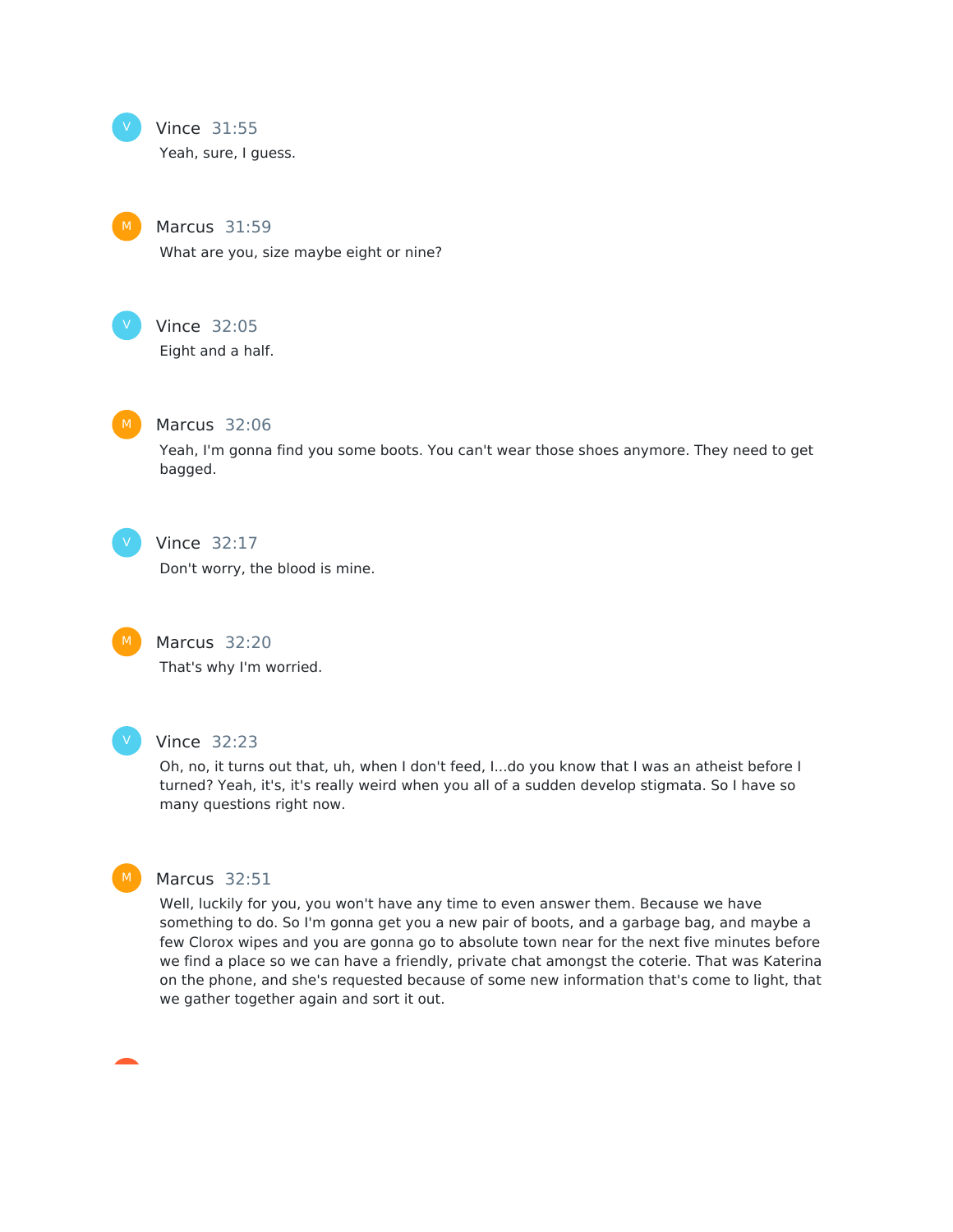

### Alex 33:32

\*sarcastic\* Wonderful. Where are we meeting?



#### Marcus 33:39

That's what we have to decide. I offered us the opportunity to meet here but she wasn't keen on the idea, given the mortals that occasionally frequent the location.



### Alex 33:53

But don't you have control on whether or not they're here?



#### Mike (Marcus) 33:57

I do, Alex, I simply didn't want to argue with the Toreador tonight. I don't want to make her uncomfortable. So we just need to find a relatively calm and quiet location, many of which I could offer near the docks as well. I have other facilities that might be useful.



### Tiffanie (Alex) 34:19

I just want to point out when you said you don't want to make her uncomfortable, Alex's face probably looks a little confused, like "I don't get it. But ok."



#### John (Vince) 34:30

Why wouldn't you want to keep someone on the backfoot? Why wouldn't you want to keep them off balance?



#### Marcus 34:38

I think we're fairly certain that Vince's place is a little maybe too spooky for some people. It's also not a place that has...we'll say it's a place that only has prying ears and likely eyes.



### Vince 34:58

Mina can definitely see.



### Marcus 35:00

I don't think it's a good idea to return where we were a few nights ago. After all, I've just gotten the place cleaned. And yeah.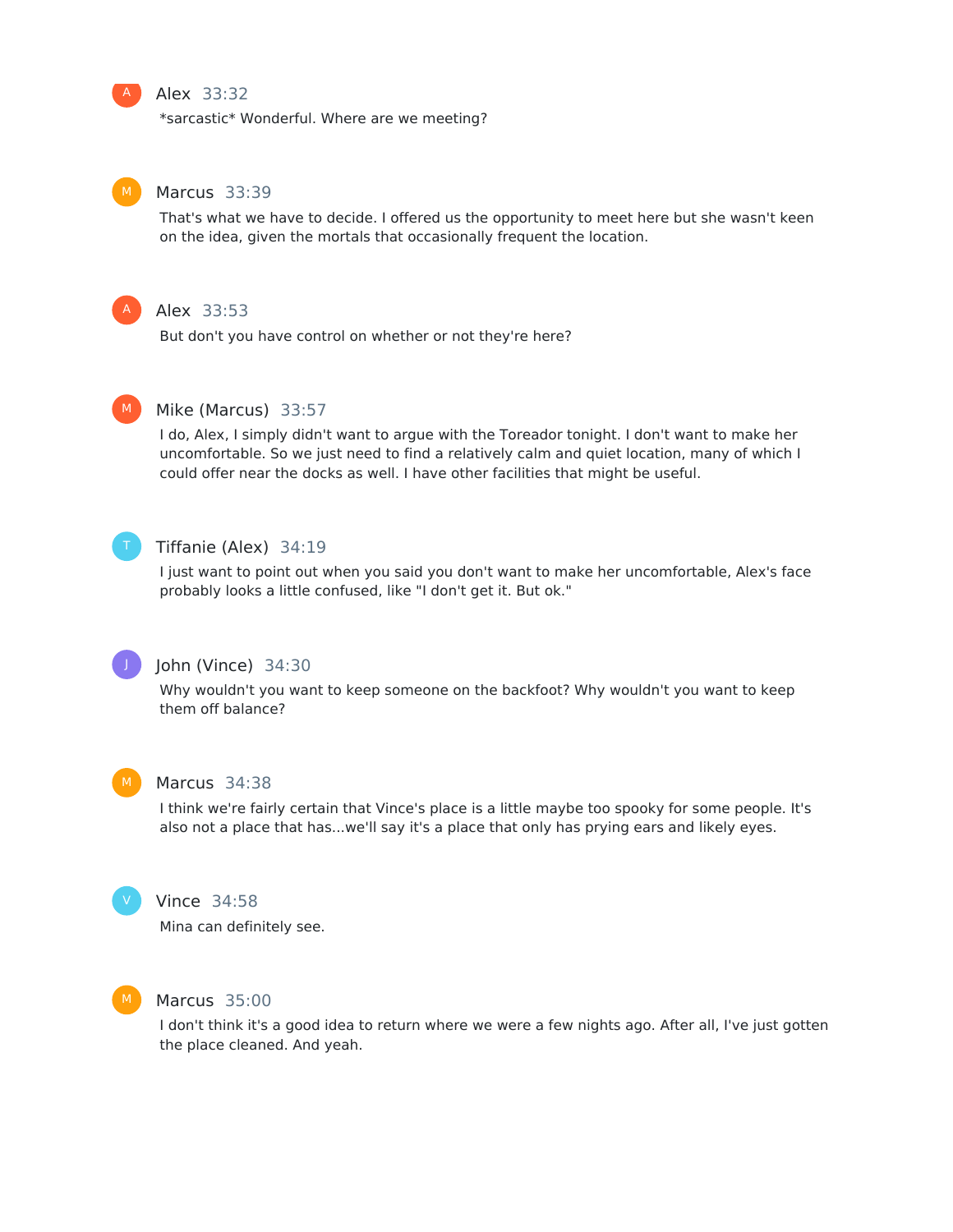

### John (Vince) 35:09

What about, is there some kind of neutral ground we could go to?



#### Marcus 35:13

It's called Elysium, Vince.



#### Vince 35:15

Oh, yeah. The place we went to?



#### Marcus 35:18

The issue with Elysium is that it's not private at all. I suppose that's kind of the point. And there are even more ears. So while it might be safe, depending on your perspective, it isn't necessarily private. In fact, I'd argue that it's not. A lot of the, well, a lot of neonates do tend to frequent Elysium because it is safe and someplace they can pick up on, well, Kindred society. At least in the method the Camarilla presents it as. Not that that's always correct, either. All they show you is what they want to show you.



### Alex 35:58

Well, I agree with you that maybe we should just use one of our facilities nearby. And maybe that'll be good enough.



#### Storyteller Rina 36:09

The one stable Elysium in San Francisco is the Vampire Club, run by one formerly known as Oscar Wilde. And while it is a safe place, no breach of etiquette has ever happened on the premises, it is definitely not quiet or private. And all of y'all showing up in one group would definitely be remarked upon by pretty much everybody there.



### Tiffanie (Alex) 36:35

I've probably never been there.



#### Storyteller Rina 36:39

Yes. Hecata is not known for frequenting the Vampire Club.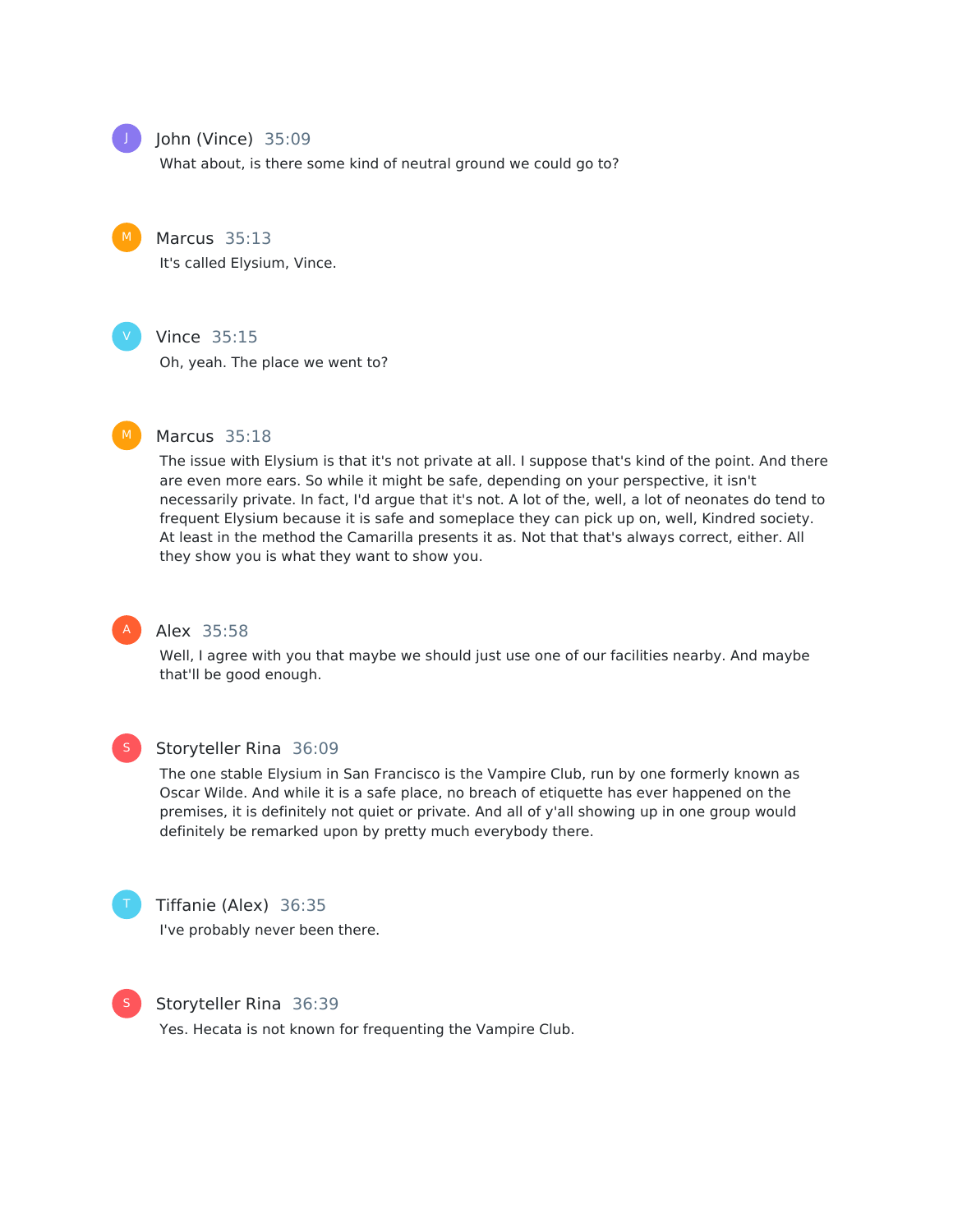

### Mike (Marcus) 36:43

Yeah, the last person that Marcus wants to tip off to the coterie even being together would be the Harpy, because the Harpy is going to ask a ton of questions.



Storyteller Rina 36:53

Oh, absolutely.

### $M$

Mike (Marcus) 36:55

The problem with the Harpy is that you can't get around to them socially, right? It's impossible. Because they can, they help control court statuses. And that's not something I want Marcus to have to mess with. So I'm gonna give a phonecall to Katerina and I'm gonna give her some relatively quick directions.



### Marcus 37:15

What we need is to get a hold of Rahm and have him meet us in the same place. And if he doesn't have a vehicle, we need to fetch him.



#### Storyteller Rina 37:26

Alright, so you give Katerina an address. So Katerina, your pager beeps with an address down near the docks but not exactly on the docks and not in the labor office. And Marcus, are you calling Rahm? Are you asking Katerina to call Rahm?



### Mike (Marcus) 37:45

Oh no, I wouldn't ask Katerina to call Rahm. I'll call Rahm.



#### Storyteller Rina 37:50

So Rahm, as you finish your meditative practices with Eric and then Eric gratefully gives you a hug and goes off to do whatever it is he plans to do with the rest of his evening, probably eat a lot of pizza, your phone rings.



Rahm the Shaman 38:11 Hey, Marcus, what's up?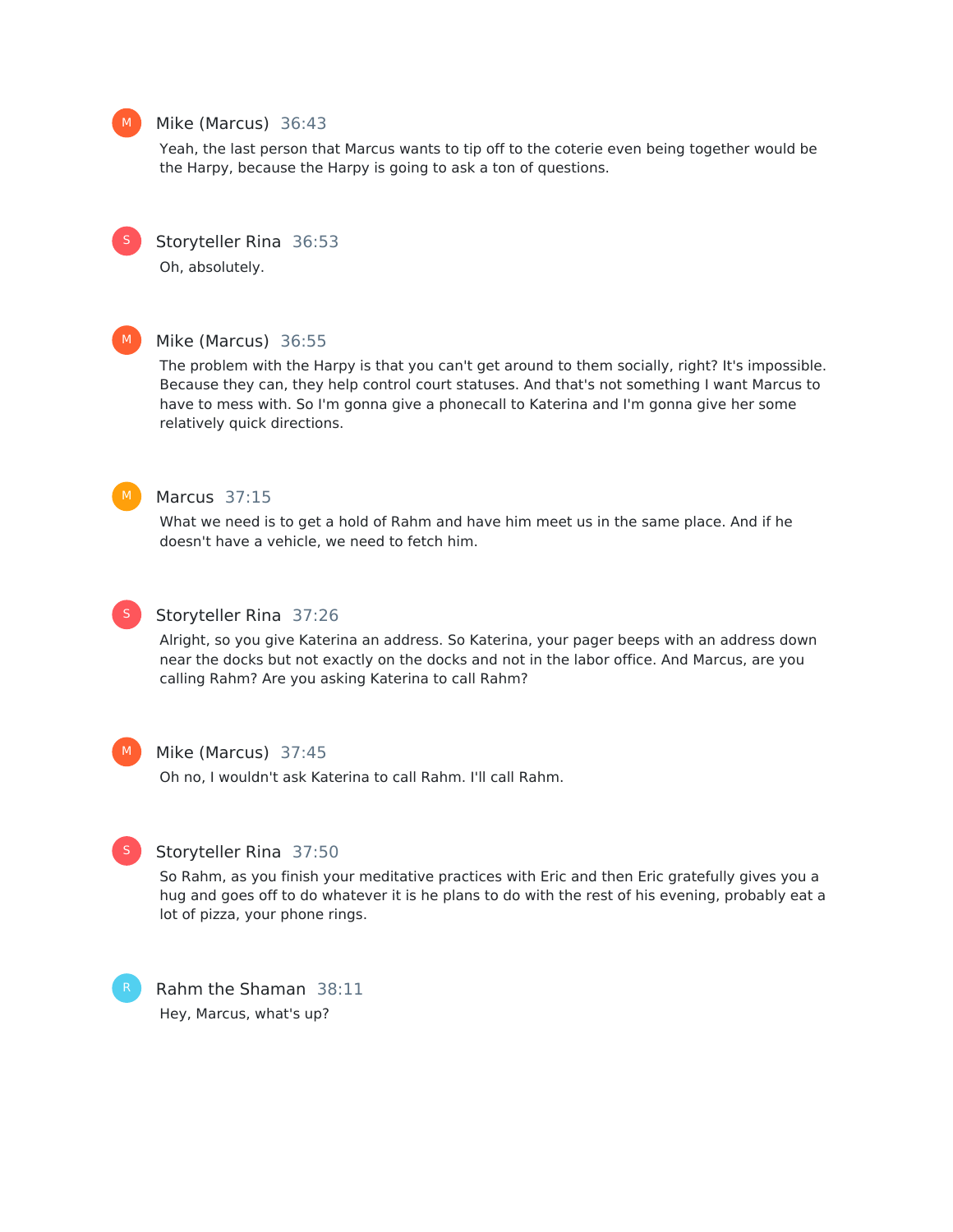|    | Marcus 38:15<br>We need to get together and talk, the five of us                                      |
|----|-------------------------------------------------------------------------------------------------------|
| K. | Rahm the Shaman 38:19<br>You got something new?                                                       |
| M. | Marcus 38:22<br>Someone certainly does.                                                               |
| R. | Rahm the Shaman 38:26<br>Gotcha. Understood. Where am I going?                                        |
| M  | Marcus 38:29<br>Pier 32 Park, near the north portion of it. And then take a walk. I'll come find you. |
|    | Rahm the Shaman 38:38<br>Ok. You need me to bring anything?                                           |
| M. | Marcus 38:41<br>I don't think so. What would you bring?                                               |
|    | Rahm the Shaman 38:47<br>I don't know. Trash bags?                                                    |
| M  | Marcus 38:52<br>Probably couldn't hurt.                                                               |
|    | Rahm the Shaman 38:54                                                                                 |

Ok. I'll get some from under the sink. Be there soon.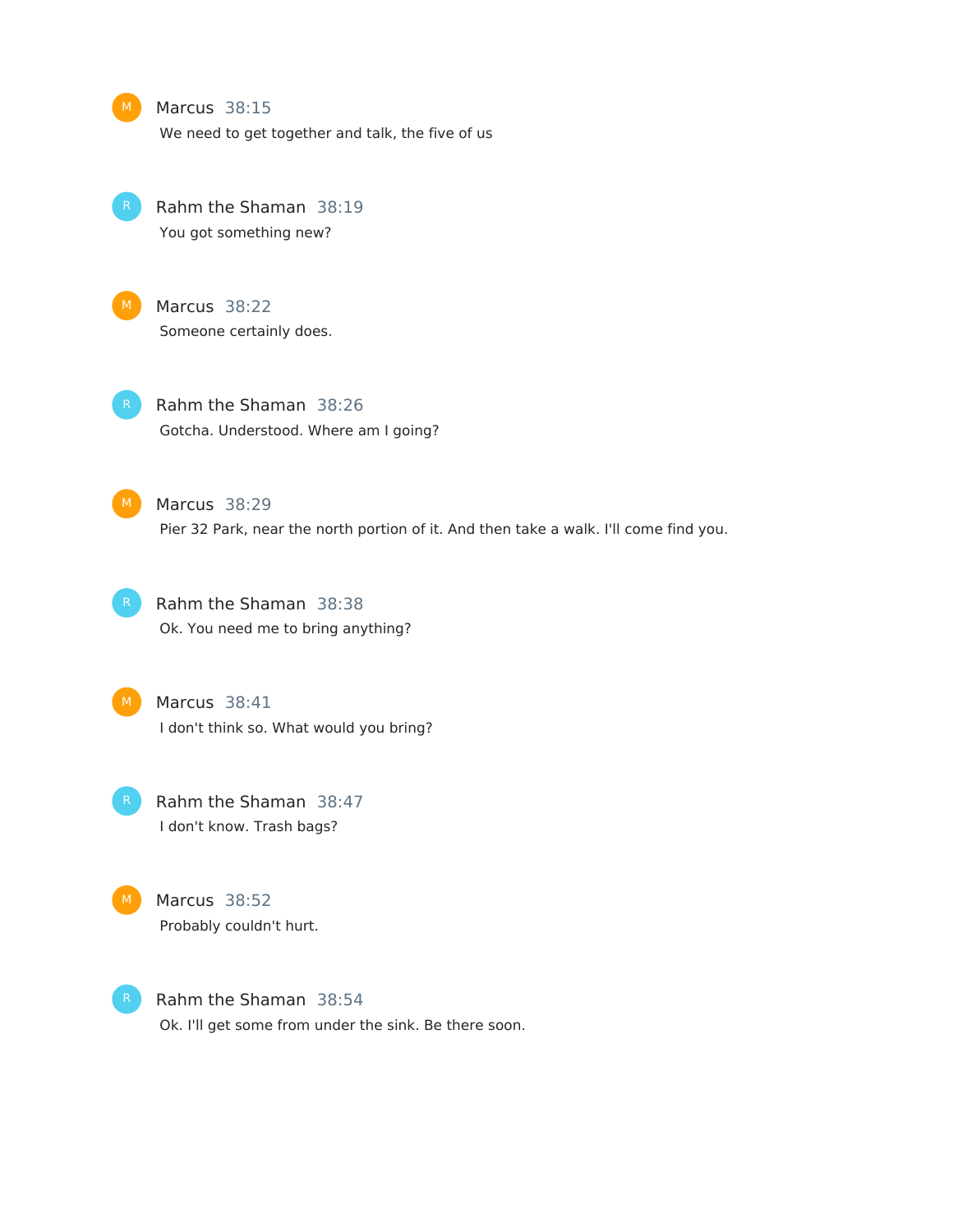

### Mike (Marcus) 38:59

I hang up. I'm going to page Katerina and then wait.



Storyteller Rina 39:10

So Katerina, you've gotten the page.



### Ali (Katerina) 39:15

I will give Marcus a call.



#### Marcus 39:20

Katerina, I'm going to supply you with an address. I've gotten in touch with Rahm and he's meeting us at a relatively quiet location.



 $M$ 

### Katerina 39:34

Very good.

Mike (Marcus) 39:36 And I'll give her a very similar directive.



#### Storyteller Rina 39:41

Ok, so everyone has been informed as to where to meet Marcus. You can leave a note for Marie telling her when you'll be back.





#### Storyteller Rina 39:50

And you can all set out for the meeting place. So Marcus, Vince and Alex, you obviously arrive there first because it's fairly close to your locale. A little bit later, Katerina comes in off the public transportation system, and Rahm shows up via Uber about five minutes after that. Rahm, do you have the presence of mind to have the Uber drop you off a couple minutes from the address? Or do you literally pull up to the address in the Uber?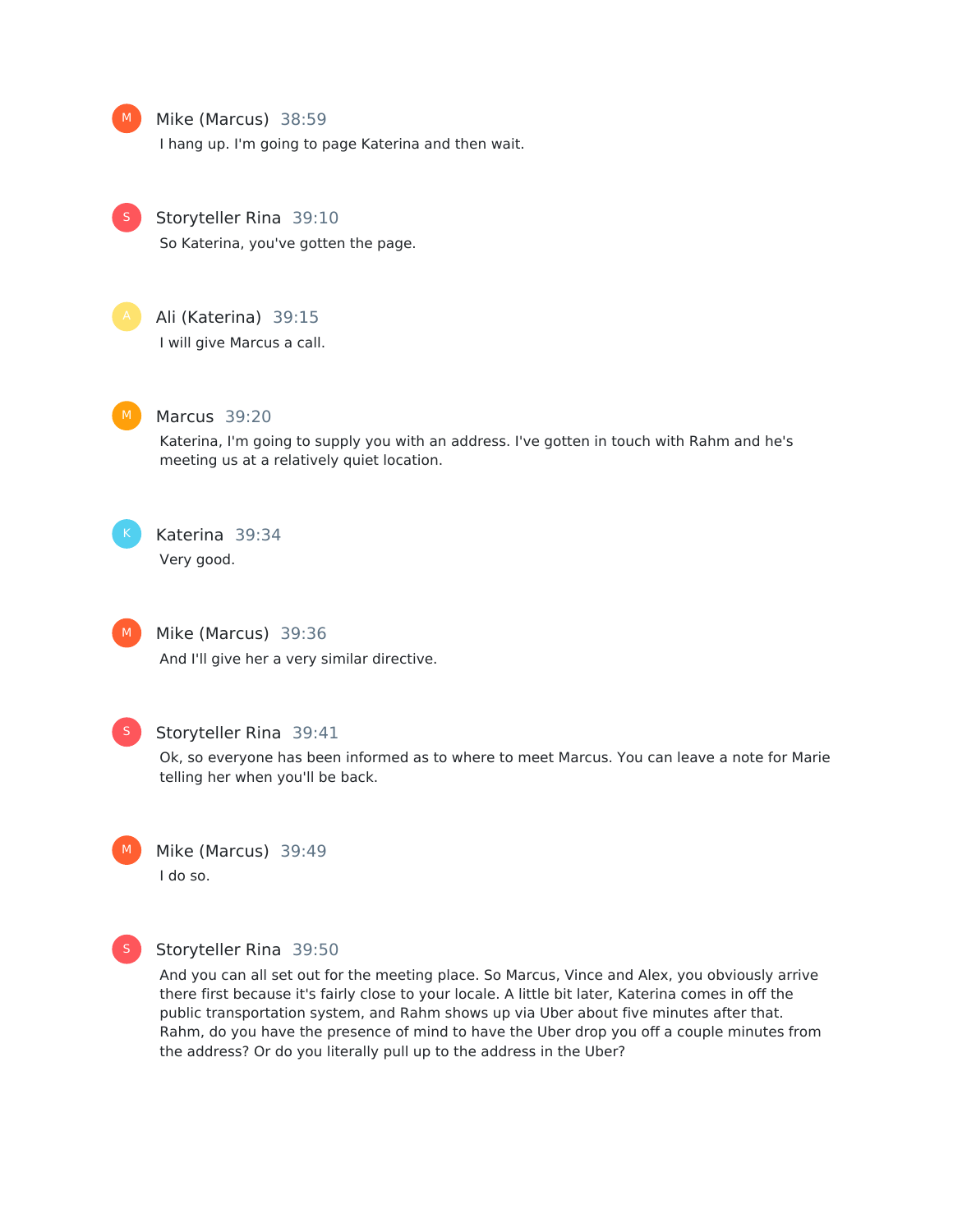### Teagan (Rahm) 40:20

Oh, no, I have perfect presence of mind. I, of course, I take a walk down the pier.



Ok, so Rahm's Uber drops him off just a few minutes walk from the actual location, and he comes strolling in looking a little calmer than he did the last time you saw him, a little more put together, and you have all assembled.



#### Mike (Marcus) 40:45

So we've assembled in what appears to be a collection of shipping containers, the inside of which have been retrofitted slightly with what looks like thick padding. The floor doesn't clank, the walls are muffled when you get inside. It's not at all opulent. It seems much more Spartan, as if it's purpose built. But it is a little deeper than a single container or two and the bolt locks on the main door are fairly heavy. This is as private as I could make it. There's probably a collection of chairs, aaybe some pretty simple tables or something like that.



Teagan (Rahm) 41:47

Rahm brought a box of Great Value black trash bags.



M

Mike (Marcus) 41:53 And I look at Katerina.



### Katerina 41:57

So, I had a chat with Vera Giovanni earlier this evening. And she gave me some very interesting insight. Apparently....

Rahm the Shaman 42:15 Who's that?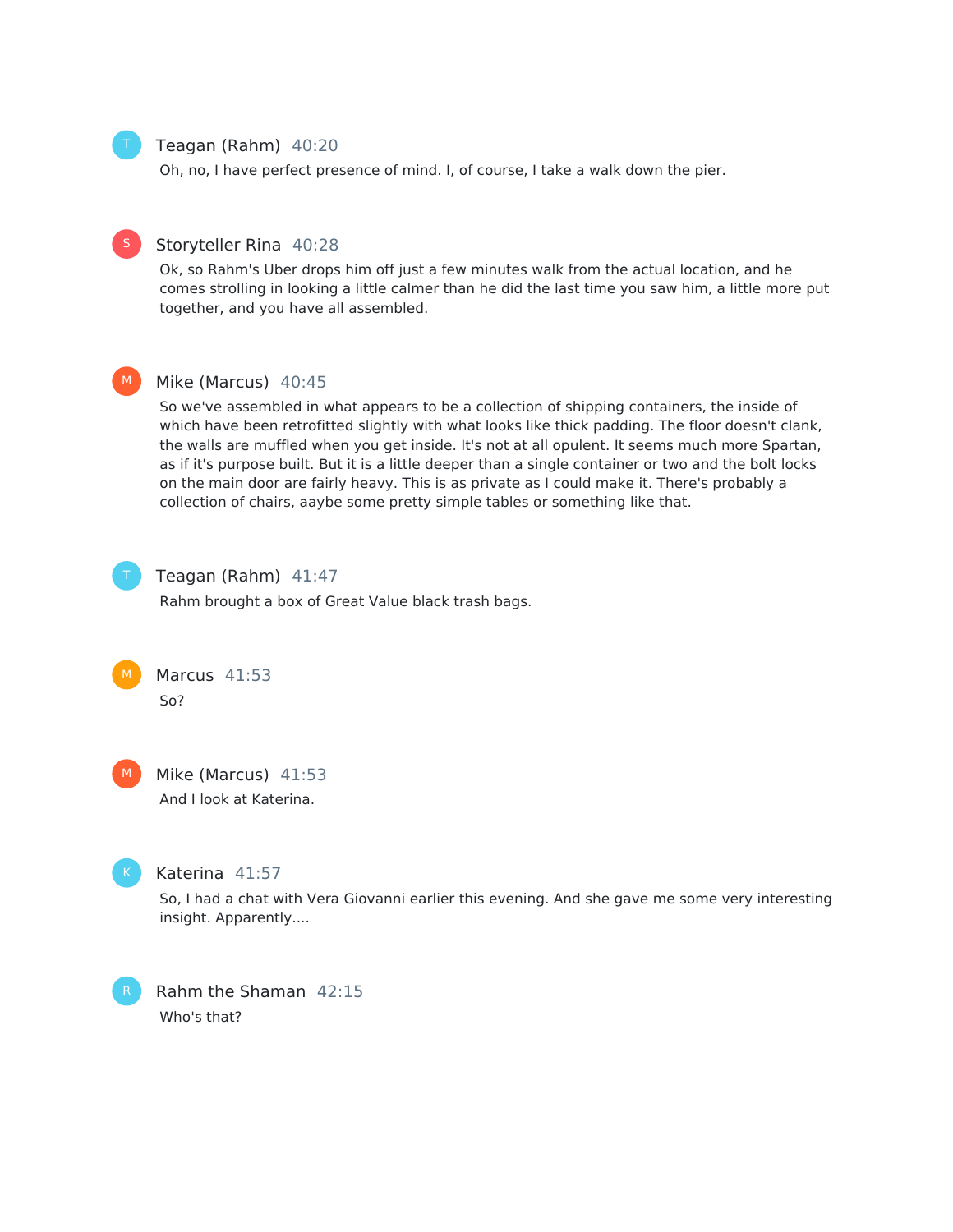### Katerina 42:17

Keep your mouth fucking shut for once in your life.

### Teagan (Rahm) 42:23

Rahm puts their hands up and sits down.



#### Katerina 42:27

So there is a lot of irrelevant information that she told me, but her father was murdered in Italy. But I do not think it was a murderer. Because there was a lot of blood. And he was having nightmares, much like our other victims. And they started about two weeks ago. He was here at the time. So this is strong enough to go literally a whole continent away, whatever ritual this is.



#### Alex 43:18

If it is a ritual, or it was something that started here. And if it started, you cannot escape it by leaving.



#### Katerina 43:28

It is hard to tell. I was also told that we have a Ventrue coming from Chicago by the name of William Mallet.



### Tiffanie (Alex) 43:42

Alright. Well, I can't say that I'm surprised.



#### Storyteller Rina 43:48

The two older vampires, you can give me a roll for this name, because you're old enough to perhaps know who this is. So you can give me say, Intelligence and Awareness. There isn't really a history skill, unfortunately.



#### Ali (Katerina) 44:13

No, usually for something like that, nost people just roll straight INT.



#### Storyteller Rina 44:18

Yeah, but I want to give people a better chance of succeeding at this.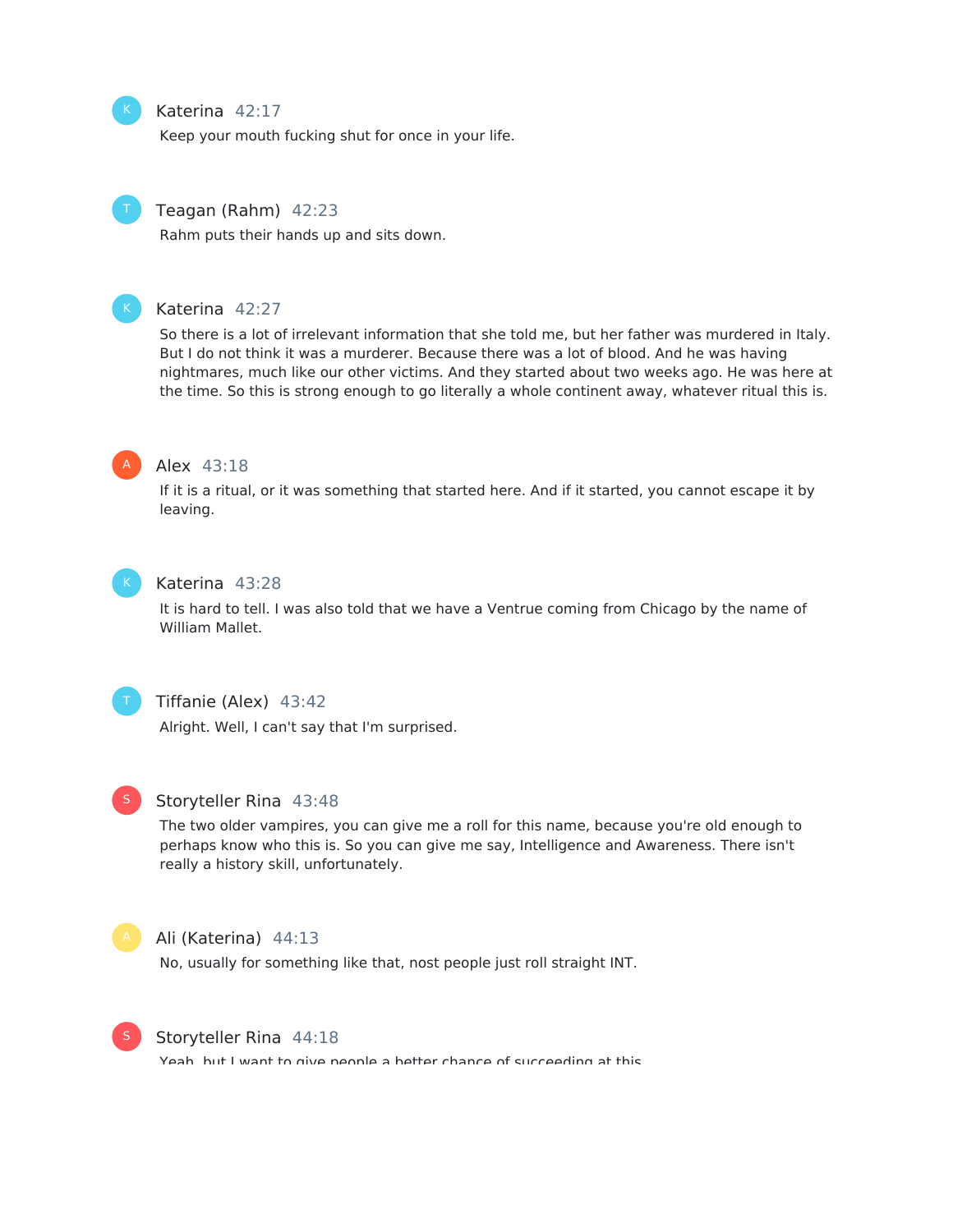Ali (Katerina) 44:21 That's fair.



Mike (Marcus) 44:27

Jeez. Ok. I would like to, if I may, use a point of Willpower and re-roll my failures.



Storyteller Rina 44:37 Ok. You may do that.



Mike (Marcus) 44:40

Very good. I have 4 successes, one of which is a 10.



Tiffanie (Alex) 44:44 I have 2.



### Storyteller Rina 44:47

Alright, so Alex, you know the name and you recognize the name as one of the very high-ups in the Camarilla. A very, very powerful vampire. And he hasn't been seen in years, he tends to keep to himself. He doesn't emerge except for council meetings, and sometimes not even then. He hasn't been seen in a good 30-40 years. And he hasn't left Chicago in longer than that.

Tiffanie (Alex) 45:23 What was the name again?



### Storyteller Rina 45:25

Mallet, like the hammer. And Marcus with your roll, you know exactly who William is. He used to be known as Guillame Malet, and he invaded England with William the Conqueror. He's very old.



Mike (Marcus) 45:51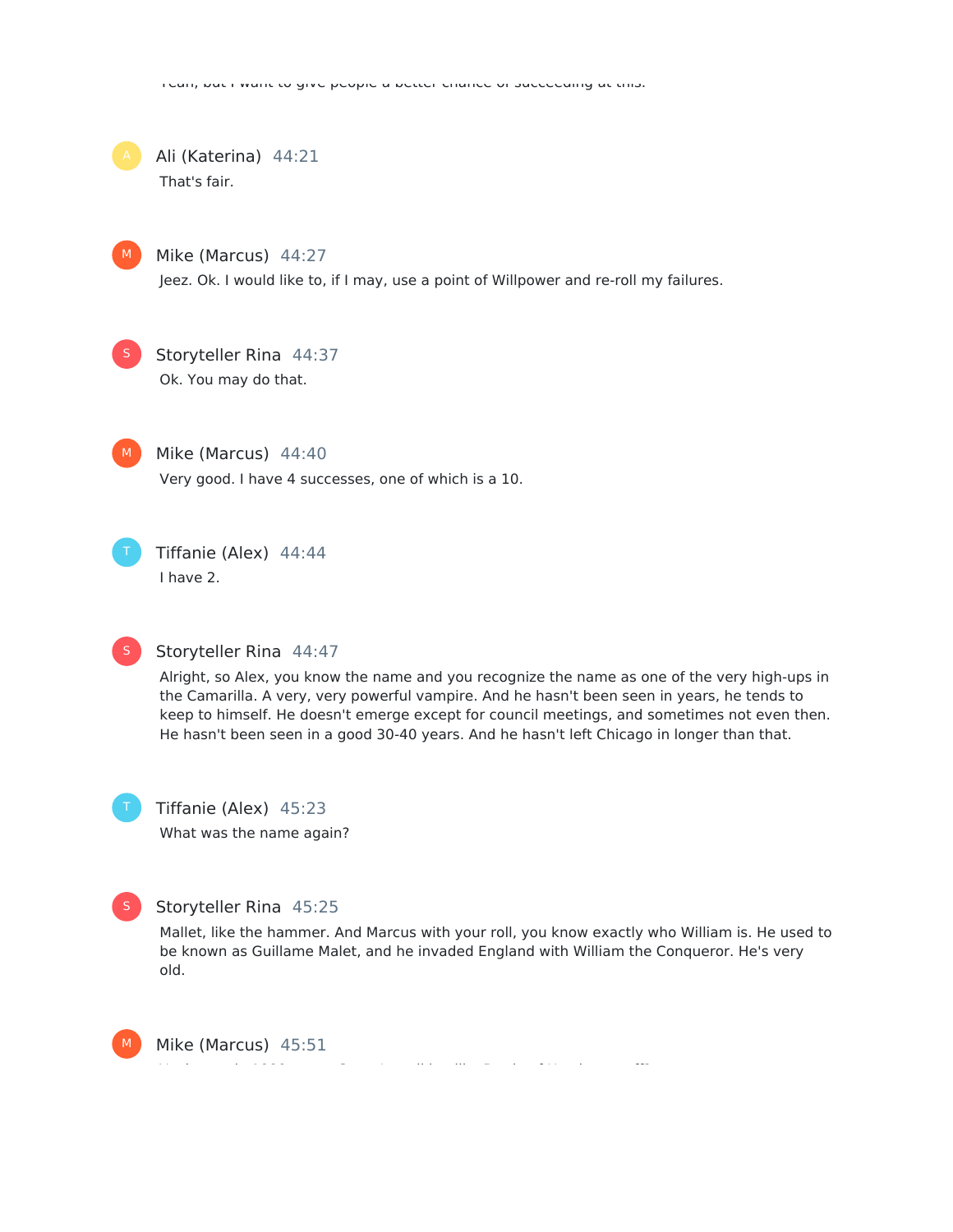### Storyteller Rina 45:56

Yes. He has been meddling in various Western cultures ever since. But when the Internet age began, he kind of went underground for the most part. And you've heard various things through your criminal connections, let's say, about power brokering and some things on the dark web. His name has come up a few times, but he's been referred to in the underworld as Billy the Hammer. And it's bad news if he's leaving Chicago and coming here, very bad news.

S

#### Teagan (Rahm) 46:48

Do I notice anything across your face when you think of this guy?

### $M<sub>1</sub>$

#### Mike (Marcus) 46:52

So if I may, then, bad news, in what way, right? So he's a very powerful Ventrue, who's going to physically move from wherever he's at. He's a near 1000 year old vampire, who's going to come directly to the city. There are a lot of reasons why he could be an issue. But unless he's purpose built to come in here and crush a bunch of shit, he's still going to have to adhere to the Prince's rule over the city.



#### Storyteller Rina 47:26

So things you know, especially with that critical, he's very high up in the Camarilla. And it's likely he's coming here partially because of Felix Conrad's murder. But if he's coming with any purpose from the Camarilla, it could destabilize the current regime. Usually, when a vampire of that power is sent into a place, it's because the Camarilla is having some kind of misgivings about the current power structure. So there's that aspect of it. But you also know that he doesn't tend to care what kind of chaos he causes.

Mike (Marcus) 48:18 Yeah, so he's a...  $M<sub>1</sub>$ 



### Storyteller Rina 48:23

he has destabilized regimes, both human and in the Kindred world, for centuries, him and his friends, his little inner circle.



#### Mike (Marcus) 48:35

Ok. That's, yeah, I probably wouldn't be able to think or get more than that in the moment after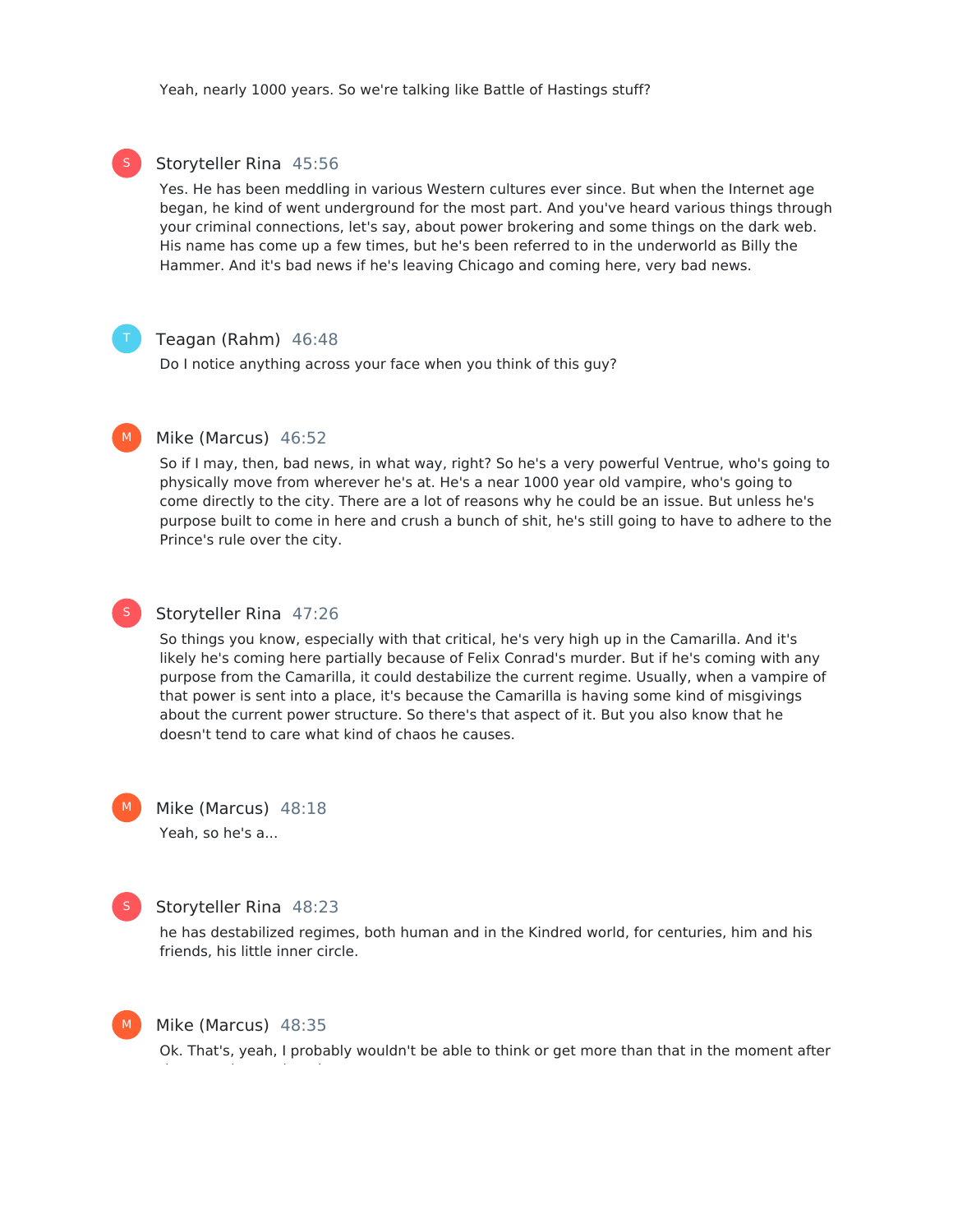the name is mentioned.

Storyteller Rina 48:44 Exactly. S



#### Teagan (Rahm) 48:46

Does any of your shock or recognition come across your face?



#### Mike (Marcus) 48:52

Oh, certainly. I'm not a, I'm not an oil painting, like some people. So I'm very much a creature of emotions. So I probably look concerned. Then I probably do a fair bit of like, looking around, like with my eyes, not my head.



### Rahm the Shaman 49:13

You two obviously know who they're talking about.



### Tiffanie (Alex) 49:18

Oh, I I don't show that. I'm just like,



#### Alex 49:23

I'm not surprised that they would send somebody higher up. When Felix is gone, Trevor, even in his best day, was not suitable to fill that position.



### Marcus 49:43

It's not just that though. William is a...he's not just a powerful vampire who has been around for hundreds of years. Which he is. It's not that he's well connected with his own clan, which he is, or well funded, or likely carries with him an entire cadre of underlings and ghouls. Not simply in the art of making war, but finance and information. It's like moving. It's like a pestilence. That's what it will be like. If he comes in decides to stay, he'll chew up all of the information he can; suddenly, none of your Kindred or Kine contacts will want to talk to you, because they'll talk to him, because they fear him. And given that he's whom he is, anyone who he doesn't like, he'll simply smash. He's called The Hammer for a reason. And it could be because higher ups in Camarilla society are unhappy with what's been going on in San Francisco. Or maybe they view the Anarch problem in Oakland as far too close to losing another stronghold in the west. And they see William as a potential stabilizing force. And that means that Neonates and others will get squashed. It's the worst kind of Kindred bomb. It's the worst kind of directed control over a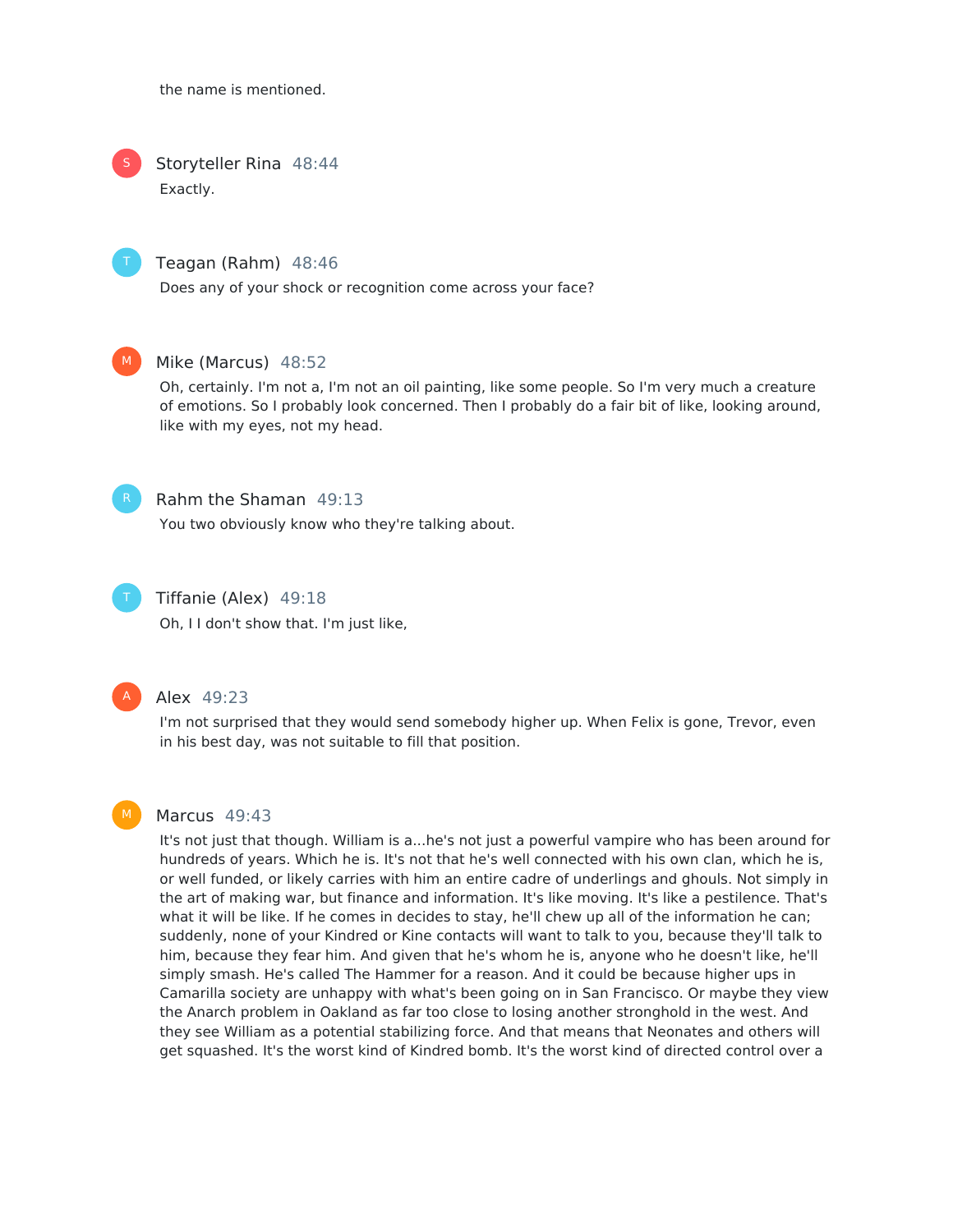domain. It's the worst part of Kindred society. It's the Tower coming in and playing, playing God, choosing who rules like they always do, but in a direct way, not in a secretive way. The Prince is powerful in San Francisco, Rahm, but they don't hold a candle to William, and they won't. And if it's a direct confrontation, forget it.



Rahm the Shaman 51:58

So what are we going to do about it?



### Mike (Marcus) 52:01

Well, we're going to have to try to determine how long until he gets here. We need to wrap up our investigation, we need to come to a conclusion point. We've gathered some facts, the moon is not yet full. We have to get closer and work harder to get it solved. Because if we can at least put it to bed and rest before William gets his full complement of abilities at hand, we might be able to get out of the way, at least some of us who've distanced ourselves from Kindred society, especially Camarilla society, might be fortunate or they might not just keep in mind, a new Prince can choose to remove the right of domain. They can just tell you you can't live here anymore. That goes for everyone. And don't think because William is a member of clan Ventrue, they won't look directly at clan Brujah first. It's a big threat. We'll have to treat it as such.



#### Alex 53:04

I suggest we all keep our heads down, then. And stay very, very quiet.



### Katerina 53:10

Well. That brings us to the most important part of this meeting.



#### Ali (Katerina) 53:18

And I'm going to look at Rahm, and I'm going to use Daunt. So for Rahm, you'll need to roll Resolve and Composure.



#### Teagan (Rahm) 53:31

Is this where the trash bags come in?

Ali (Katerina) 53:34 Perhaps.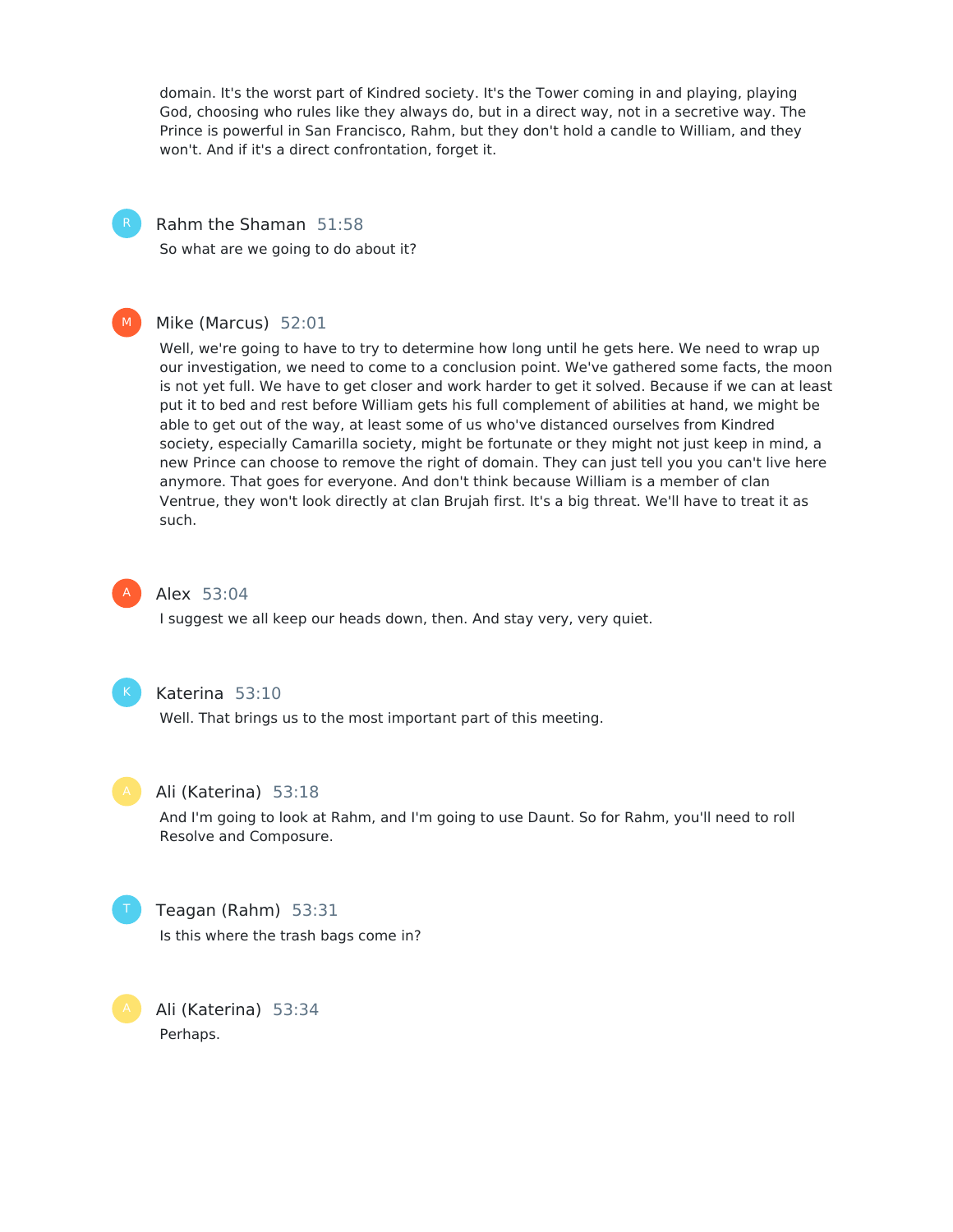

### Storyteller Rina 53:39

And Ali you're rolling Presence plus Intimidation?

Ali (Katerina) 53:43 Correct.

Storyteller Rina 53:46 Just for the listeners. So, Ali, how did you do? S

Ali (Katerina) 53:52 I got 3 successes with 2 criticals.



#### Storyteller Rina 53:55

Yeah... So how are you Daunting him?



#### Ali (Katerina) 54:01

I'm going to be extremely outwardly furious. And I'm going to be standing over him as he's sitting in a chair, and my eyes are fixed on him.



#### Storyteller Rina 54:13

So Rahm, Katerina stands up as she's talking, and you're just like, "ok, things are happening. Ok, bad things." And then all of a sudden, this tiny 5'2 or 5'3 vampire is somehow looming over you. It's like she's grown three or four feet. She's so much taller, it feels like, the presence of her. And you try to lock eyes with her because you don't understand. You don't know why she's looking at you with the fury of 1000 suns. And so you try to look back and you lock eyes with her, you're able to do that but this is where that messy critical is going to come in. She's looking into your soul is what it feels like. And you physically shrink back, which you are not used to doing. You are usually in control. You are usually in charge. But this tiny, usually quiet Toreadore has intimidated you to the point where you physically push yourself back from her.



### Teagan (Rahm) 55:31

Absolutely. I'm going to just mumble and ramble.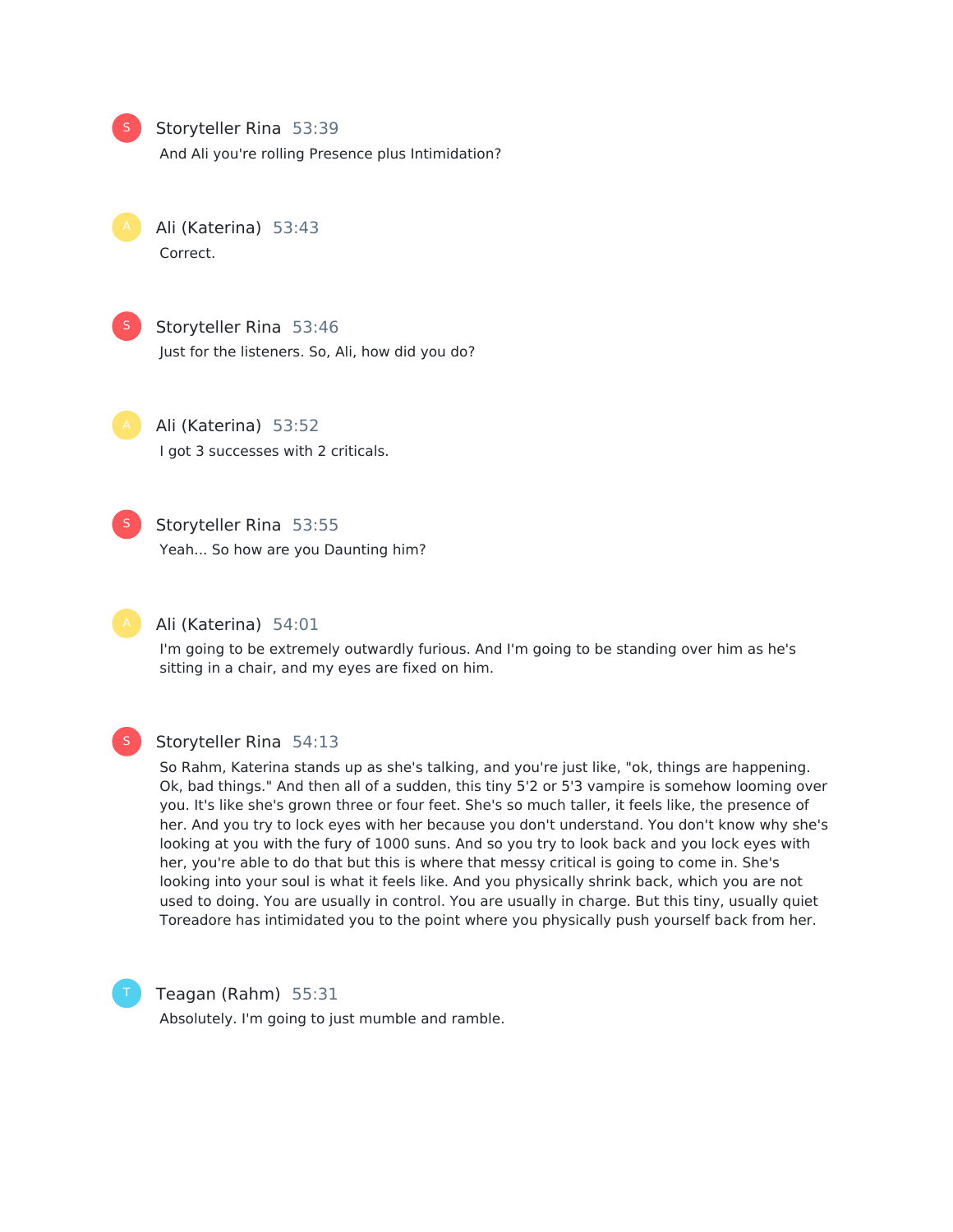

#### Katerina 55:39

Shut your fucking mouth. Do you have any idea how much danger you've put all of us in? You are the biggest fucking blabbermouth that anyone has seen. And then of course, because you're a fucking Malkavian, it is part of the whole the whole clan because of your powers. And this is why I don't trust Malkavians as a general rule, because I also found out from my contact that not only did you tell her, but she knows far too much about this investigation, she should not be able to ask me questions because of your carelessness. You are very lucky that I am not ripping your throat out right now. If the Prince finds out, if they haven't already. you will be lucky to survive. From here on, if I find out that you have spilled any more information at all, I will bring you to the Prince myself and watch them cut off your head. Do you understand?

Rahm the Shaman 57:14 Yes, I understand.



Katerina 57:18 Good.



### Rahm the Shaman 57:20

Have you considered that the Prince asked a Malkavian and to be a part of this coterie because they wished to have use of the network that we all share.



#### Katerina 57:40

Yes, it has been considered. But that does not give you the right to blab and run your fucking mouth. Keep our investigation quiet because I would almost guarantee that the Prince, they'll have your head.



Rahm the Shaman 58:02 Understood.



### Storyteller Rina 58:04

So the rest of you are watching this literal Toreador explosion. And I imagine the look on John's face through all of this is Vince's facial expression.



John (Vince) 58:18

Sometimes glee, sometimes terror, yes.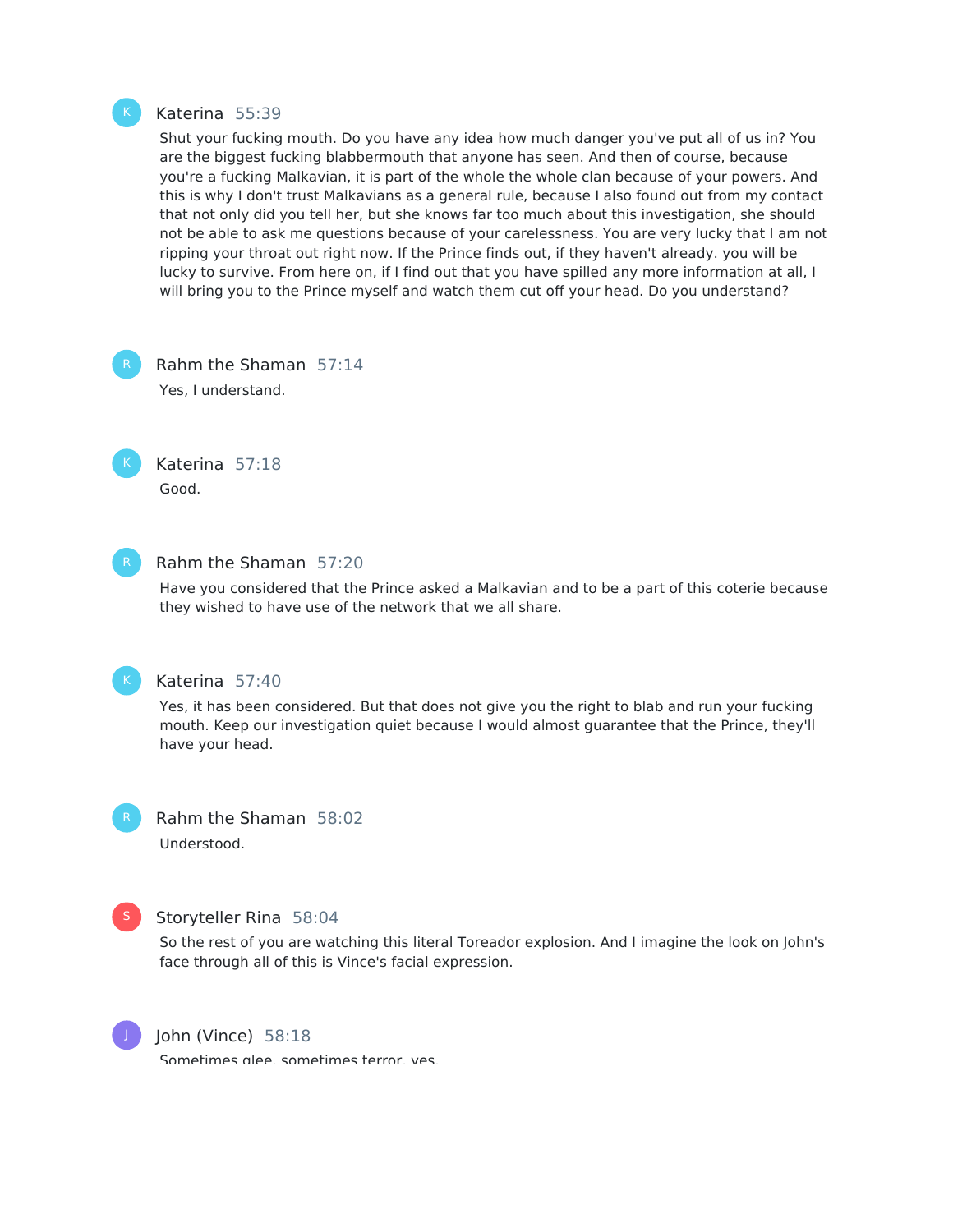

#### Tiffanie (Alex) 58:22

I'm just casually leaning against the wall, like waiting for it to be done.



### Ali (Katerina) 58:30

Which is totally fair. I'm not mad at you.



### Teagan (Rahm) 58:34

Alright. Rahm is definitely interested in appeasing Katerina with sincerity. Though at some point in them, they still believe that, although they are not going to say it out loud, that they are doing what was desired of them. But obviously not saying the quiet part out loud.



#### Marcus 59:03

That brings us back to the same question, which is what do we know about what's killing the vampires of San Francisco?



### Alex 59:13

Well, considering our conversation, I think we might have a new lead. I still have to get ahold of my contact and ask about the high level Tremere that was supposed to be in town.



### Marcus 59:35

We just lost a relatively high level Tremere right?



#### Alex 59:38

No, no. Well, yes. Yes. But this was a different one. You know, they travel in packs.



#### Marcus 59:54

I gotta tell you, I don't know much about the inner workings of clan Tremere. They like it that way.

Alex 1:00:00 They do. A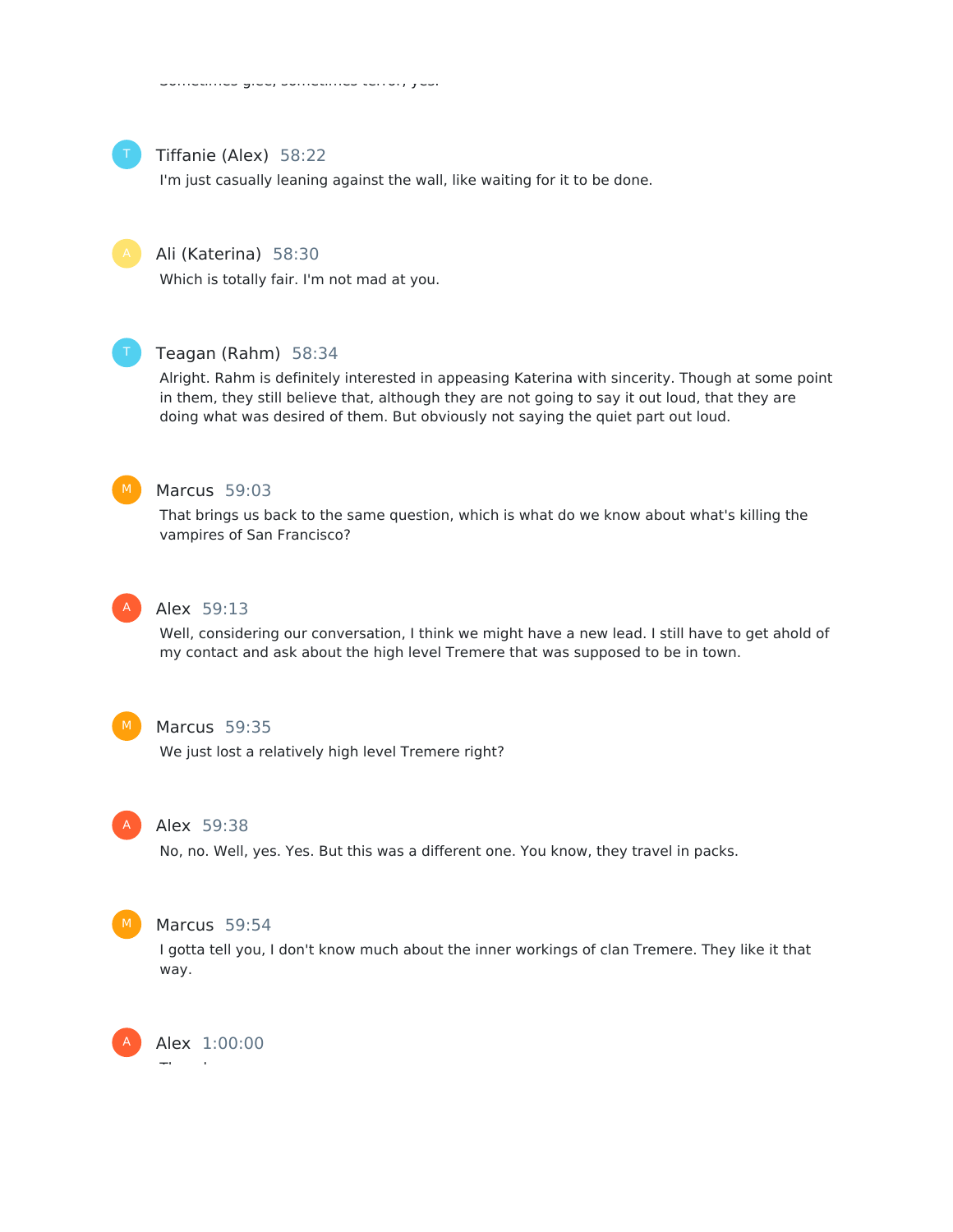They do.



Vince 1:00:03 A lot of secrets.

J

John (Vince) 1:00:03 And he just, Vince just nods with everybody.



### Alex 1:00:07

But sometimes family is family.



Marcus 1:00:11 Certainly. Secrets get out, too.



### Rahm the Shaman 1:00:15

Last time we were all together, we thought that it might be some sort of ritual. Is there any leads on that?



### Marcus 1:00:25 I haven't heard anything specific.



### Alex 1:00:28

That's what I was just talking about.



### Marcus 1:00:32

So I suppose, perhaps, then, we're waiting to hear back from whatever information may come our way. Has anyone spoken with the Prince since our meeting? Has anyone communicated with them in any way? Perhaps they asked for any sort of update? I haven't heard anything, but that is my concern. At some point, they're going to come rapping on our doors asking for a solution.



Rahm the Shaman 1:01:04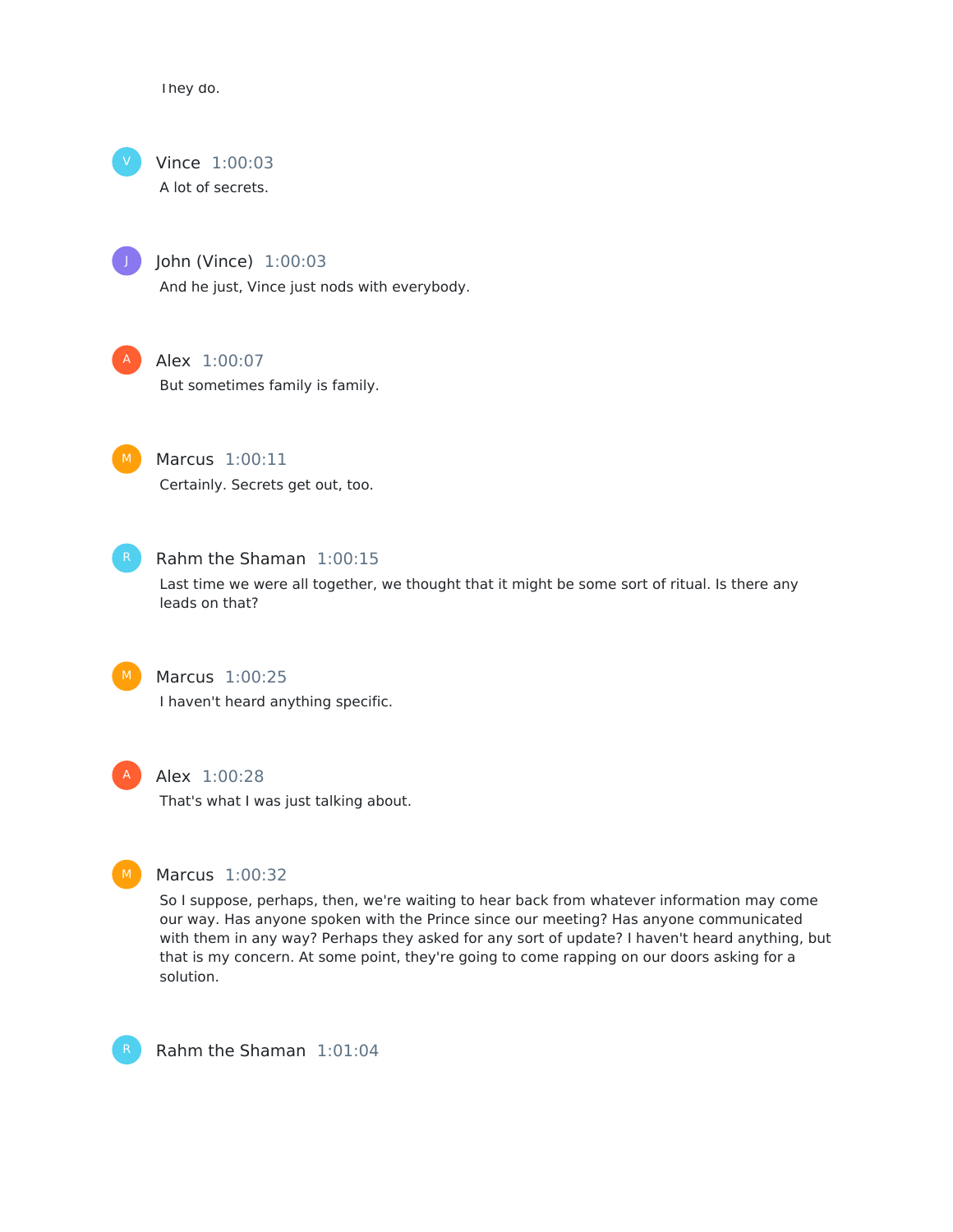Have we set aside a correspondence secretary?



### Marcus 1:01:08

No, I don't believe so. We essentially got our marching orders and were promptly kicked out.



I nominate myself for treasurer.



### Marcus 1:01:17

Alright. Well, barring any of that, then, we know what we know about the bodies. We know that there's some sort of self-inflicted wounds that eventually cause the deceased to do some rather gruesome things. The body that I had you take a look at wasn't Kindred, though. It's mortal. So we don't know if there's any connection there.



### Alex 1:01:47

Well, that's why I think maybe it's something that the furballs are doing.



### Marcus 1:01:58

Ok. Anybody know any werewolves offhand?



### Alex 1:02:02

Well, aren't they, I mean, aren't we all just best friends with them?



Right.



#### Alex 1:02:07

I'm not saying it's going to be easy. I'm just saying it's another point. And even if it is something they're doing, I don't know how much we're going to be able to do about it. Unless we can get some hardcore evidence and slide it to William's direction and let him take care of it.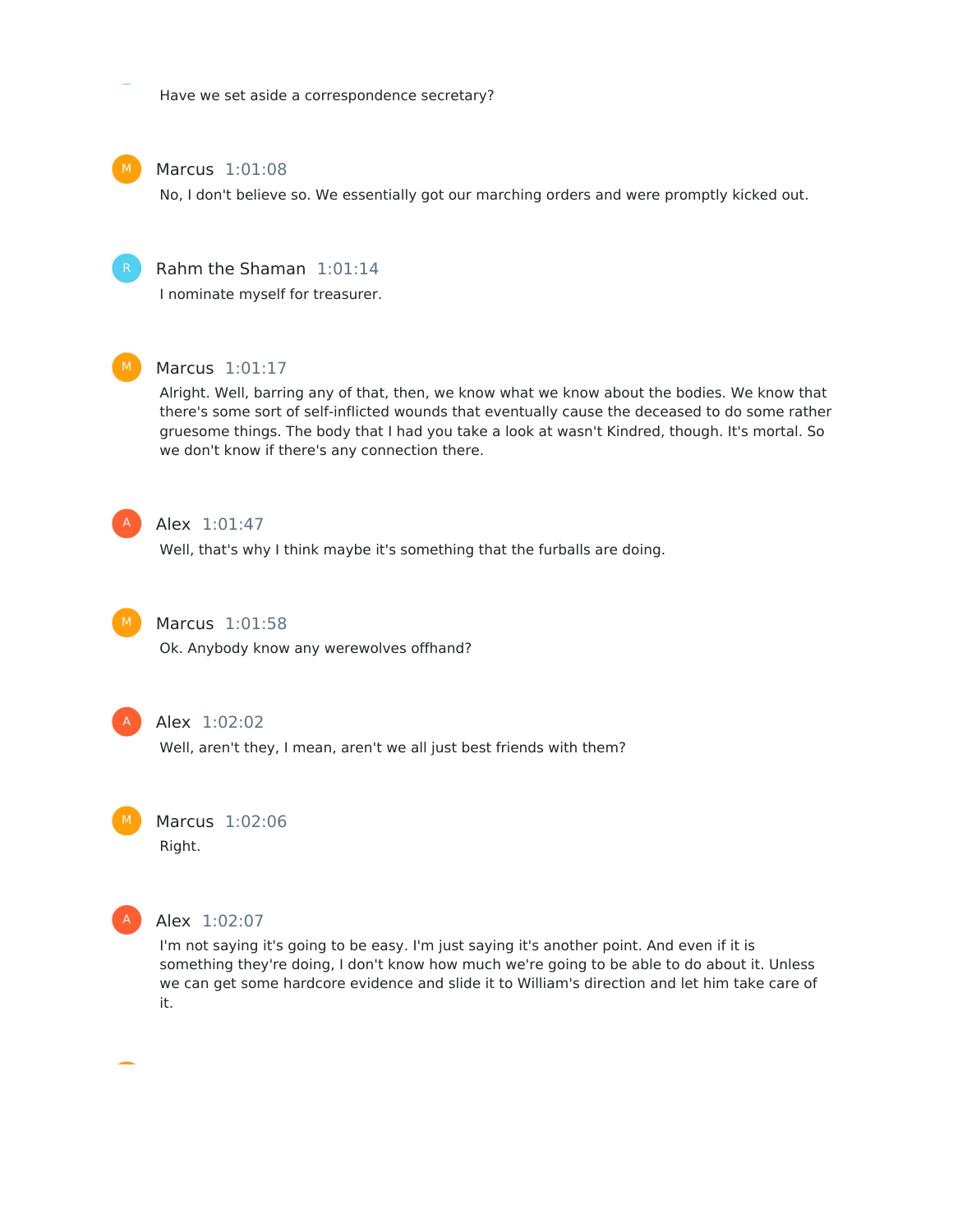

### Marcus 1:02:28

Yeah, I'm not necessarily willing to just abdicate all of our responsibilities to the Prince and William, when he, if and when he arrives.



### Alex 1:02:36

Yes, but if you need some cannon fodder, he's the one you send over.



#### Marcus 1:02:42

There's other potential cannon fodder we can absolutely send William's way. Question will be is, will he take the bait if that happens?



#### Alex 1:02:52

Well, that's why we need to see if we can find some actual evidence.



### Marcus 1:02:57

Agreed. So we know that it struck clan Ventrue. We know that. Obviously, our Gangrel Sheriff, former sheriff was cursed with this as well. And well, potentially, then Vince's Sire.



### Alex 1:03:15

And Trevor, which, he's Felix's childe.



#### Vince 1:03:21

Possibly the Prince's clan sibling?

Marcus 1:03:27 Certainly.



### Vince 1:03:29

He may have also been a victim of it.

Marcus 1:03:31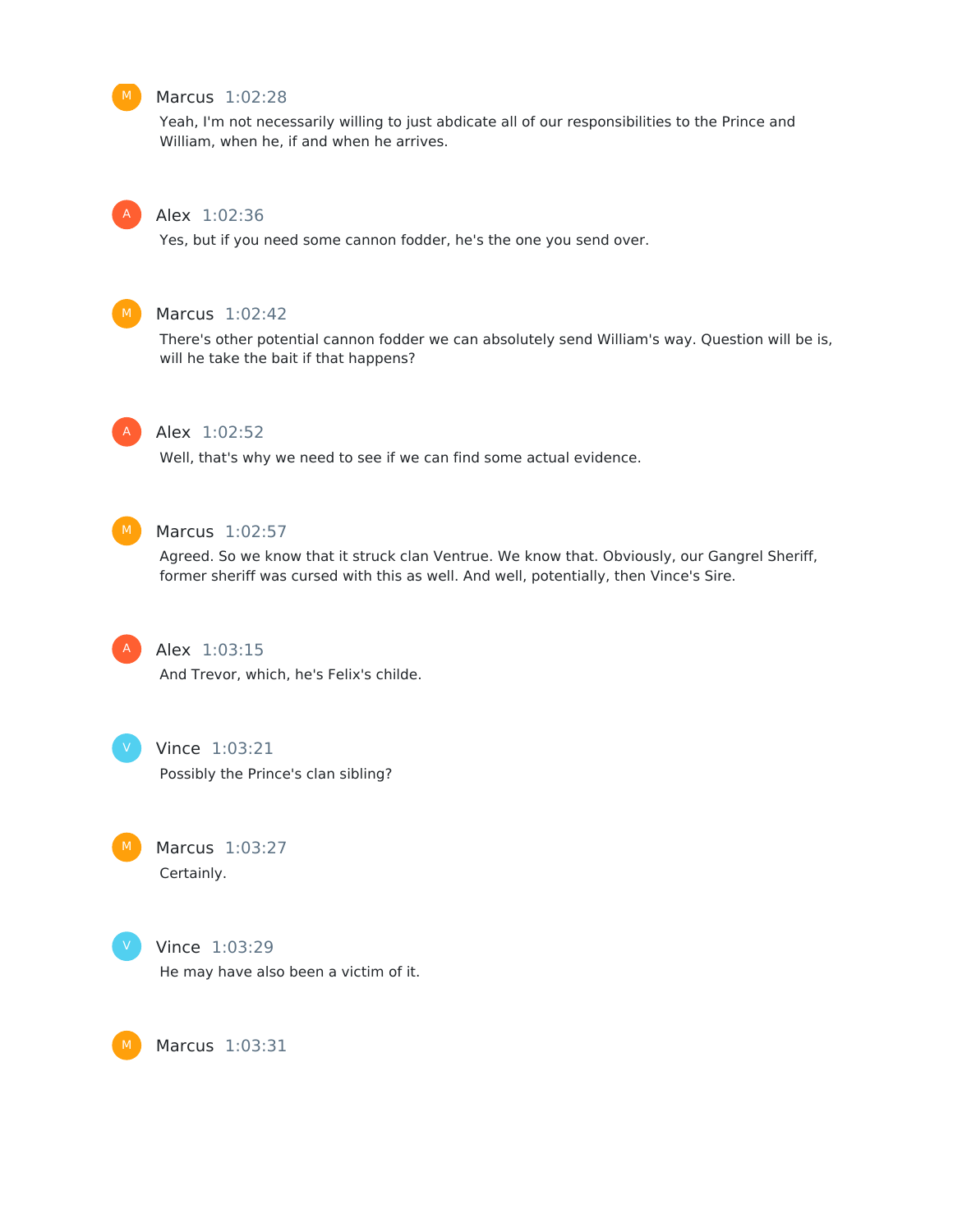All of these victims share a pretty common trait, right? A couple of them. Vampires, obviously. Their wounds were seemingly self inflicted, yes?

#### Vince 1:03:50

In most cases, yes. We don't know if...we don't know about Karen.



V

#### Marcus 1:03:56

We don't. But I think, I think that Karen, with all due respect, might have been trying to figure out a way to get it out. What if all this is is just dirty blood? What if there's something infectious in this blood? And it's used as some sort of, it's just, it's like a vampiric version of COVID?



### Vince 1:04:26

Except that it's a chemical weapon? Or a bio weapon?



#### Marcus 1:04:31

I hate, I hate to break it to you if I am, but the Kindred of, of not just San Francisco but of the entire world have an awful long list of enemies. There are a whole lot of people that know about us that don't want us around.



#### Alex 1:04:45

That, and you've got to assume that they're sharing the same herd.



#### Marcus 1:04:51

Not necessarily.



#### Alex 1:04:52

Or do you think they're...or they would have to know their movements enough to affect humans that they're going to come across?



#### Marcus 1:05:00

Right. That's exactly what I'm saying. I'm saying it's targeted.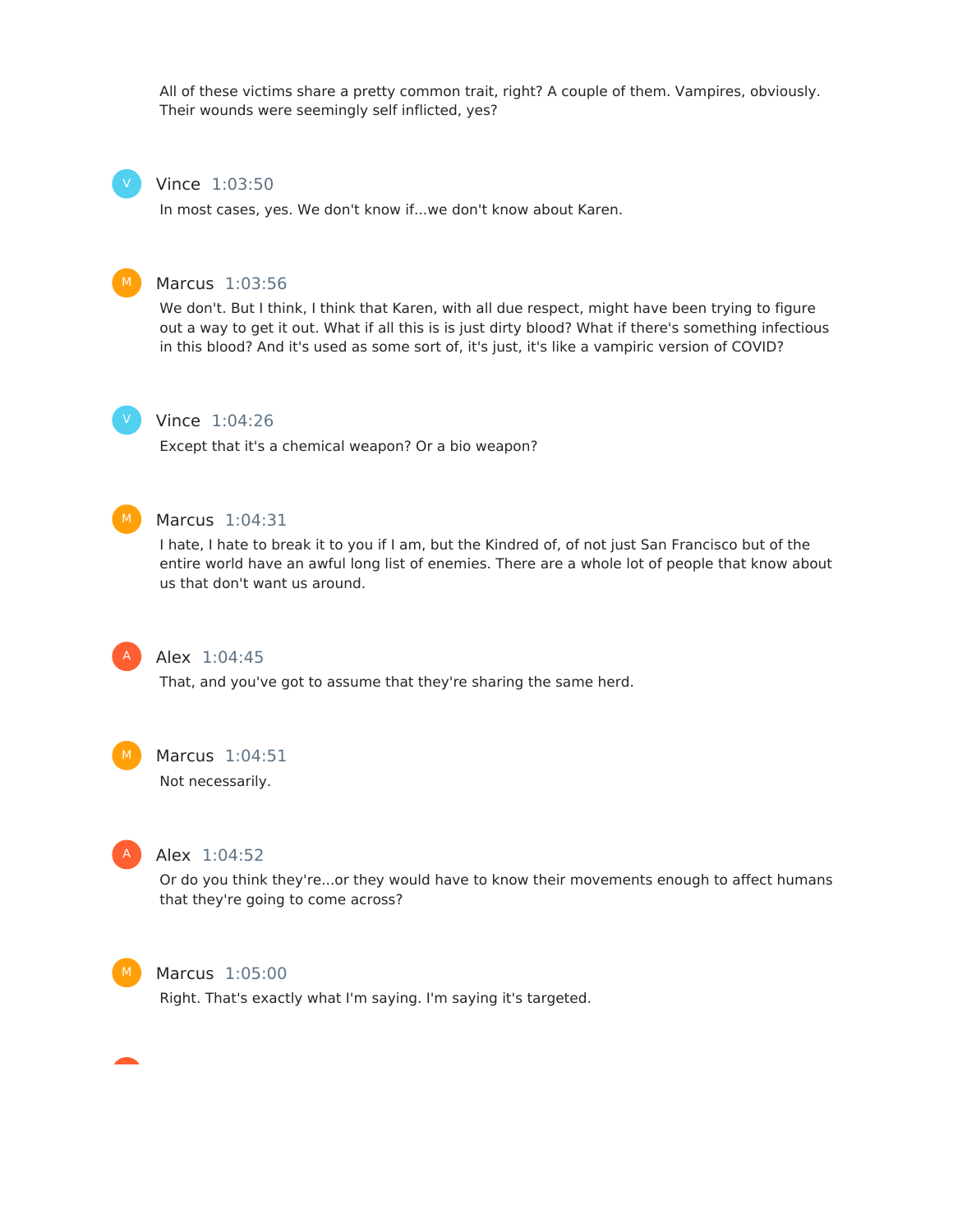

### Alex 1:05:04

So you think that that body, that mortal was somebody that...would we assume that that body of the mortal was supposed to be aimed at? Maybe you? And you didn't get it on time, per se?



#### Marcus 1:05:21

I mean, quite frankly, I'm not...I don't think I'm as important as some of the other people who've fallen, clearly.



### Alex 1:05:32

I would assume, since you found it, it was near you.



### Marcus 1:05:37

Came pretty close to home, so to speak.



### Alex 1:05:41

I mean, Trevor's not that important either, but he seems to be infected, too. I mean, he's sort of important.



### Marcus 1:05:48

Trevor's Sire is important ,yes?



# Alex 1:05:49

Well, yes.



## Rahm the Shaman 1:05:52 What if this is a demonstration? Sort of test? Trevor just got mixed up in it?



Alex 1:05:59 Or an experiment?

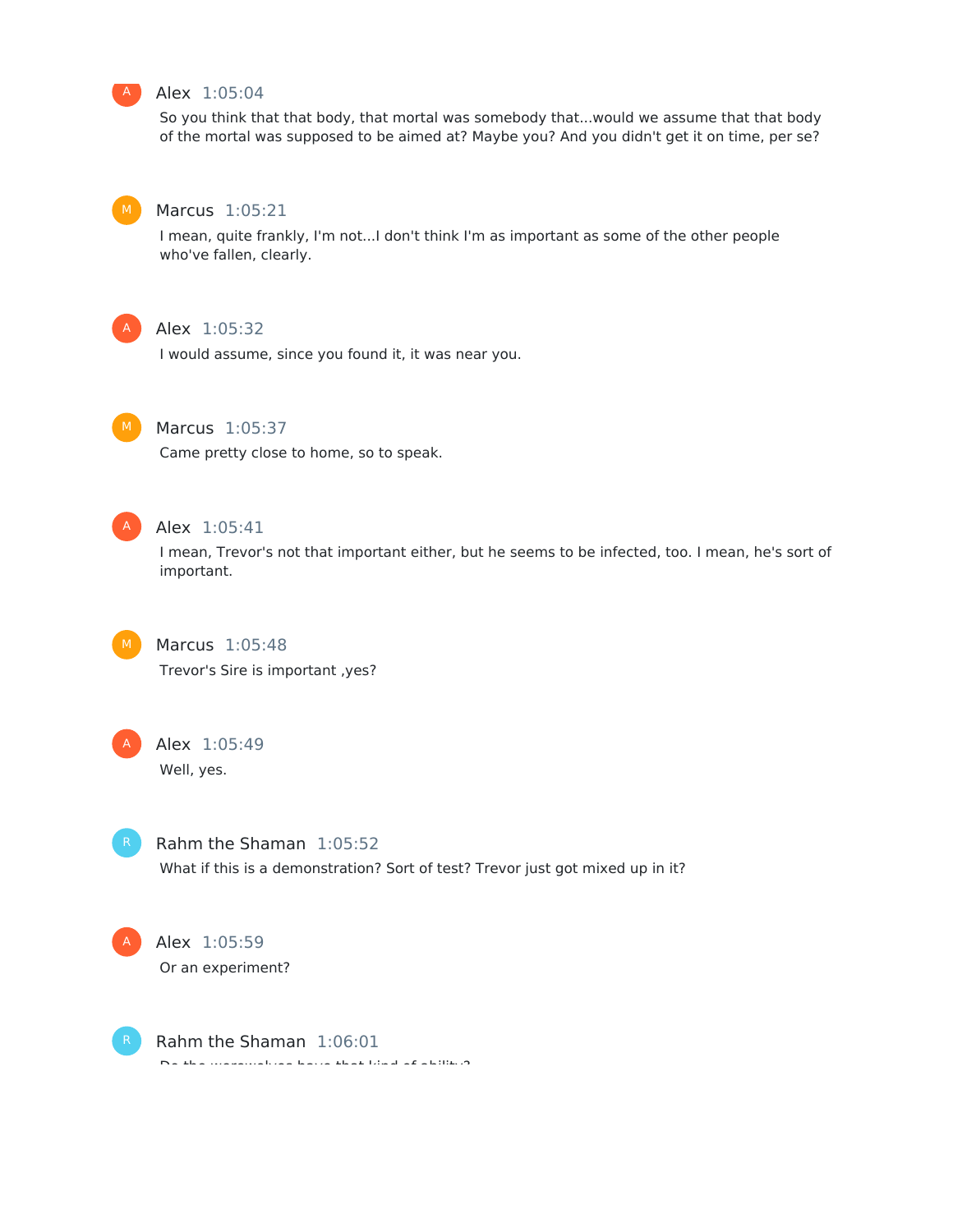#### Marcus 1:06:09

I quite honestly have no idea how to answer the question. I don't know enough about werewolves other than we tend not to circle together. There's a fairly long standing history of animosity between the two cultures.



#### Alex 1:06:25

But I would also be surprised to see them in the city.



### Marcus 1:06:29

But, well, this begs back to the question of the Gangrel, right, where a lot of this all started. Dina goes and gives a vision to both the City and the Country Gangrel, right? And afterwards, there's a fight that spills Kindred blood. After Kindred blood gets spilled, for whatever reason, things are broke up. And the Country Gangrel give the big peace sign and head to the hills, right. And quite frankly, in a lot of historical ways, when Gangrel and Nosferatu leave an area, it's usually a canary in a coal mine situation. Other Kindred are put on notice because those who are going to hear when bad things are gonna happen first are gone. I mean, for ages, the Nosferatu and the Gangrel have been Kindred society's early warning system. The early warning system here went off days ago. We might be the only ones listening. If it is infected blood aimed at Kindred, perhaps injected through mortals and into their feeding areas, right? I know a little bit about Ventrue, most of them have very specific feeding practices, for good reason. So the question is, do we know where Conrad and Trevor fit?



#### Alex 1:08:02

No, as far as I know, they picked people at the club. As far as I could tell, at least Trevor did. Felix, who knows? I mean, I was just, I just worked out a deal to get more information about him. But now that he's gone, it doesn't matter.



M

# Marcus 1:08:22

But Trevor's still around right?



Marcus 1:08:29

Think you can interrogate him?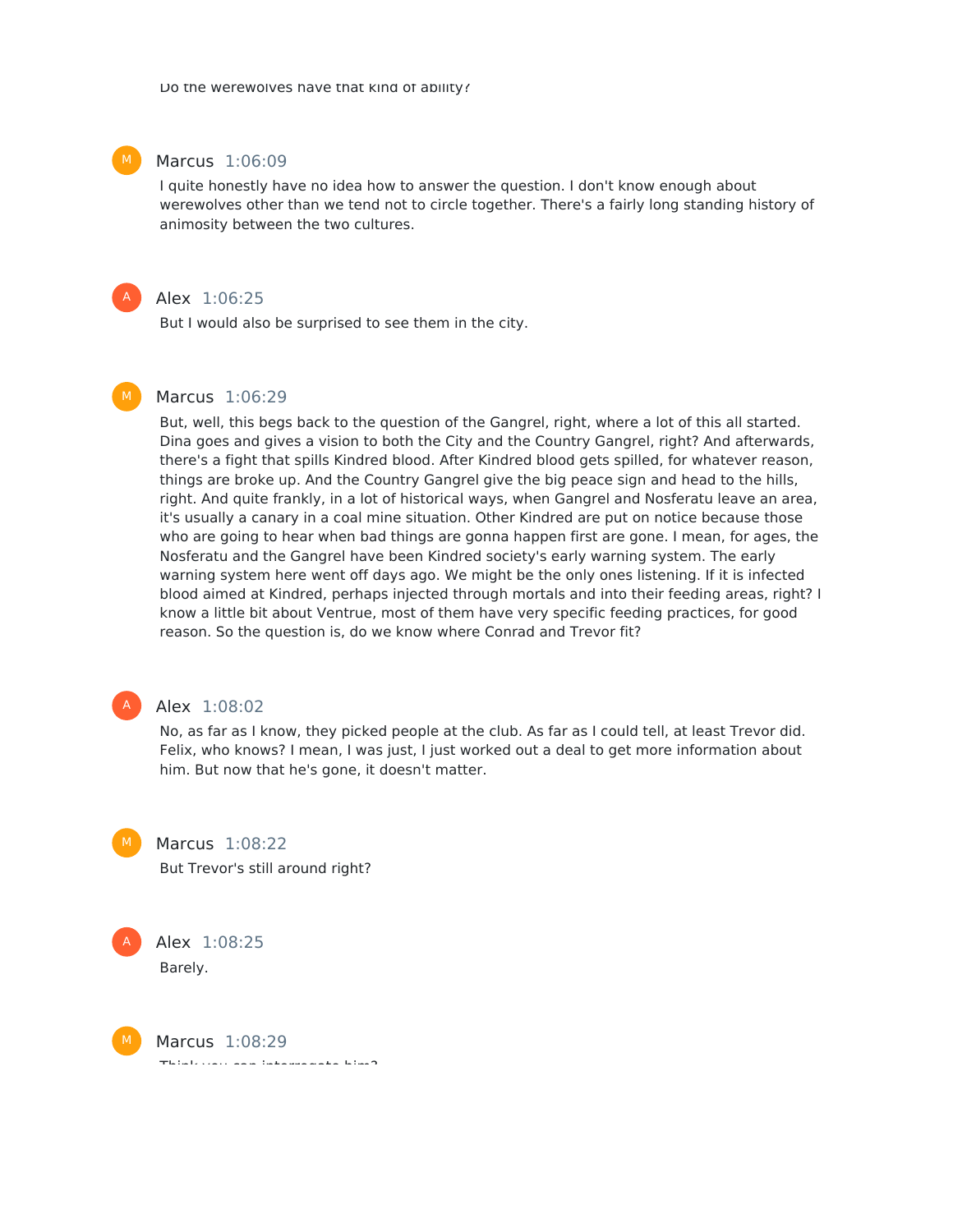Think you can interrogate him?

#### Alex 1:08:32 A

I have tried to talk to him. He is...he's close. We're gonna lose him.



#### Marcus 1:08:39

Then we better act fast. He might be the only live lead we have in this investigation. I use live as a relative term.



### Alex 1:08:50

Well, that's why I wanted to keep him around so that maybe he would talk or see something different or something. Right now he's locked in my closet.



### Marcus 1:09:05

Seems strange, given the fact we're in San Francisco.



#### Alex 1:09:09

Agreed, but it's the safest place for him, as it is for some people, some other people, ok?



#### Marcus 1:09:20

Well, I would just ask this then: anybody really good at questioning people here? Everybody's talents to bear that's what we're going to need.



### Alex 1:09:30

So you want to interrogate him?



#### Marcus 1:09:33

I think \*we\* want to interrogate and it doesn't have to be in a medieval way, it can be in a nuanced way.



Rahm the Shaman 1:09:41 I can Compel people, is that useful?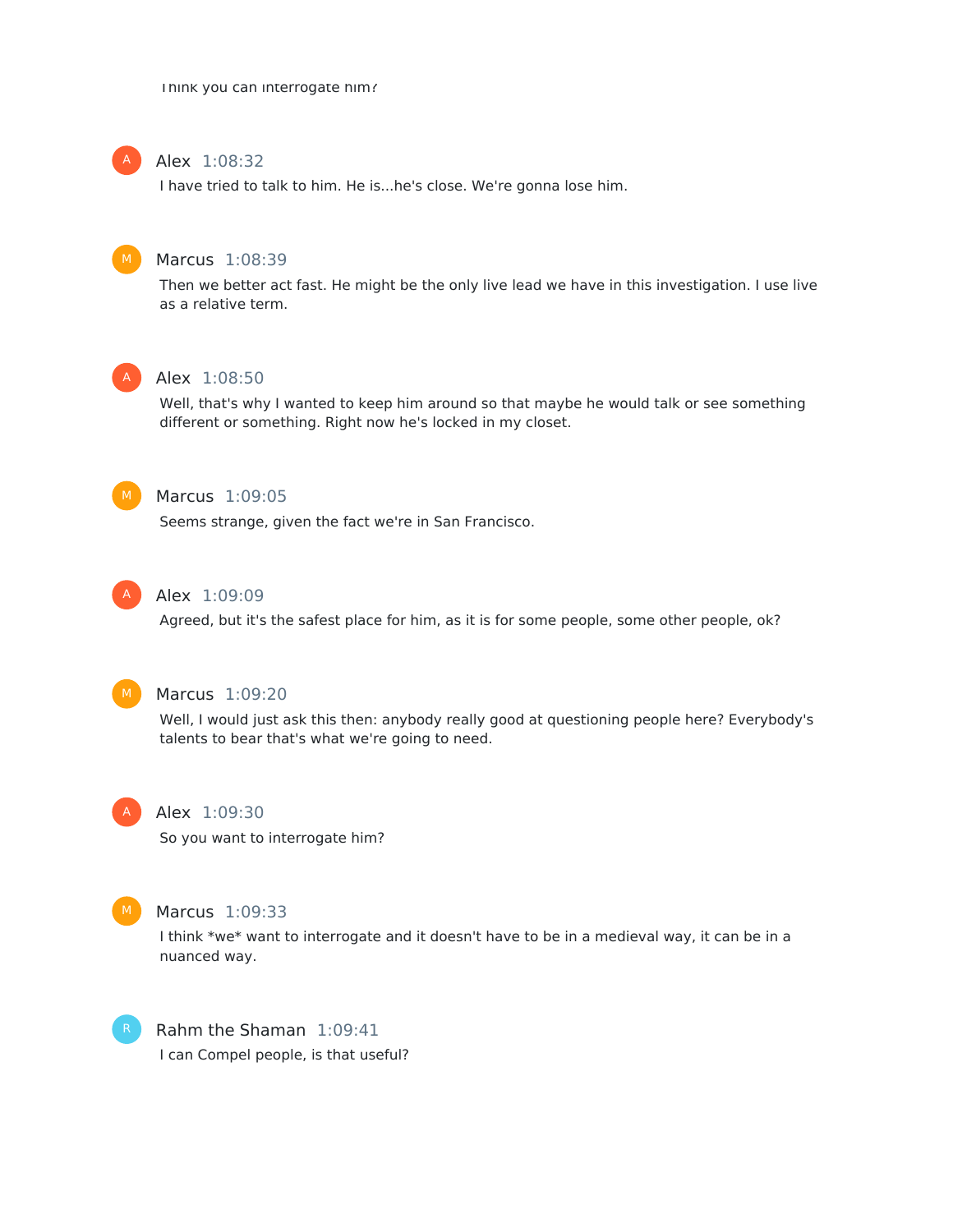

### Marcus 1:09:55

It might be. So why don't the two of you arrange a discretionary chat with Trevor and see what you can get out of...anything. Because right now we have nothing else to go on. There are no other leads.



Alex 1:10:14

Well, that's why I kept him around.

Marcus 1:10:19 I'm certainly going...



### Alex 1:10:20

I can try. That's also assuming that he's still alive when we get there. I have to make a pitstop for him though, on the way back. So how about you give me, I don't know, about an hour, and I will see what I can get out of him.



Alex 1:10:41

Okay, and you're taking Rahm?



Sure.

Teagan (Rahm) 1:10:46 I wave.



### Marcus 1:10:48

I have some matters at the office to attend to. But Vince, you're welcome to stop back there with me.



### Ali (Katerina) 1:10:57

Vince needs to go read to Mina before she gets real, real mad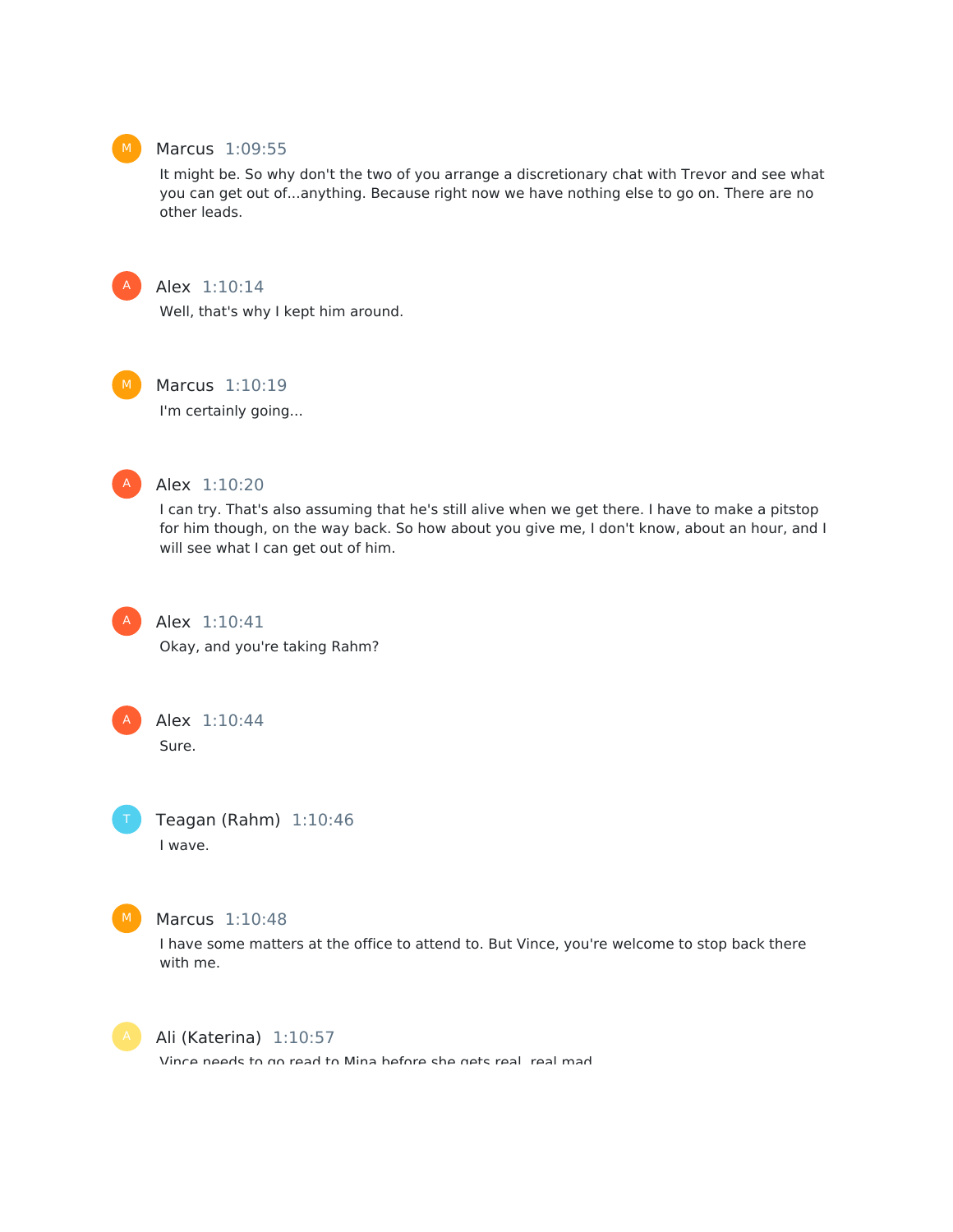

#### Vince 1:11:04

Yeah, guys, I gotta go home. It's been a few days.



### Marcus 1:11:08 Very well.



#### Vince 1:11:10

But thank you for the offer, Marcus.



### Marcus 1:11:12 Certainly. From now on, if we need a quiet place to talk, this should do.



### Katerina 1:11:22

Vince, may I accompany you?



### John (Vince) 1:11:28

And if vampires can blush, Vince does. He's just like,



#### Vince 1:11:33

Sure. Yeah. I have no objection.



### Katerina 1:11:39 Very good.



#### Vince 1:11:41

But I should warn you that my house does have a ghost. And we are relatives. Oh, and she absolutely views herself as the landlord and me as a tenant. So just be aware of that. And also, I haven't been home in a few days. So there might be spiders everywhere, but they're not real spiders as far as I can tell, psychic projections of spiders.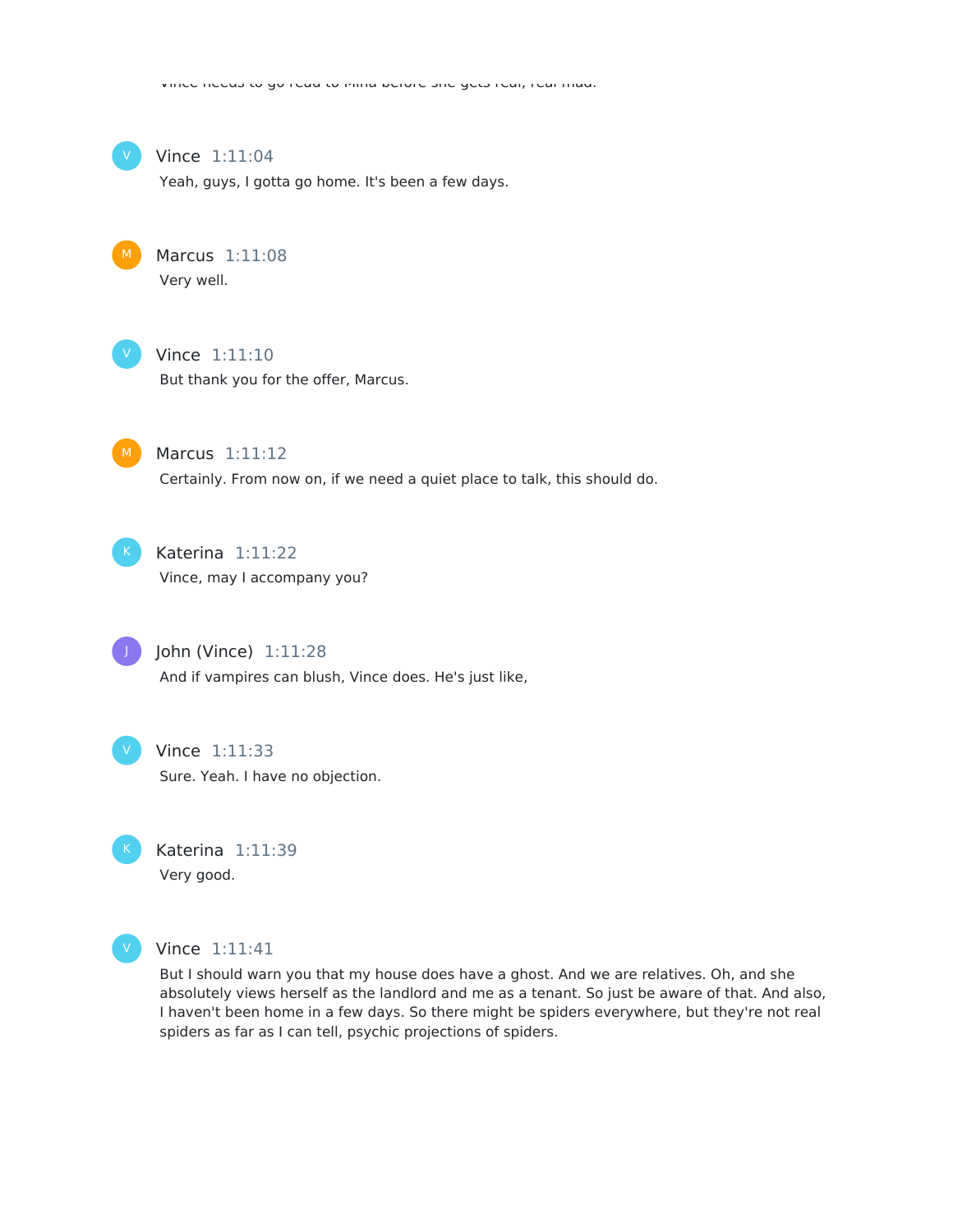

V

#### Katerina 1:12:03

This is all fine. I just have something I wish to discuss with you.

Vince 1:12:10

Ok...



### Katerina 1:12:12

Not in the same manner as Rahm.



### John (Vince) 1:12:14

\*relieved\* Oh, ok. Well, yeah, that's fine. I have some work to do at home anyway. So yes, I can even help you with it. No, that sounds fine.



### Storyteller Rina 1:12:31

Ok, so the meeting breaks up, now that you have some plans. Alex and Rahm set off for Alex's apartment, making a stop along the way. Katerina and Vince make their way back to Vince's bungalow. And Marcus, you just take the short 10 minute walk or so back to your office. And the light is on as you go in. Marie is still there. It's about 2:30 in the morning right now. So she's still there. And you can go in. She's sitting at the desk, she's got a coffee takeaway and she's eating what looks like a donut. She sits up when you come in.



#### Marie 1:13:22

Oh, sorry. I wasn't expecting you till 3. I don't normally eat at the desk. Oh my, powdered sugar everywhere, sorry.



#### Marcus 1:13:32

Again, it's your desk. You can eat there.



#### Marie 1:13:38

I just don't like the mess. I was gonna have it cleaned up before you got back but...is everything ok?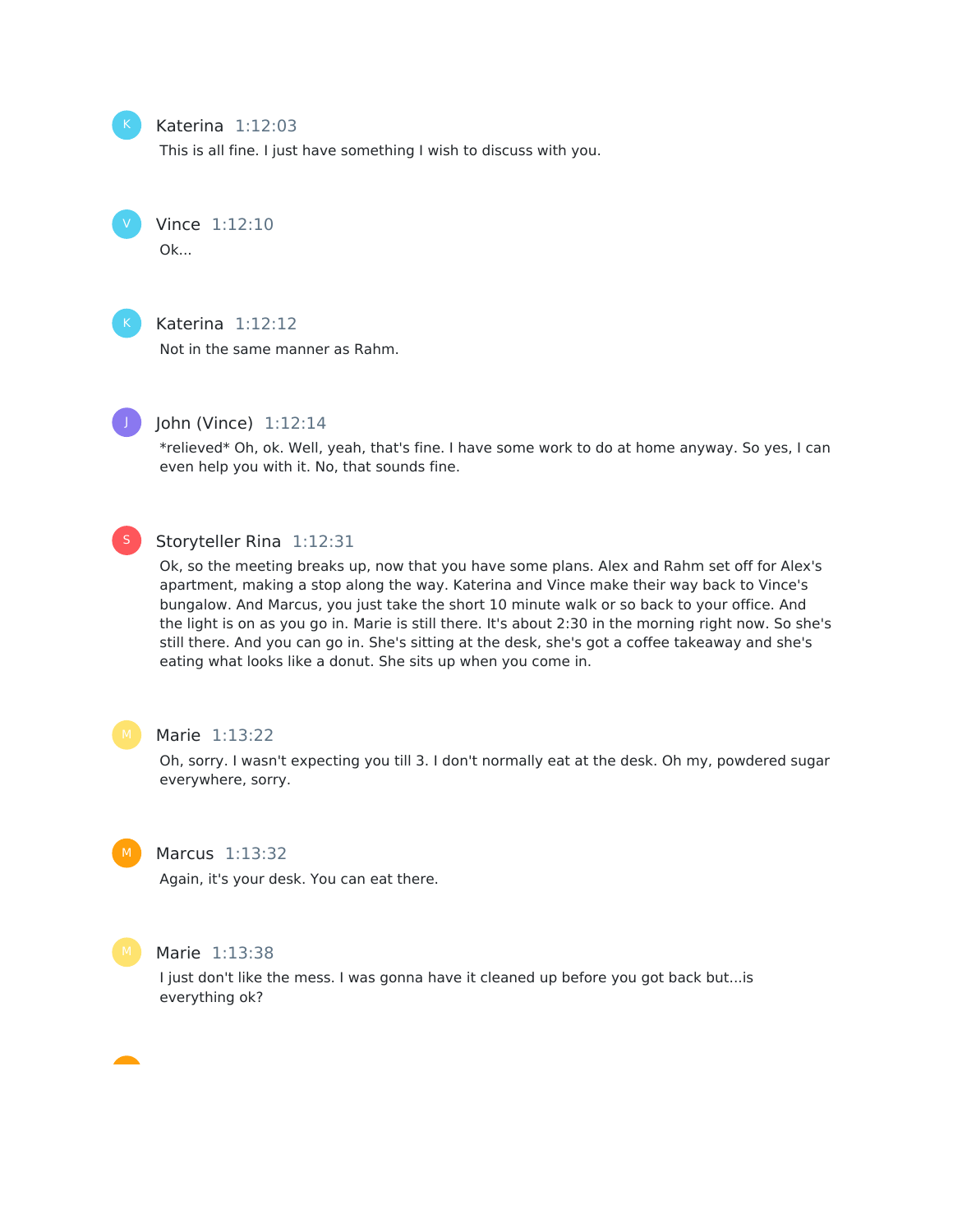

#### Marcus 1:13:46

Yeah, everything is as good as it can be.

Marie 1:13:53

Great.



#### Marcus 1:13:53

Your notes on the the case, they seem seems pretty open and shut for us.



#### Marie 1:14:00

That's really dumb that they're taking this to court. I mean, they're gonna lose and they really really should settle out of court. I guess they just don't want the optics of settling. Because you know, whenever someone settles and then it's obvious they did something wrong, but just dumb. Should have just paid her and kept going, whatever.



#### Marcus 1:14:24

I've been giving a lot of thought to something. Why don't you see to the cleanup and meet me upstairs?



### Marie 1:14:32

Oh, ok, sure. I'll be right there.



#### Storyteller Rina 1:14:38

And she starts hastily brushing powdered sugar off the desk and off the front of her shirt. And you can hear her finishing clean up as you go up to your office.



### Mike (Marcus) 1:14:50

I'm gonna go into my office into the refrigerator and I'm going to extract a wine bottle, the one I used last time. The wine bottle is mostly empty. Except while she's cleaning up, I'm going to add a little bit of something to this wine bottle before she arrives.



#### Storyteller Rina 1:15:09

Alright. So you go through your procedure, fill up the wine bottle, put out a glass for her, and you hear a knock at the door of the office.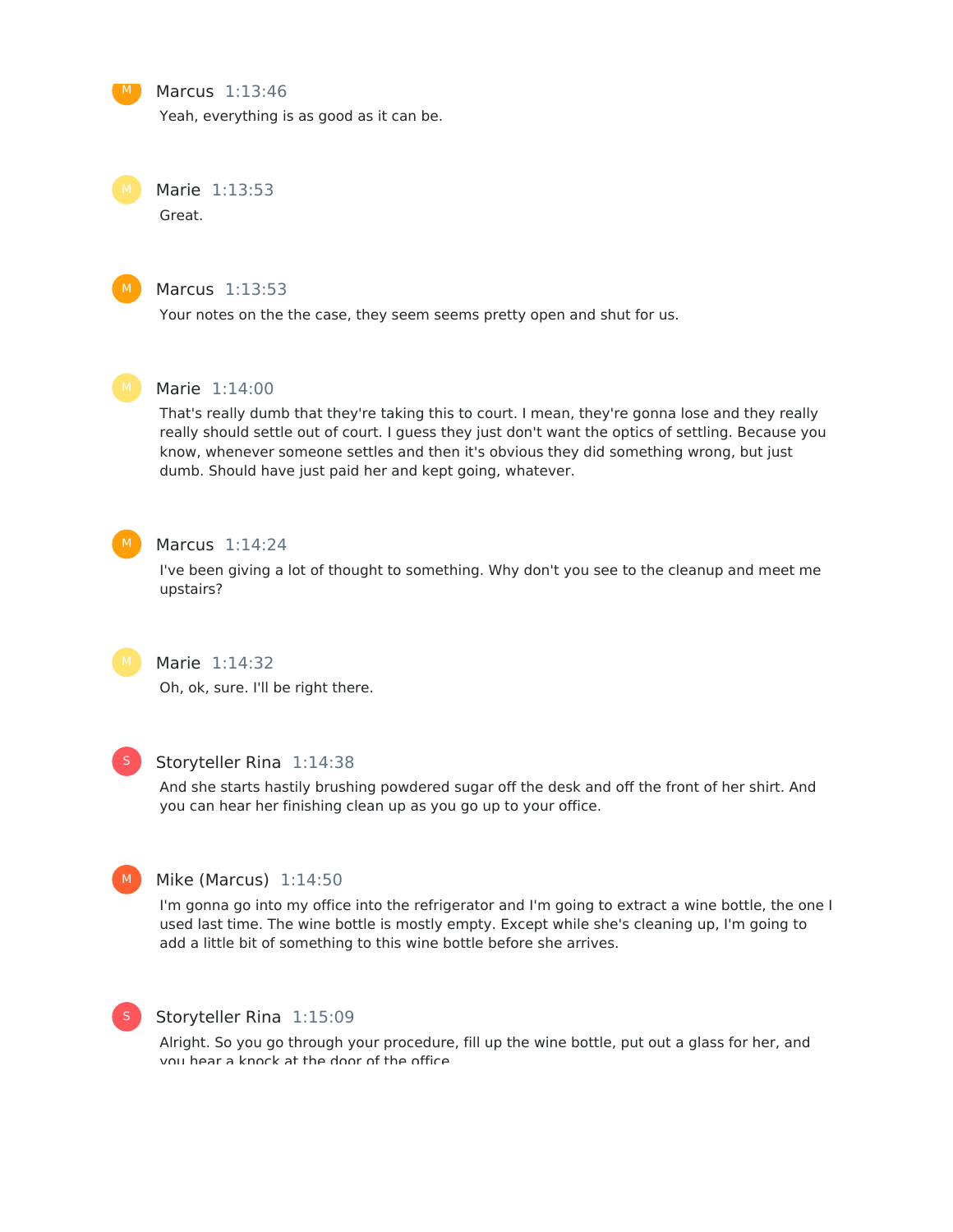

Marcus 1:15:25 Come in.



#### Storyteller Rina 1:15:26

She comes in. She looks much more awake than she did when you saw her a bit earlier. She must have drank a lot of coffee. She's like,



#### Marie 1:15:34

Don't worry, I'm not twitchy. That's not my thing. I think my blood is mostly caffeine at this point.



Marcus 1:15:41 Is it?



### Marie 1:15:43

Well, I mean, ever since college, I gotta have at least six cups a day or I'm not functional.



## Storyteller Rina 1:15:52

She sits down on the couch.



#### Marcus 1:15:56

The end of the day with a drink, it's the best thing for me. That levels me off a little bit. I find after a lot of our union deliberations, it's exactly what I need.



### Marie 1:16:14

Yeah, it gets really stressful sometimes. I get that it's really hard to unwind, especially when you get there's just so many things to get worked up about. I mean, just you see so many horrible people. And the leeches like that R4 guy and the others like him. Sometimes I think those guys travel in packs, because every time one of them goes away, there's just a whole bunch more of them that pop up. It's like, how can they do this to people?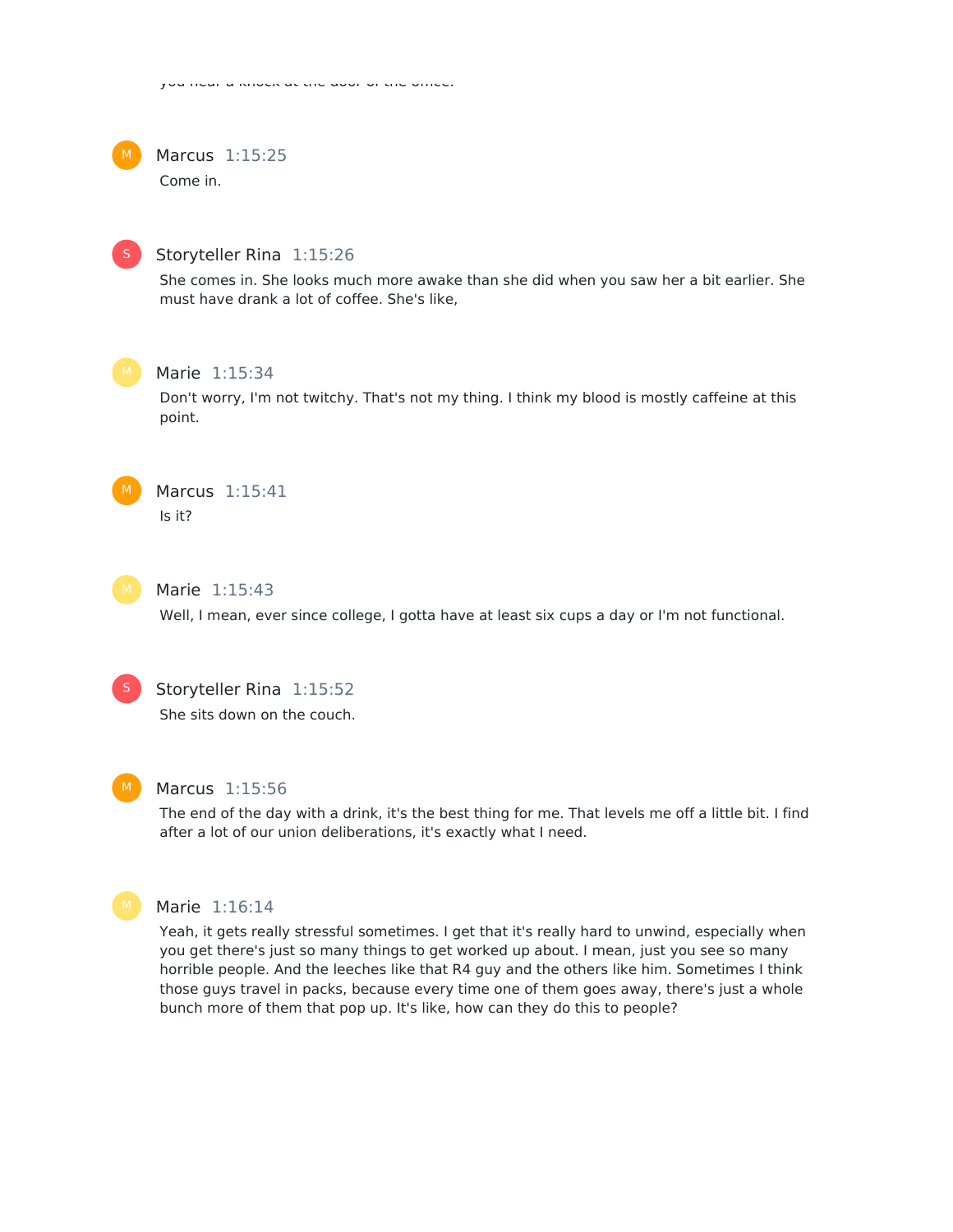### Storyteller Rina 1:16:38

And she's getting a bit physically worked up.



S

#### Marie 1:16:40

Like see what I mean? God, I love the work. It's good work we're doing. but God some of these idiot humans. I mean, I'm a human, but I hope I'm not that idiot. I try to be a good person.



### Marcus 1:17:00

And I think it's all you can do, right? Is try to be a good person. At least with the time you have.



### Marie 1:17:08

I try. And this is all we got, right? One life.



#### Mike (Marcus) 1:17:15

I'll pour a glass of wine for her and then for myself. I'll take it over to the couch and sit down next to her, much as I did last time. And say,



#### Marcus 1:17:15

That's what they say.



#### Marcus 1:17:37

The men and women who taught me what it meant to be part of this union had a lot of old traditions. And you probably have heard of one of the older bosses that used to come around, David, hasn't been many years of course, because he's long since passed, but we had a lot of traditions. And one of them was to commiserate with one another after a long shift. It's part of the bond that makes up a union. And even by its own definition, right, a union is meant to unify and pull people together especially during stressful times. I remember hearing stories about Bloody Thursday in 1934 here and watching as police and their associated thugs murdered union workers to try to prevent them from continuing on in this all the struggle that we'll likely continue to face for a long time. Your work here has been invaluable to that union and it does not go unnoticed. And to union members and the type of union members that I have been a part of, we have a very special way to inaugurate members such as yourself



#### Storyteller Rina 1:19:19

She lets out a little half giggle, half chuckle.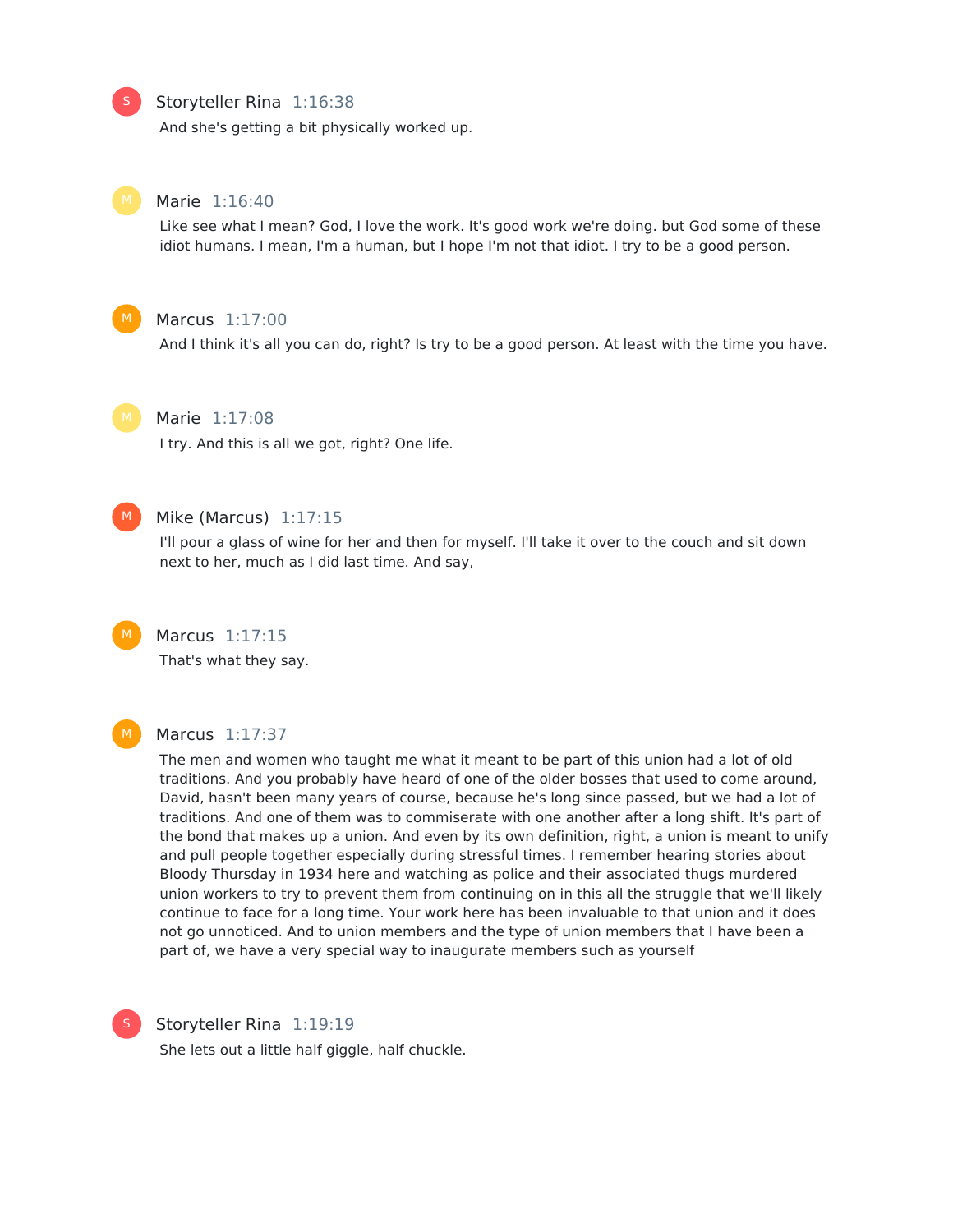#### Marie 1:19:24

it's like being an A that was in a sorority in college it was it sounds kind of like that, but you know better, because there's not hazing and getting really stupid drunk and all the other stuff. I don't know if you were in a fraternity or anything but they're really dumb. Yeah, kind of sounds like that.



### Marcus 1:19:46

It's a little bit like that, but it's a pretty special and exclusive club and tonight I'm going to offer you a membership in it.



#### Mike (Marcus) 1:19:56

And when I say this, I'm going to project out with Awe. I just kind of like, let my presence fill the room.



#### Storyteller Rina 1:20:04

Her eyes get a little wider.

#### Marie 1:20:06

That sounds great. I mean, this is the best job I've ever had. Yeah, I've worked some really soulless kind of corporate work, but I, everyone feels like people here, you know, and I'm really happy to be part of it. Because I don't feel like a robot, you know, just going through an assembly line kind of thing. Like, it's hard work, but it's good work. And even, you know, with Greg getting annoying, and you know, sometimes Phoebe cries too much. But you know, we're, we're a team. It's. It's great. Yeah.



#### Marcus 1:20:49

You're a passionate person, I can tell. I think that's an important part of what we do. Passion through strength. You found that here. And you're not alone. In fact, I can assure you after tonight, you'll never be alone. Your union will always be with you.

#### Marie 1:21:14

That sounds great.

Storyteller Rina 1:21:17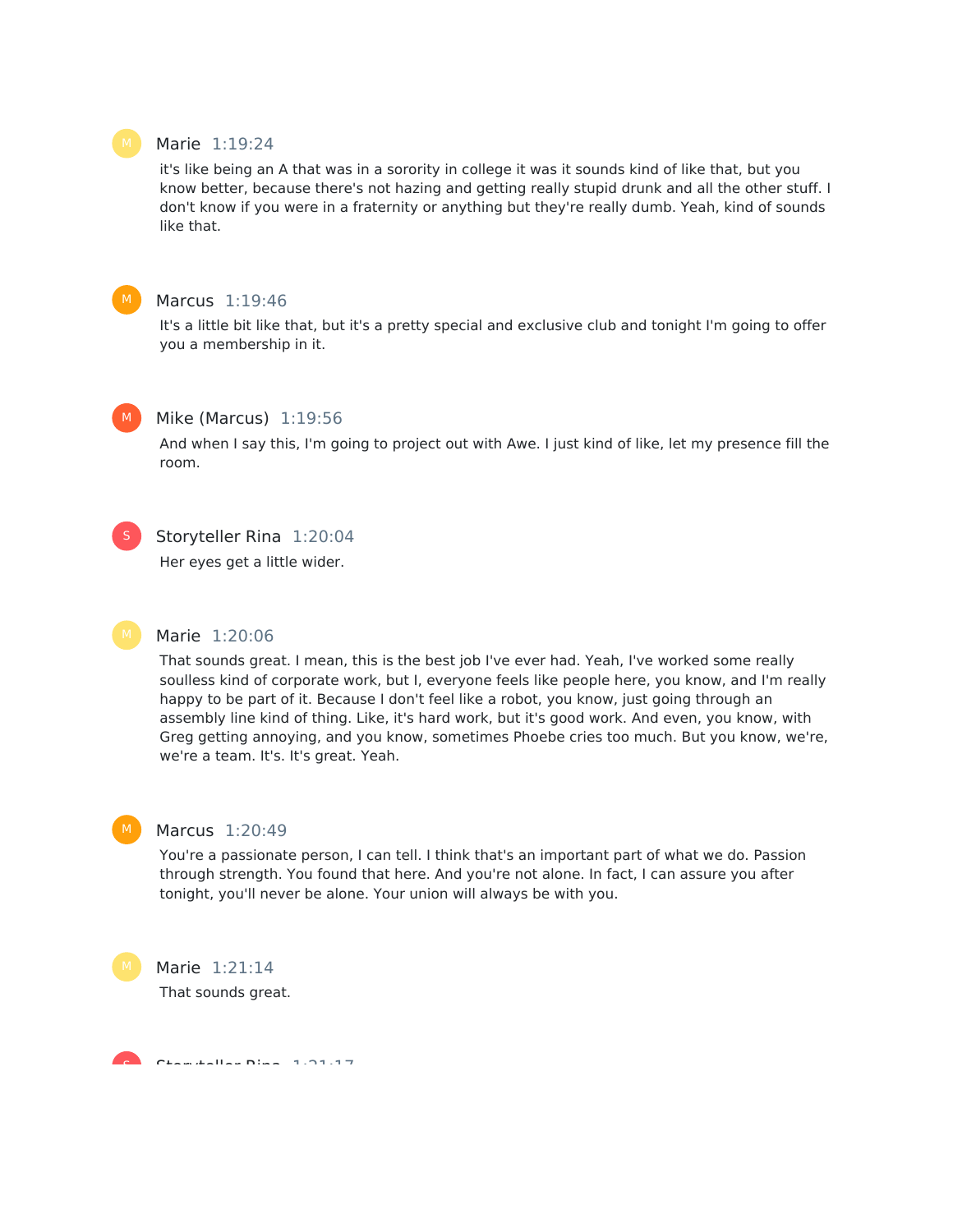Storyteller Rina 1:21:17 She, her handshakes a little bit.

S

Marie 1:21:21 It's pretty much all I got.



### Mike (Marcus) 1:21:24

I reach out and I take her hand and just try to reassure her.



### Marie 1:21:32

Ok, so do I need to do anything?



### Marcus 1:21:39

There are no unspeakable oaths for you to swear to, if that's what you mean. Your service here is important. And what you signify by drinking with me tonight is that you'll agree to be within this union as long as it will have you.



### Marie 1:22:03

Absolutely. That's not even a question.



#### Marcus 1:22:07

It's a very important question, actually. Because there are things that go on to protect the people and the workers of San Francisco that we're going to have to do. And there's no longer an I do, it is a we do to understand.



### Storyteller Rina 1:22:25

She pauses for a minute. And then she straightens up her shoulders and looks up at you through her glasses and her chin sets.



#### Marie 1:22:37

Honestly, given everything that's happened since 2016, and with what I saw the other night, and just the more people who come in, like R4 and other people like him. Honestly, we need to take the fight to them, I think, sometimes, and if that's what we got to do, if that's what you do,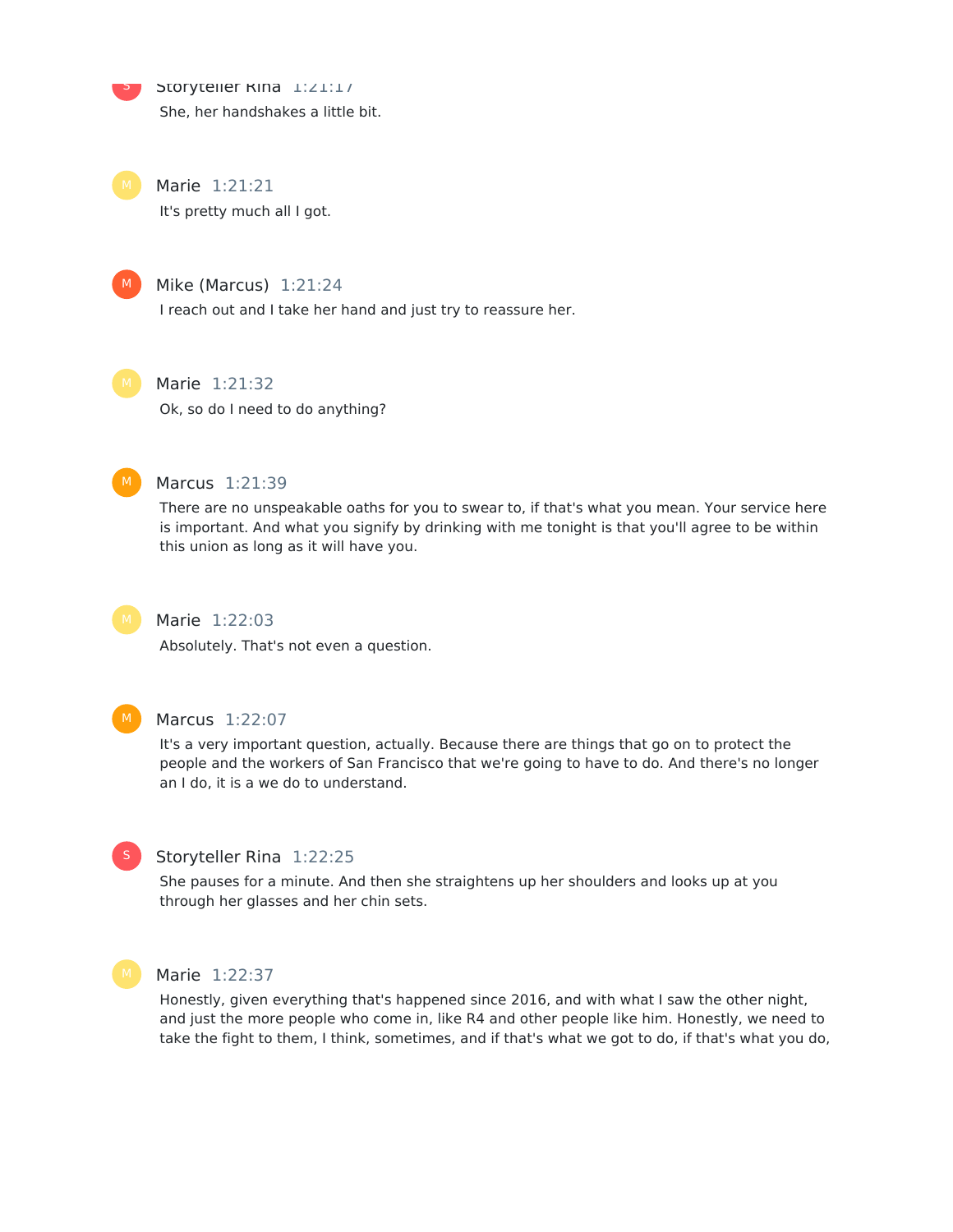then I want to help. We're in a position to help and we should help because if we don't, we're failing. Right?



### Marcus 1:23:13

Right. So just keep that in mind, though. You've already, you've already figured out the solution to the problem. People like R4 come and go. The union lasts forever.



Mike (Marcus) 1:23:29 I raise my glass.



### Storyteller Rina 1:23:30

She raises her glass, her hands shaking slightly, but she doesn't break eye contact with you. And she clicks her glass against yours in a toast.



# Mike (Marcus) 1:23:40

Yeah, I don't break eye contact.



Storyteller Rina 1:23:43 And she takes a deep drink from the glass.



### Mike (Marcus) 1:23:49

I would watch her reaction with great interest.



#### Storyteller Rina 1:23:53

She draws deep from this glass. And you can see the muscles around her eyes tightening in confusion. And she finishes the swallow and then she looks at the glass. And she looks back at you and says,

Marie 1:24:18 What is that?

Marcus 1:24:22 M